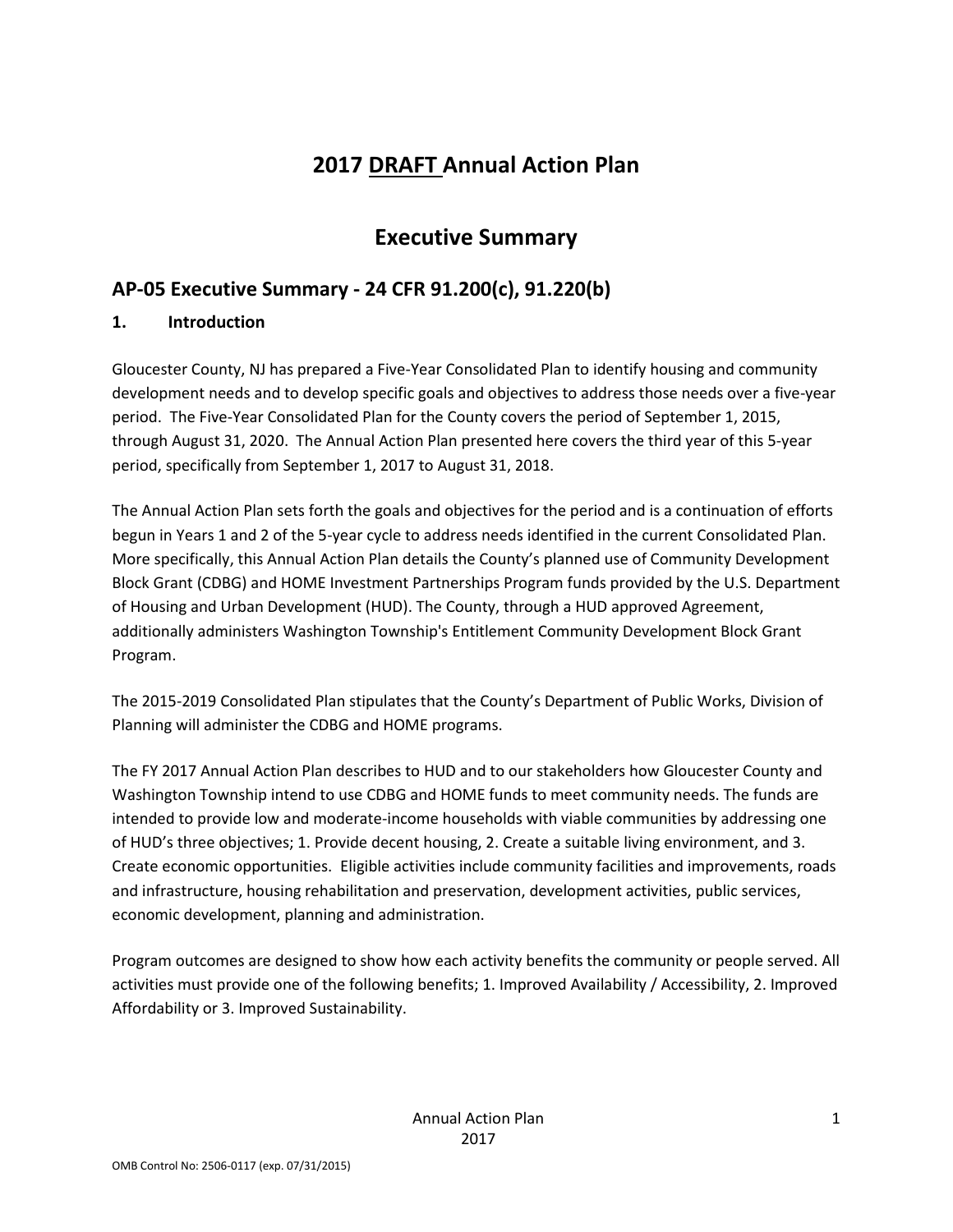Community Development Block Grant funds allocated to Gloucester County in 2017 to address the needs outlined in this Plan are \$1,071,595. The County will also receive \$441,950 in HOME funds. Washington Township's 2017 CDBG allocation is \$147,206.

### **2. Summarize the objectives and outcomes identified in the Plan**

This could be a restatement of items or a table listed elsewhere in the plan or a reference to another location. It may also contain any essential items from the housing and homeless needs assessment, the housing market analysis or the strategic plan.

The goals of this 2017 Annual Action Plan are enumerated in Section AP-20 Annual Goals and Objectives. They include planned accomplishments in the areas of housing, public infrastructure and public services.

### **3. Evaluation of past performance**

This is an evaluation of past performance that helped lead the grantee to choose its goals or projects.

Gloucester County has an excellent record of using CDBG and HOME funds in an efficient and compliant manner to address identified needs in the County. Along with its public and private partners, the County has regularly completed projects that improve the lives of County residents, particularly low-mod income residents.

In preparing this plan, the successful outcomes previously achieved suggested that some activities, such as housing rehab, were efficient, effective uses of HUD funds and should be continued if there was still a need. Proficiency in completing infrastructure and facility projects and seeing both observed and documented benefits of public service efforts also suggested that inclusion of such activities, where warranted, would enhance opportunities for positively impacting our communities.

#### **4. Summary of Citizen Participation Process and consultation process**

Summary from citizen participation section of plan.

This Annual Action Plan has been developed pursuant to HUD requirements. Gloucester County's Department of Public Works, Division of Planning was responsible for preparation of the Annual Action Plan as well as the Five-Year Consolidated Plan upon which it is based. These Plans resulted from a process of consultation, consensus building, and citizen participation and were built upon existing community outreach efforts. The Division of Planning worked with as many public and non-profit organizations as possible to ensure maximum opportunities for community participation in assessing needs and presenting strategies to meet the needs of low and moderate income persons and neighborhoods. Municipal representatives, citizens, not-for-profit organizations, and interested parties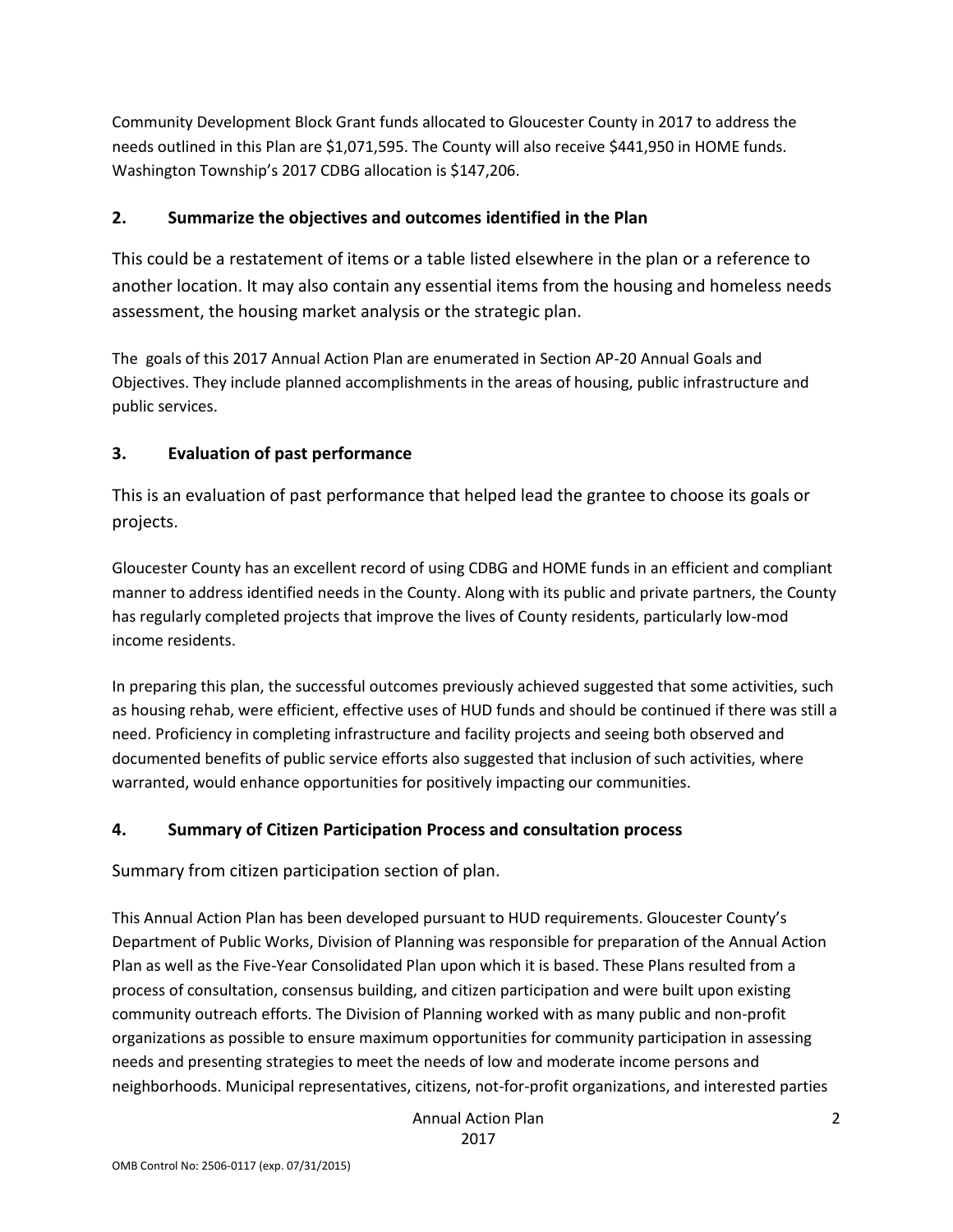were afforded a variety of opportunities to participate in the process. The County complied with HUD's citizen participation regulations as outlined in the Gloucester County Citizen Participation Plan.

As the lead agency for the Planning Process, the Division of Planning made every effort to solicit public participation during the development of this Annual Action Plan. To notify the public of the Public Hearings, notices were published in the legal section of *The Gloucester County Times* and posted on the County's website www.gloucestercountynj.gov.

Those applying for the use of CDBG funds were required to describe the needs they were seeking to address, thereby providing another tool of identifying needs and opportunities.

A draft of the 2017 Annual Action Plan was released for public comment for at least 30 days, from July 9, 2017 to August 10, 2017**.** prior to its submission to the U.S. Department of Housing and Urban Development. Because the federal budgeting process was later this year than normal, the draft plan contained less detail than normal on specific projects, dividing them instead into their broad categories, such as public improvements, public services, etc. Details were added as the draft plan evolved into this final plan.

The County of Gloucester's Citizen Participation outreach was designed to encourage broad participation from the County's residents, including non-English speaking persons. Outreach to persons with disabilities was made through contact with the local agencies that represent the needs of persons with disabilities. Information about opportunities to comment on the Plan was provided to local agencies.

# **5. Summary of public comments**

This could be a brief narrative summary or reference an attached document from the Citizen Participation section of the Con Plan.

Comments received during the development of this Annual Action Plan suggest a continued need for the services and opportunities provided by CDBG and HOME funds. Affordable housing options, improved infrastructure and facilities and a wide range of public services continue to be in demand and should be supported as fully as possible, commenters said. They also described needs that go beyond the scope of CDBG/HOME to fix, at least at current funding levels. The awareness of the entire spectrum of needs, however, is a vital first step in addressing them.

# **6. Summary of comments or views not accepted and the reasons for not accepting them**

All comments were accepted and considered in the development of this Plan.

#### **7. Summary**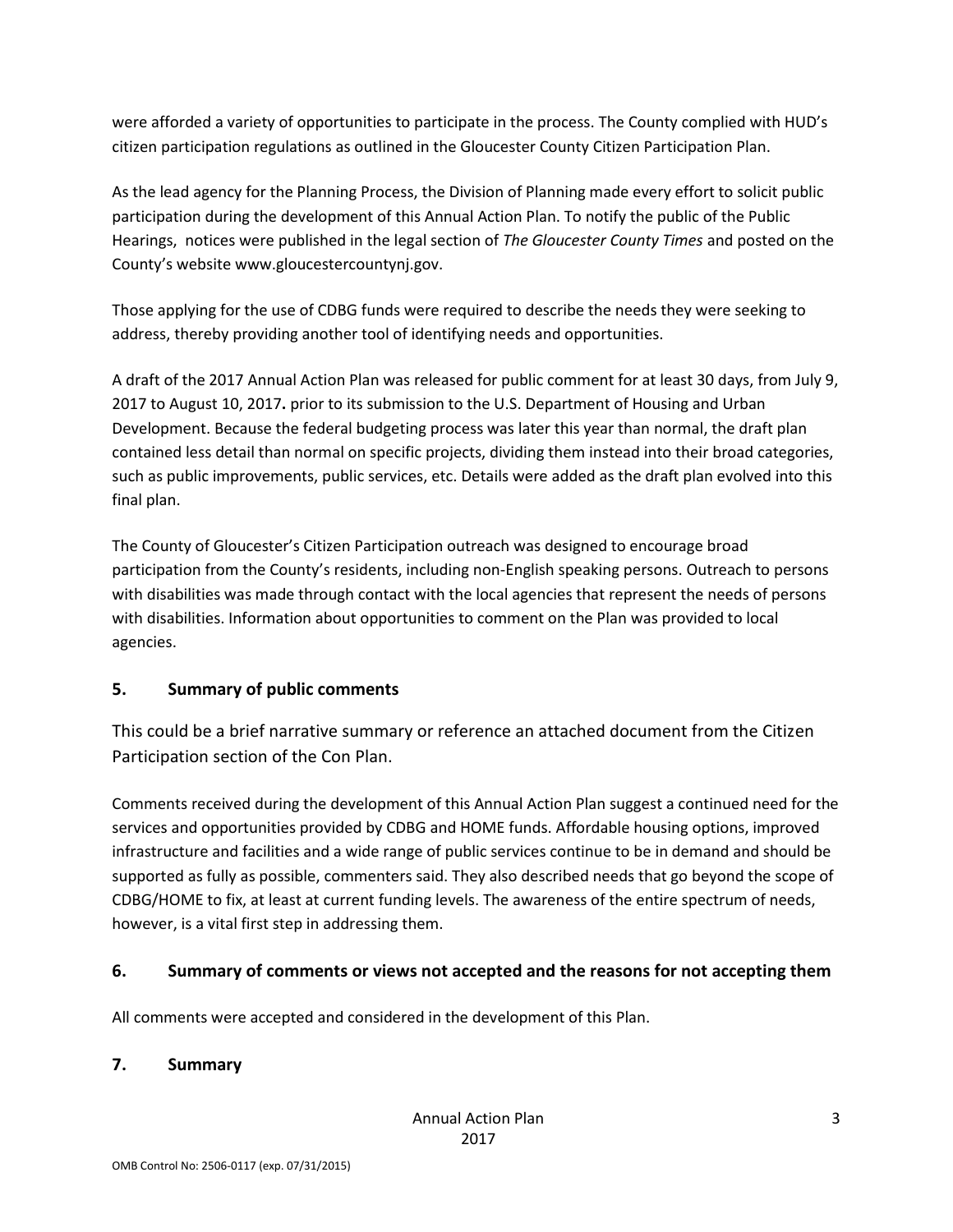Through consultation with a wide array of stakeholders, Gloucester County has developed an Annual Action Plan for the use of CDBG and HOME funds. The overarching purpose of the Plan is the efficient use of limited resources to effectively address identified needs among the County's most vulnerable residents. The Plan is built on the County's proven methods of meeting needs but with a recognition that needs and the forces that drive them are subject to change. Housing, public buildings and systems, and public services that inform, educate or otherwise elevate the quality of life continue to be the focus of Gloucester County's efforts in this arena.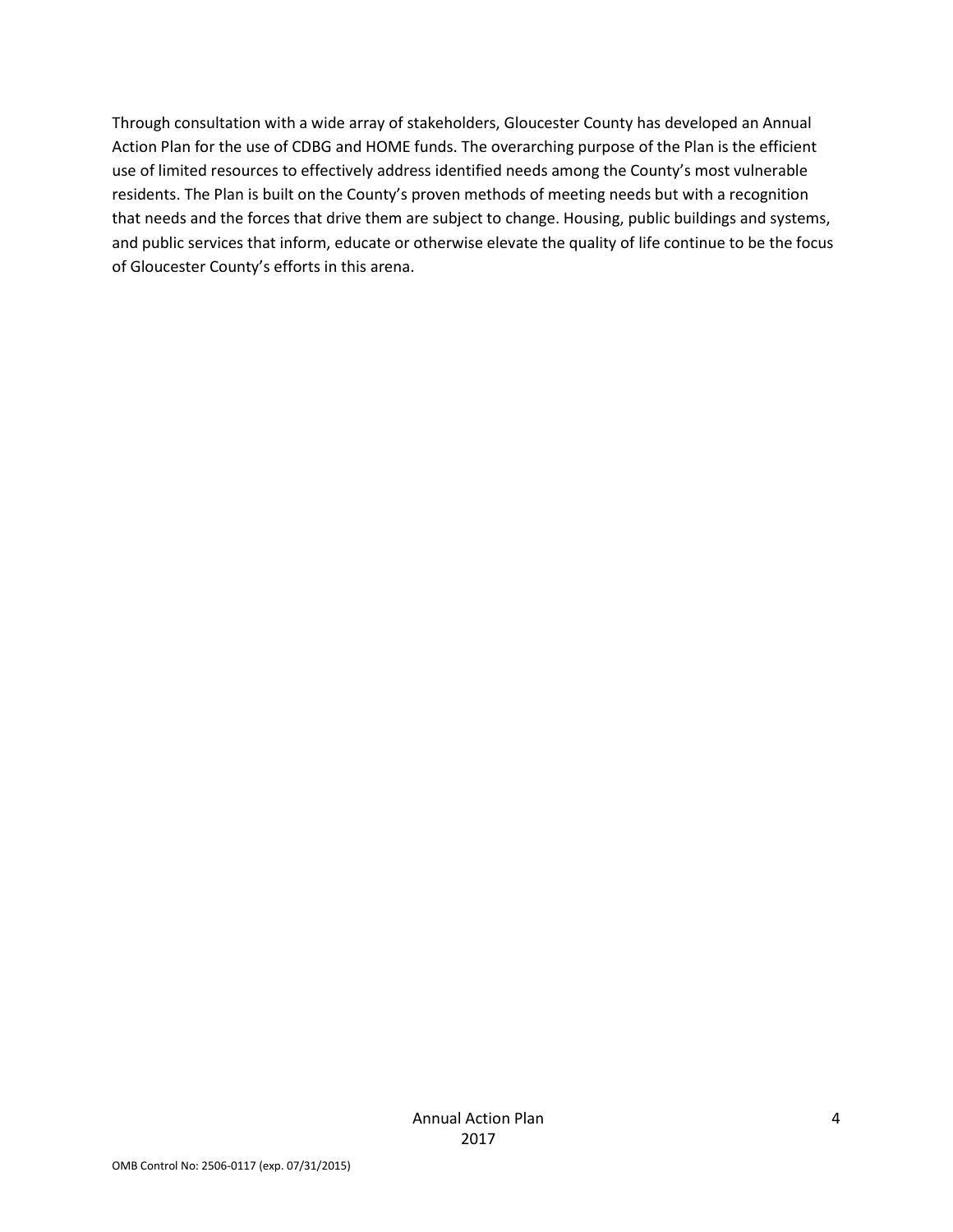# **PR-05 Lead & Responsible Agencies – 91.200(b)**

### **1. Agency/entity responsible for preparing/administering the Consolidated Plan**

Describe the agency/entity responsible for preparing the Consolidated Plan and those responsible for administration of each grant program and funding source.

| <b>Agency Role</b>           | <b>Name</b>              | Department/Agency    |
|------------------------------|--------------------------|----------------------|
| Lead Agency                  | <b>GLOUCESTER COUNTY</b> |                      |
| <b>CDBG Administrator</b>    | <b>GLOUCESTER COUNTY</b> | Division of Planning |
| HOPWA Administrator          |                          |                      |
| <b>HOME Administrator</b>    | <b>GLOUCESTER COUNTY</b> | Division of Planning |
| <b>HOPWA-C Administrator</b> |                          |                      |

**Table 1 – Responsible Agencies**

#### **Narrative (optional)**

#### **Consolidated Plan Public Contact Information**

Christina Velazquez, Senior Program Analyst, Planning Division, 1200 N. Delsea Drive, Clayton, NJ 08312; 8560307-6650; cvelazquez@co.gloucester.nj.us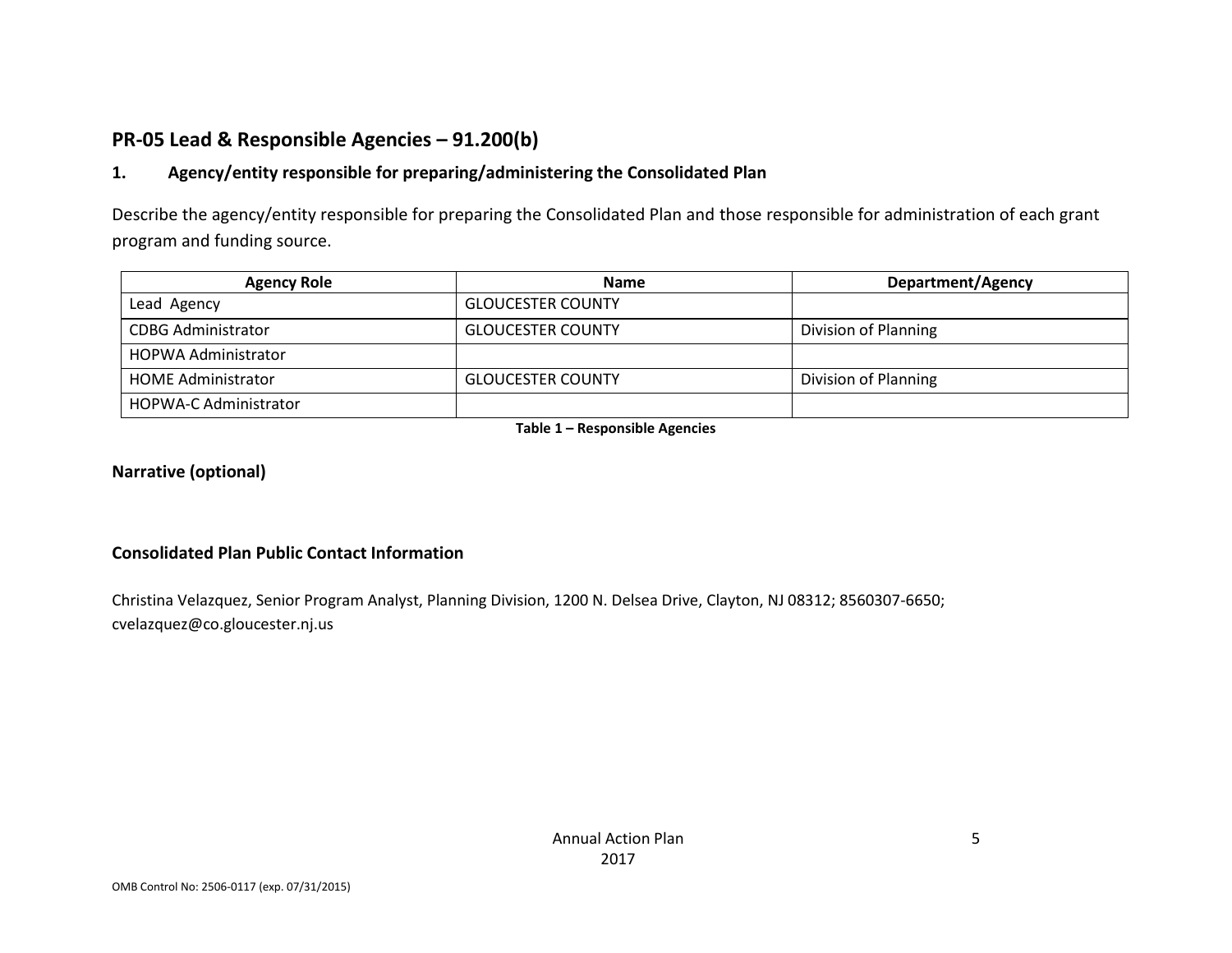# **AP-10 Consultation – 91.100, 91.200(b), 91.215(l)**

#### **1. Introduction**

The County of Gloucester has prepared and submitted a Five-Year Consolidated Plan in order to strategically implement federal programs that fund housing, community development and economic development activities within the County for the years 2015 through 2019. This 2017 Annual Action Plan covers the third year of that period, specifically September 1, 2017 through August 31, 2018. The same collaborative planning process that involved a broad range of public and private agencies that was used to develop the Consolidated Plan has been used to determine goals and projects using 2017 CDBG and HOME funding. The County will submit this Annual Action Plan to the U.S. Department of Housing and Urban Development (HUD).

# **Provide a concise summary of the jurisdiction's activities to enhance coordination between public and assisted housing providers and private and governmental health, mental health and service agencies (91.215(l))**

Coordination begins with communication and the jurisdiction maintains open channels of communications among a varied network of service providers - including health and mental health providers - and the various representatives of low-mod income residents, including public and assisted housing. Gloucester County, through its appropriate divisions, is active in countywide and regional organizations, including the CEAS Committee and Continuum of Care, and is a willing conduit for information and coordination.

# **Describe coordination with the Continuum of Care and efforts to address the needs of homeless persons (particularly chronically homeless individuals and families, families with children, veterans, and unaccompanied youth) and persons at risk of homelessness.**

In New Jersey, the state requires that each county establish a Human Services Advisory Council (HSAC) to coordinate the provision of all human/social services in the county. The state further requires that a Comprehensive Emergency Assistance System (CEAS) subcommittee be established in each county, specifically to coordinate the provision of services and housing to the homeless.

In Gloucester County, the CEAS committee is known as the Homeless Network Planning Committee (HNPC). The HNPC is a consortium of local homeless service and human service providers, city officials, members of local government, and consumers, as mandated by the State HSAC. The committee is recognized as the lead agency for planning and coordinating the delivery of services to assist homeless individuals and families to move toward independent living and self-sufficiency through the provision of a continuum of homeless housing and supportive services. The Community Planning and Advocacy Council (CPAC), a nonprofit agency under contract to the County of Camden, provides administrative support to the Homeless Network.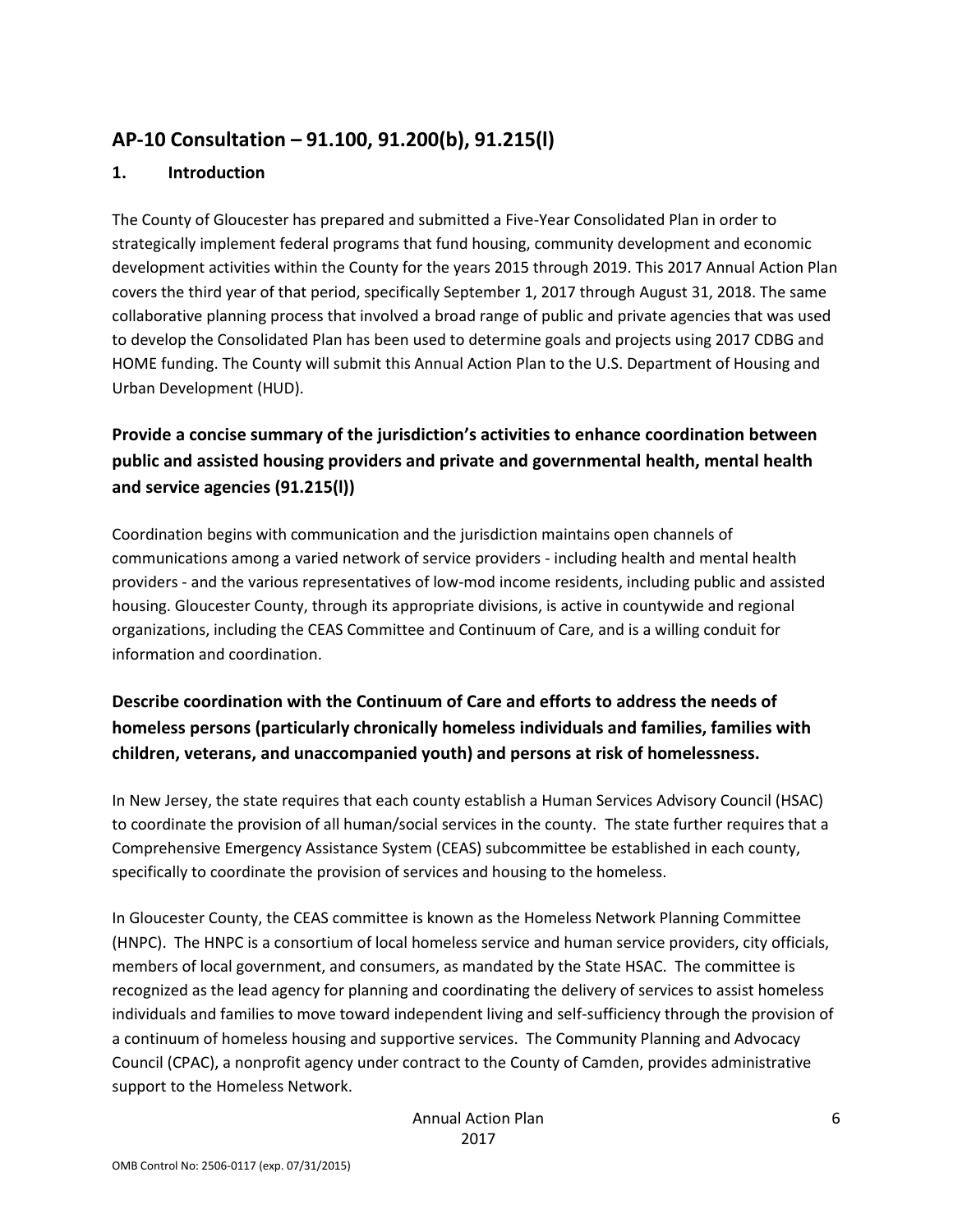Each year, a Point-in-Time count is made of the persons residing in shelter and transitional facilities and living unsheltered in the County.

**Describe consultation with the Continuum(s) of Care that serves the jurisdiction's area in determining how to allocate ESG funds, develop performance standards for and evaluate outcomes of projects and activities assisted by ESG funds, and develop funding, policies and procedures for the operation and administration of HMIS**

The County of Gloucester does not receive ESG funds

**2. Describe Agencies, groups, organizations and others who participated in the process and describe the jurisdiction's consultations with housing, social service agencies and other entities**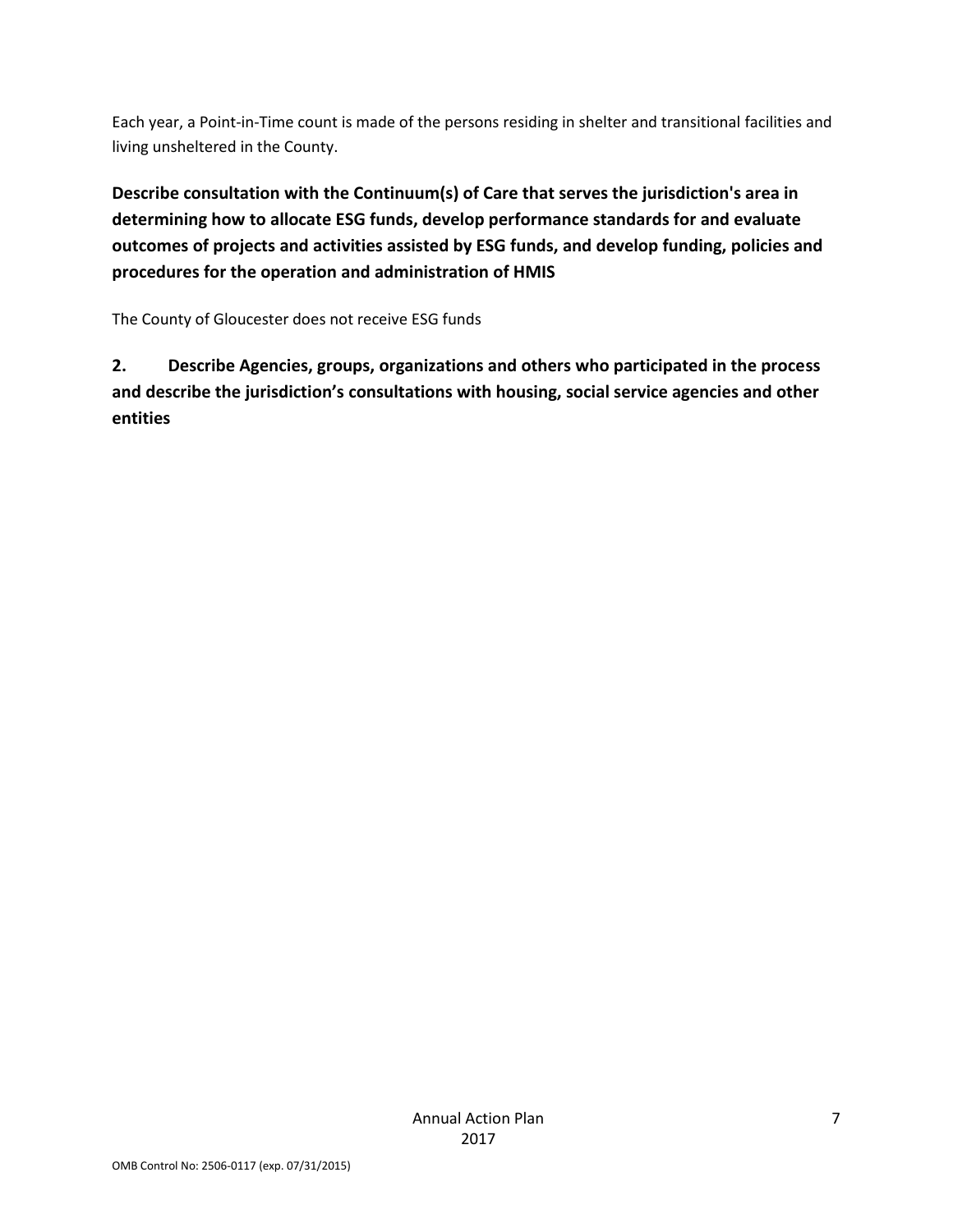**Table 2 – Agencies, groups, organizations who participated**

| 1              | Agency/Group/Organization                                                                                                                                         | Gloucester County Dept. of Public Works, Div. of Planning                                                                                                                                                                                                                                                                                                                                                                                                                                               |
|----------------|-------------------------------------------------------------------------------------------------------------------------------------------------------------------|---------------------------------------------------------------------------------------------------------------------------------------------------------------------------------------------------------------------------------------------------------------------------------------------------------------------------------------------------------------------------------------------------------------------------------------------------------------------------------------------------------|
|                | <b>Agency/Group/Organization Type</b>                                                                                                                             | Other government - County                                                                                                                                                                                                                                                                                                                                                                                                                                                                               |
|                | What section of the Plan was addressed by<br><b>Consultation?</b>                                                                                                 | Public infrastructure needs                                                                                                                                                                                                                                                                                                                                                                                                                                                                             |
|                | Briefly describe how the Agency/Group/Organization<br>was consulted. What are the anticipated outcomes of<br>the consultation or areas for improved coordination? | The County maintains an ongoing relationship with more than 40 other<br>municipalities, government agencies, school districts and community service<br>organizations via e-mail, conference calls, face-to-face meetings, and<br>conferences. Additionally, municipalities and non-profits seeking funding<br>provide their perspective on community needs and plans as part of their<br>applications. Some of these entities also attended the County's public hearings<br>on this Annual Action Plan. |
| $\overline{2}$ | Agency/Group/Organization                                                                                                                                         | <b>GLOUCESTER COUNTY</b>                                                                                                                                                                                                                                                                                                                                                                                                                                                                                |
|                | <b>Agency/Group/Organization Type</b>                                                                                                                             | Other government - County                                                                                                                                                                                                                                                                                                                                                                                                                                                                               |
|                | What section of the Plan was addressed by<br><b>Consultation?</b>                                                                                                 | <b>Housing Need Assessment</b><br><b>Market Analysis</b><br><b>Economic Development</b><br>Anti-poverty Strategy                                                                                                                                                                                                                                                                                                                                                                                        |
|                | Briefly describe how the Agency/Group/Organization<br>was consulted. What are the anticipated outcomes of<br>the consultation or areas for improved coordination? | The County maintains an ongoing relationship with more than 40 other<br>municipalities, government agencies, school districts and community service<br>organizations via e-mail, conference calls, face-to-face meetings, and<br>conferences. Additionally, municipalities and non-profits seeking funding<br>provide their perspective on community needs and plans as part of their<br>applications. Some of these entities also attended the County's public hearings<br>on this Annual Action Plan. |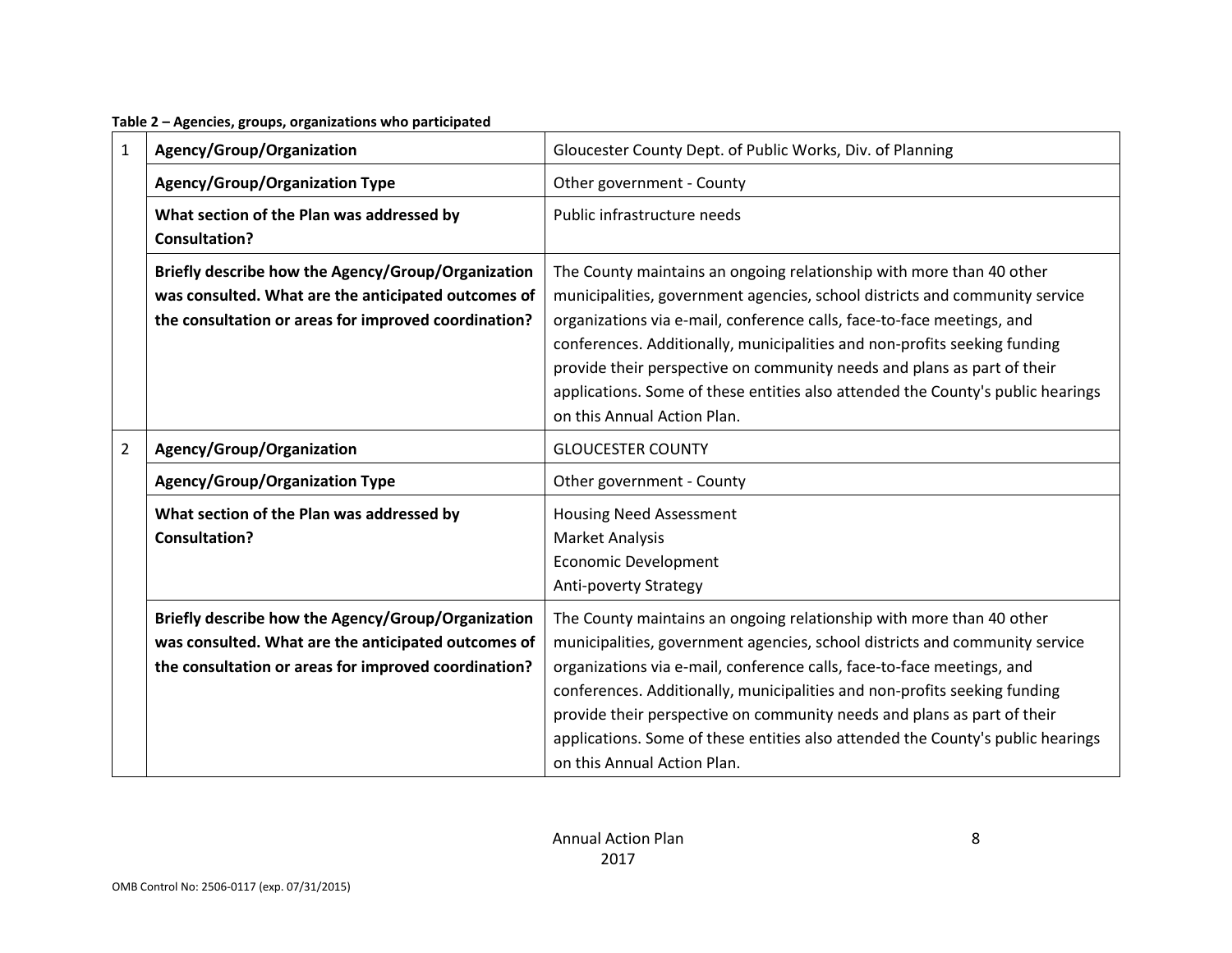| 3 | Agency/Group/Organization                                                                                                                                         | <b>ROBIN'S NEST INC</b>                                                                                                                                                                                                                                                                                                                                                                                                                                                                                 |
|---|-------------------------------------------------------------------------------------------------------------------------------------------------------------------|---------------------------------------------------------------------------------------------------------------------------------------------------------------------------------------------------------------------------------------------------------------------------------------------------------------------------------------------------------------------------------------------------------------------------------------------------------------------------------------------------------|
|   | <b>Agency/Group/Organization Type</b>                                                                                                                             | Housing<br>Services - Housing<br>Services-homeless<br>Regional organization                                                                                                                                                                                                                                                                                                                                                                                                                             |
|   | What section of the Plan was addressed by<br>Consultation?                                                                                                        | Homelessness Needs - Unaccompanied youth                                                                                                                                                                                                                                                                                                                                                                                                                                                                |
|   | Briefly describe how the Agency/Group/Organization<br>was consulted. What are the anticipated outcomes of<br>the consultation or areas for improved coordination? | The County maintains an ongoing relationship with more than 40 other<br>municipalities, government agencies, school districts and community service<br>organizations via e-mail, conference calls, face-to-face meetings, and<br>conferences. Additionally, municipalities and non-profits seeking funding<br>provide their perspective on community needs and plans as part of their<br>applications. Some of these entities also attended the County's public hearings<br>on this Annual Action Plan. |
| 4 | Agency/Group/Organization                                                                                                                                         | <b>CENTER FOR FAMILY SERVICES</b>                                                                                                                                                                                                                                                                                                                                                                                                                                                                       |
|   | <b>Agency/Group/Organization Type</b>                                                                                                                             | Services-homeless<br>Services-Health<br>Services-Education                                                                                                                                                                                                                                                                                                                                                                                                                                              |
|   | What section of the Plan was addressed by<br>Consultation?                                                                                                        | Homeless Needs - Families with children<br><b>Homelessness Strategy</b><br><b>Public services</b>                                                                                                                                                                                                                                                                                                                                                                                                       |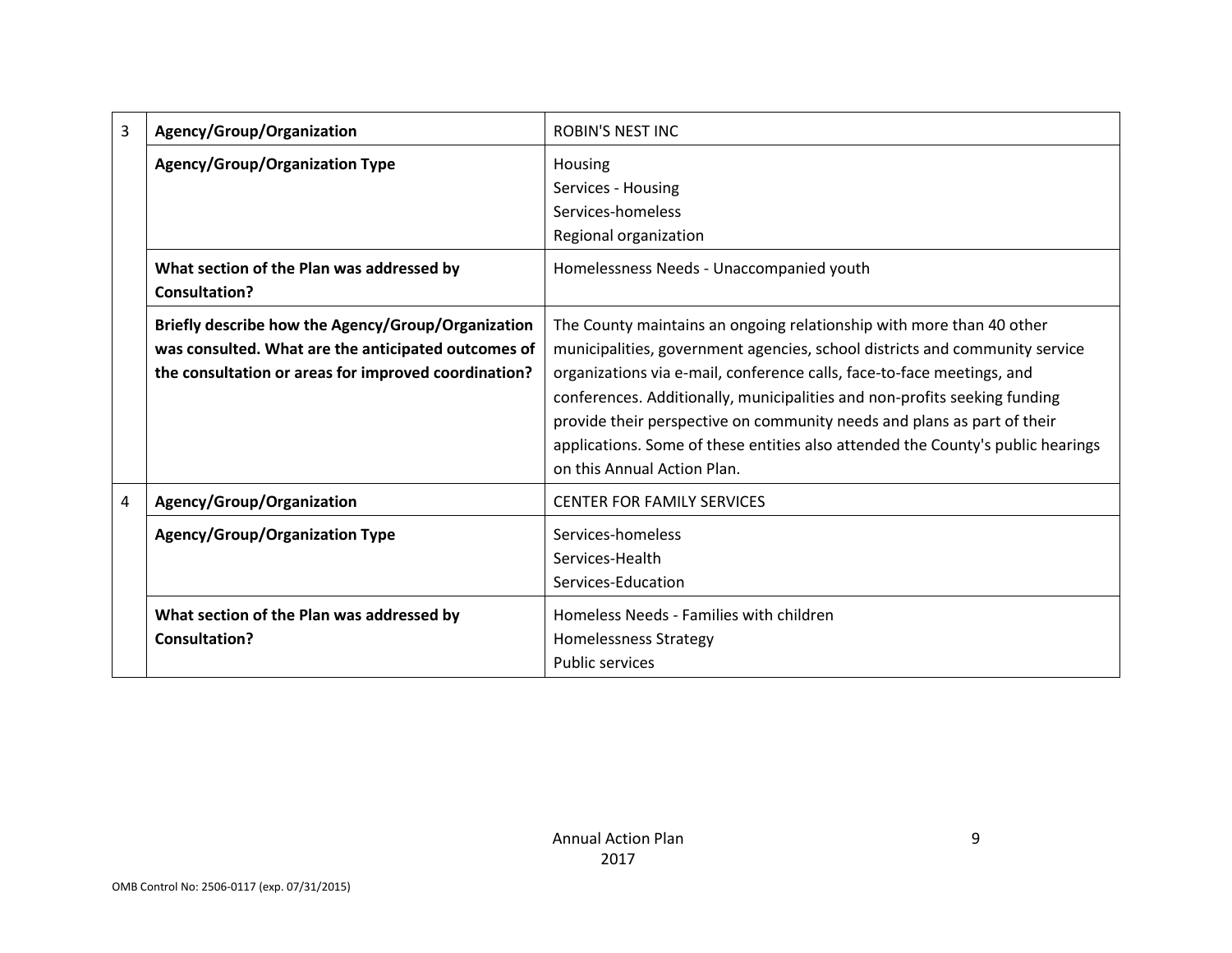|   | Briefly describe how the Agency/Group/Organization<br>was consulted. What are the anticipated outcomes of<br>the consultation or areas for improved coordination? | The County maintains an ongoing relationship with more than 40 other<br>municipalities, government agencies, school districts and community service<br>organizations via e-mail, conference calls, face-to-face meetings, and<br>conferences. Additionally, municipalities and non-profits seeking funding<br>provide their perspective on community needs and plans as part of their<br>applications. Some of these entities also attended the County's public hearings<br>on this Annual Action Plan. |
|---|-------------------------------------------------------------------------------------------------------------------------------------------------------------------|---------------------------------------------------------------------------------------------------------------------------------------------------------------------------------------------------------------------------------------------------------------------------------------------------------------------------------------------------------------------------------------------------------------------------------------------------------------------------------------------------------|
| 5 | Agency/Group/Organization                                                                                                                                         | Food Bank of South Jersey                                                                                                                                                                                                                                                                                                                                                                                                                                                                               |
|   | <b>Agency/Group/Organization Type</b>                                                                                                                             | Services-homeless<br>Regional organization                                                                                                                                                                                                                                                                                                                                                                                                                                                              |
|   | What section of the Plan was addressed by<br>Consultation?                                                                                                        | Homeless Needs - Chronically homeless<br>Homeless Needs - Families with children<br>Homelessness Needs - Veterans<br>Homelessness Needs - Unaccompanied youth<br><b>Homelessness Strategy</b>                                                                                                                                                                                                                                                                                                           |
|   | Briefly describe how the Agency/Group/Organization<br>was consulted. What are the anticipated outcomes of<br>the consultation or areas for improved coordination? | The County maintains an ongoing relationship with more than 40 other<br>municipalities, government agencies, school districts and community service<br>organizations via e-mail, conference calls, face-to-face meetings, and<br>conferences. Additionally, municipalities and non-profits seeking funding<br>provide their perspective on community needs and plans as part of their<br>applications. Some of these entities also attended the County's public hearings<br>on this Annual Action Plan. |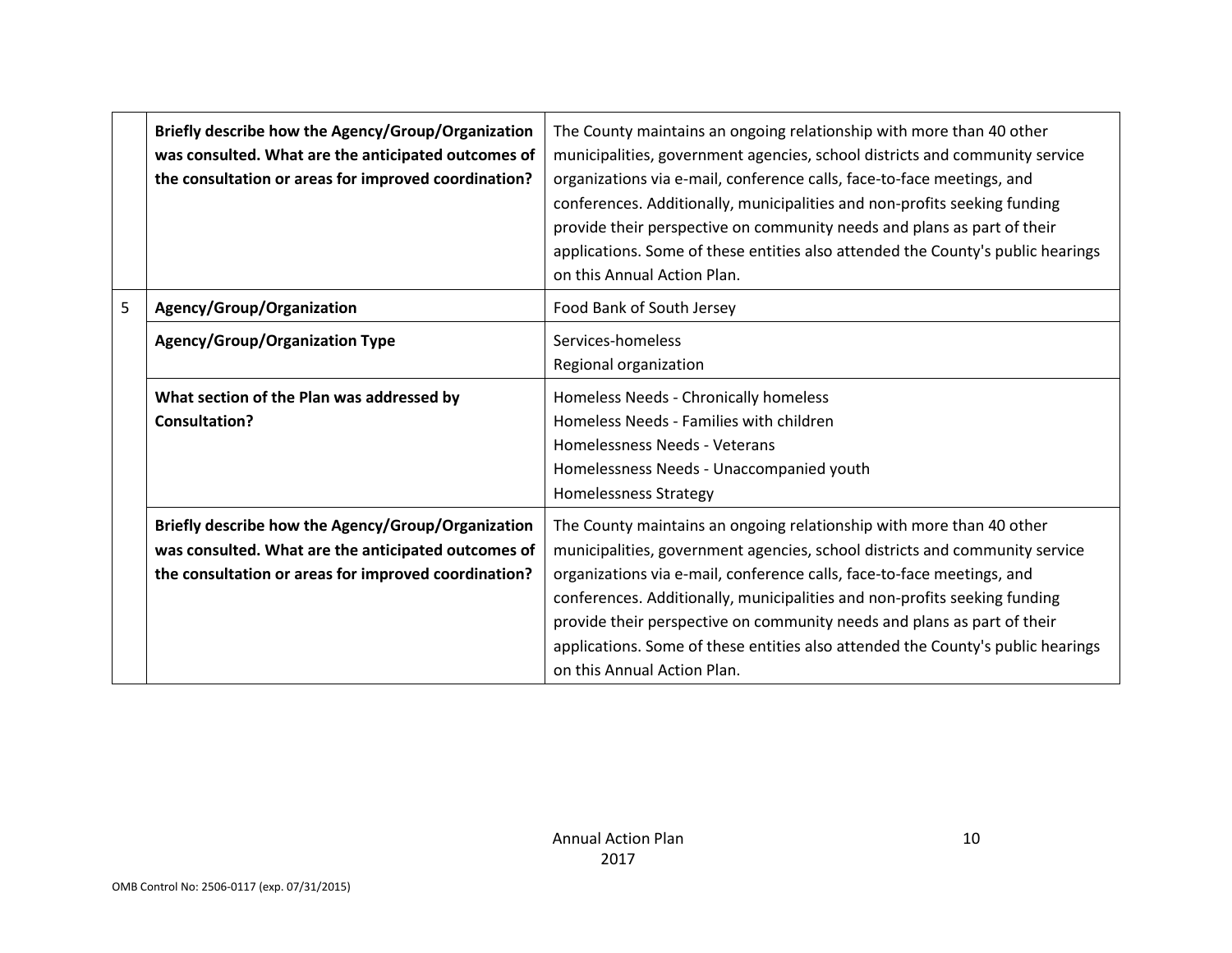| 6              | Agency/Group/Organization                                                                                                                                         | Tri-County Community Action Agency t/a Gateway CAP                                                                                                                                                                                                                                                                                                                                                                                                                                                      |
|----------------|-------------------------------------------------------------------------------------------------------------------------------------------------------------------|---------------------------------------------------------------------------------------------------------------------------------------------------------------------------------------------------------------------------------------------------------------------------------------------------------------------------------------------------------------------------------------------------------------------------------------------------------------------------------------------------------|
|                | <b>Agency/Group/Organization Type</b>                                                                                                                             | Housing<br>Services - Housing<br>Services-Children                                                                                                                                                                                                                                                                                                                                                                                                                                                      |
|                |                                                                                                                                                                   | Services-Elderly Persons<br>Services-Health                                                                                                                                                                                                                                                                                                                                                                                                                                                             |
|                |                                                                                                                                                                   | Services-Education<br>Services-Employment<br>Regional organization                                                                                                                                                                                                                                                                                                                                                                                                                                      |
|                | What section of the Plan was addressed by<br><b>Consultation?</b>                                                                                                 | Anti-poverty Strategy<br><b>Public services</b>                                                                                                                                                                                                                                                                                                                                                                                                                                                         |
|                | Briefly describe how the Agency/Group/Organization<br>was consulted. What are the anticipated outcomes of<br>the consultation or areas for improved coordination? | The County maintains an ongoing relationship with more than 40 other<br>municipalities, government agencies, school districts and community service<br>organizations via e-mail, conference calls, face-to-face meetings, and<br>conferences. Additionally, municipalities and non-profits seeking funding<br>provide their perspective on community needs and plans as part of their<br>applications. Some of these entities also attended the County's public hearings<br>on this Annual Action Plan. |
| $\overline{7}$ | Agency/Group/Organization                                                                                                                                         | <b>BOYS &amp; GIRLS CLUB</b>                                                                                                                                                                                                                                                                                                                                                                                                                                                                            |
|                | <b>Agency/Group/Organization Type</b>                                                                                                                             | Services-Children<br>Services-Education                                                                                                                                                                                                                                                                                                                                                                                                                                                                 |
|                | What section of the Plan was addressed by<br><b>Consultation?</b>                                                                                                 | <b>Public services</b>                                                                                                                                                                                                                                                                                                                                                                                                                                                                                  |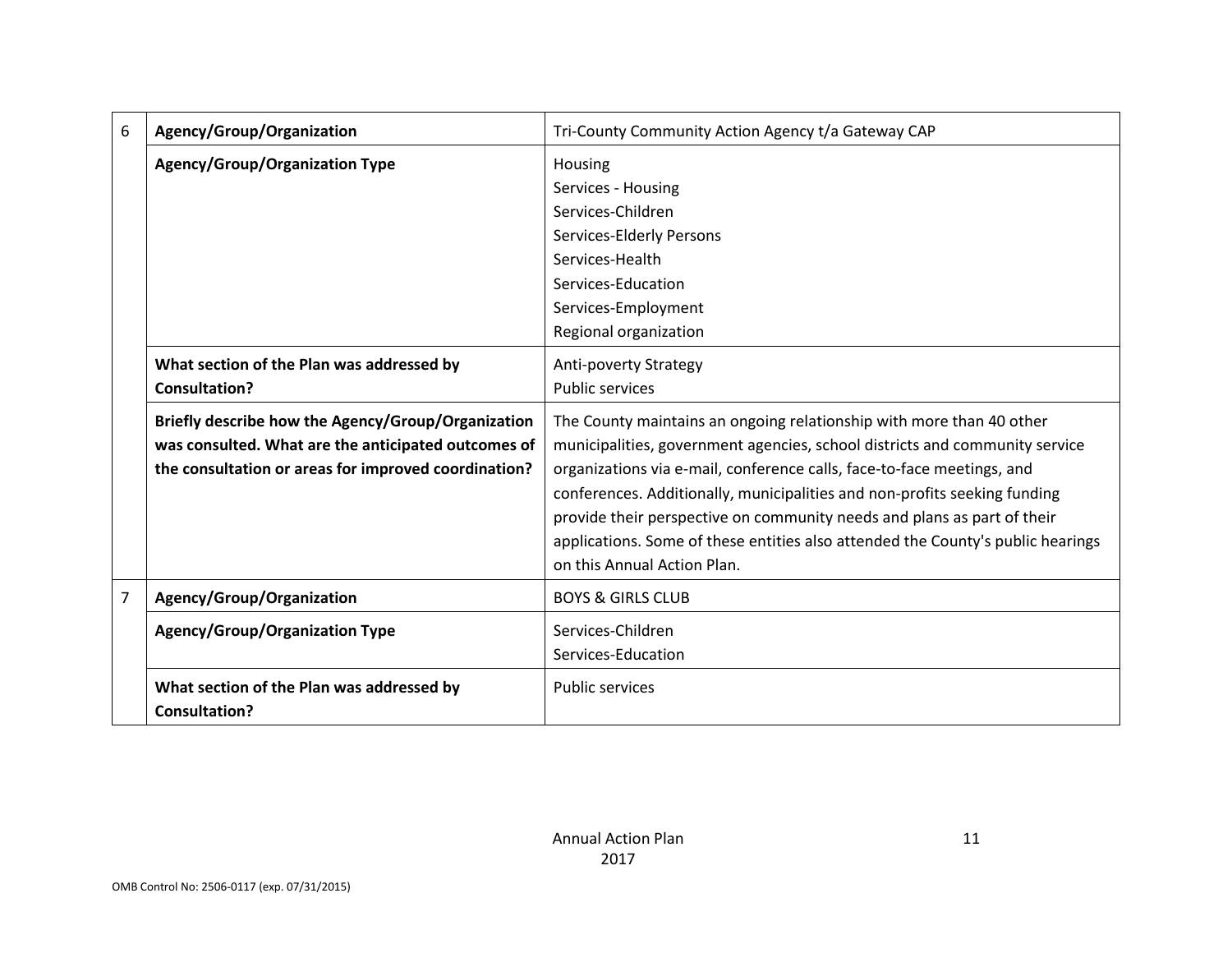|   | Briefly describe how the Agency/Group/Organization<br>was consulted. What are the anticipated outcomes of<br>the consultation or areas for improved coordination? | The County maintains an ongoing relationship with more than 40 other<br>municipalities, government agencies, school districts and community service<br>organizations via e-mail, conference calls, face-to-face meetings, and<br>conferences. Additionally, municipalities and non-profits seeking funding<br>provide their perspective on community needs and plans as part of their<br>applications. Some of these entities also attended the County's public hearings<br>on this Annual Action Plan. |
|---|-------------------------------------------------------------------------------------------------------------------------------------------------------------------|---------------------------------------------------------------------------------------------------------------------------------------------------------------------------------------------------------------------------------------------------------------------------------------------------------------------------------------------------------------------------------------------------------------------------------------------------------------------------------------------------------|
| 8 | Agency/Group/Organization                                                                                                                                         | <b>BOROUGH OF CLAYTON</b>                                                                                                                                                                                                                                                                                                                                                                                                                                                                               |
|   | <b>Agency/Group/Organization Type</b>                                                                                                                             | Other government - Local                                                                                                                                                                                                                                                                                                                                                                                                                                                                                |
|   | What section of the Plan was addressed by<br><b>Consultation?</b>                                                                                                 | <b>Public facilities and infrastructure</b>                                                                                                                                                                                                                                                                                                                                                                                                                                                             |
|   | Briefly describe how the Agency/Group/Organization<br>was consulted. What are the anticipated outcomes of<br>the consultation or areas for improved coordination? | The County maintains an ongoing relationship with more than 40 other<br>municipalities, government agencies, school districts and community service<br>organizations via e-mail, conference calls, face-to-face meetings, and<br>conferences. Additionally, municipalities and non-profits seeking funding<br>provide their perspective on community needs and plans as part of their<br>applications. Some of these entities also attended the County's public hearings<br>on this Annual Action Plan. |
| 9 | Agency/Group/Organization                                                                                                                                         | <b>TOWNSHIP OF DEPTFORD</b>                                                                                                                                                                                                                                                                                                                                                                                                                                                                             |
|   | <b>Agency/Group/Organization Type</b>                                                                                                                             | Other government - Local                                                                                                                                                                                                                                                                                                                                                                                                                                                                                |
|   | What section of the Plan was addressed by<br><b>Consultation?</b>                                                                                                 | Public facilities and infrastructure                                                                                                                                                                                                                                                                                                                                                                                                                                                                    |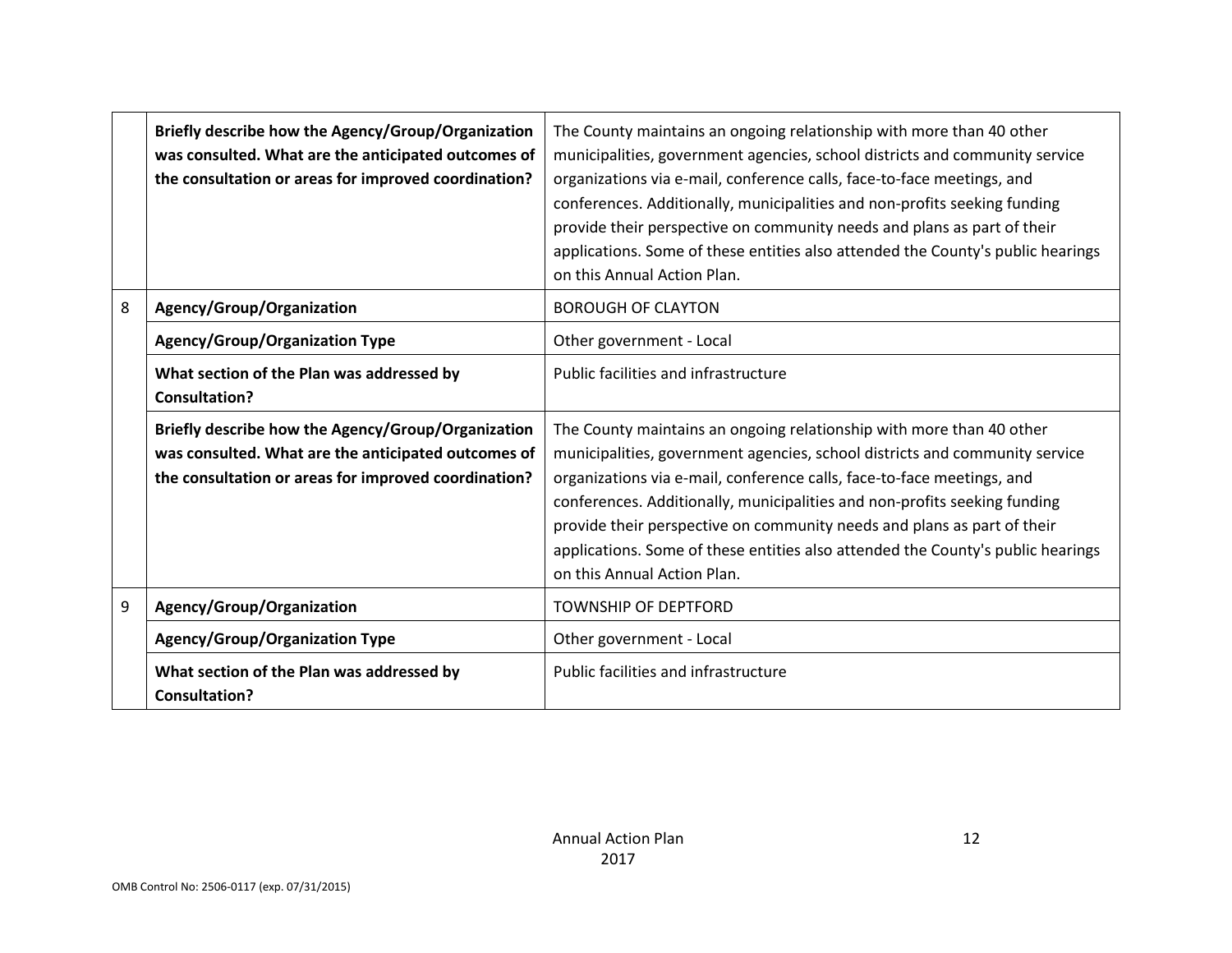|    | Briefly describe how the Agency/Group/Organization<br>was consulted. What are the anticipated outcomes of<br>the consultation or areas for improved coordination? | The County maintains an ongoing relationship with more than 40 other<br>municipalities, government agencies, school districts and community service<br>organizations via e-mail, conference calls, face-to-face meetings, and<br>conferences. Additionally, municipalities and non-profits seeking funding<br>provide their perspective on community needs and plans as part of their<br>applications. Some of these entities also attended the County's public hearings<br>on this Annual Action Plan. |
|----|-------------------------------------------------------------------------------------------------------------------------------------------------------------------|---------------------------------------------------------------------------------------------------------------------------------------------------------------------------------------------------------------------------------------------------------------------------------------------------------------------------------------------------------------------------------------------------------------------------------------------------------------------------------------------------------|
| 10 | Agency/Group/Organization                                                                                                                                         | <b>EAST GREENWICH TOWNSHIP</b>                                                                                                                                                                                                                                                                                                                                                                                                                                                                          |
|    | <b>Agency/Group/Organization Type</b>                                                                                                                             | Other government - Local                                                                                                                                                                                                                                                                                                                                                                                                                                                                                |
|    | What section of the Plan was addressed by<br><b>Consultation?</b>                                                                                                 | <b>Public facilities and infrastructure</b>                                                                                                                                                                                                                                                                                                                                                                                                                                                             |
|    | Briefly describe how the Agency/Group/Organization<br>was consulted. What are the anticipated outcomes of<br>the consultation or areas for improved coordination? | The County maintains an ongoing relationship with more than 40 other<br>municipalities, government agencies, school districts and community service<br>organizations via e-mail, conference calls, face-to-face meetings, and<br>conferences. Additionally, municipalities and non-profits seeking funding<br>provide their perspective on community needs and plans as part of their<br>applications. Some of these entities also attended the County's public hearings<br>on this Annual Action Plan. |
| 11 | Agency/Group/Organization                                                                                                                                         | <b>TOWNSHIP OF ELK</b>                                                                                                                                                                                                                                                                                                                                                                                                                                                                                  |
|    | <b>Agency/Group/Organization Type</b>                                                                                                                             | Other government - Local                                                                                                                                                                                                                                                                                                                                                                                                                                                                                |
|    | What section of the Plan was addressed by<br><b>Consultation?</b>                                                                                                 | Public facilities & infrastructure                                                                                                                                                                                                                                                                                                                                                                                                                                                                      |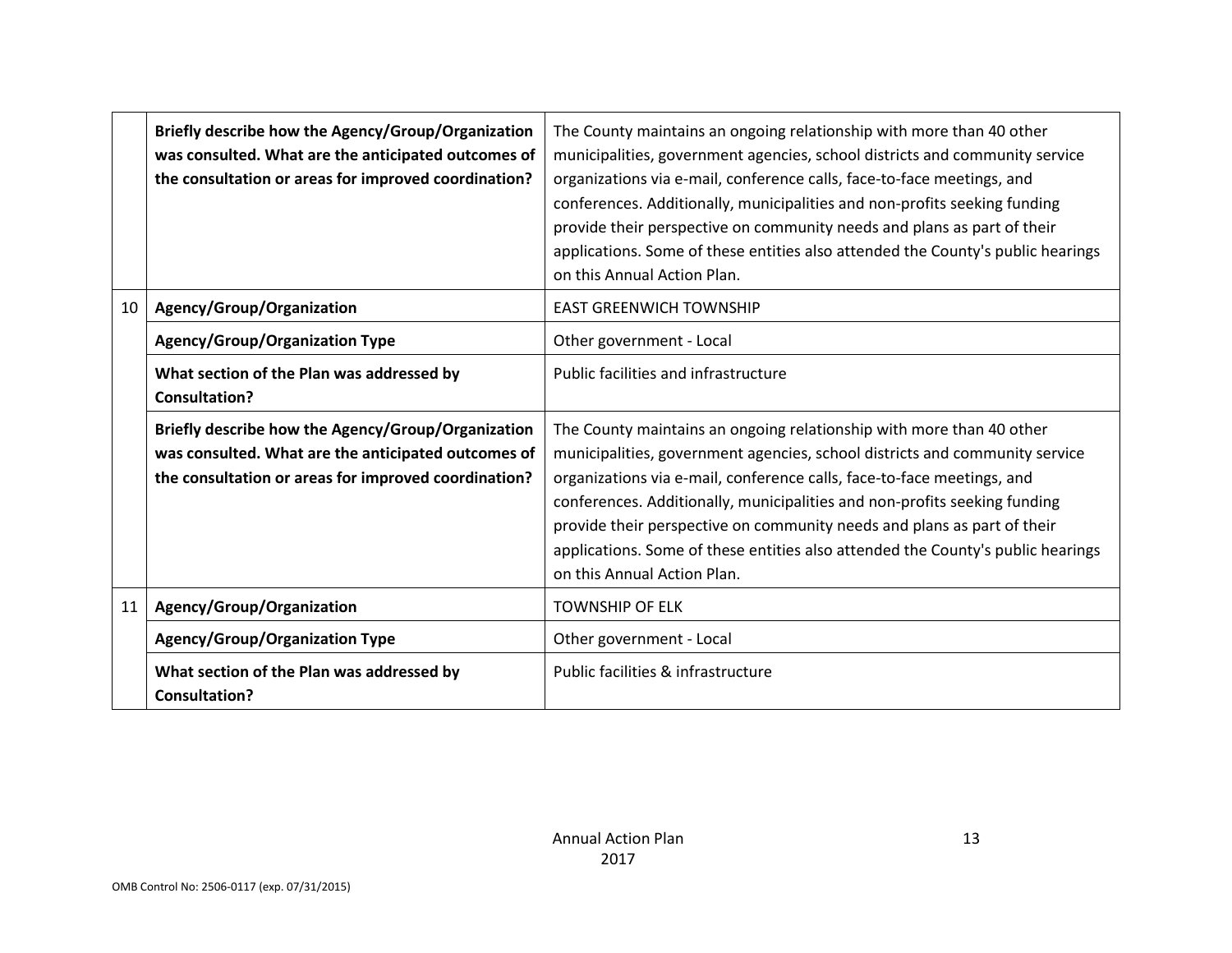|    | Briefly describe how the Agency/Group/Organization<br>was consulted. What are the anticipated outcomes of<br>the consultation or areas for improved coordination? | The County maintains an ongoing relationship with more than 40 other<br>municipalities, government agencies, school districts and community service<br>organizations via e-mail, conference calls, face-to-face meetings, and<br>conferences. Additionally, municipalities and non-profits seeking funding<br>provide their perspective on community needs and plans as part of their<br>applications. Some of these entities also attended the County's public hearings<br>on this Annual Action Plan. |
|----|-------------------------------------------------------------------------------------------------------------------------------------------------------------------|---------------------------------------------------------------------------------------------------------------------------------------------------------------------------------------------------------------------------------------------------------------------------------------------------------------------------------------------------------------------------------------------------------------------------------------------------------------------------------------------------------|
| 12 | Agency/Group/Organization                                                                                                                                         | <b>TOWNSHIP OF FRANKLIN</b>                                                                                                                                                                                                                                                                                                                                                                                                                                                                             |
|    | <b>Agency/Group/Organization Type</b>                                                                                                                             | Other government - Local                                                                                                                                                                                                                                                                                                                                                                                                                                                                                |
|    | What section of the Plan was addressed by<br><b>Consultation?</b>                                                                                                 | Public facilities, infrastructure & services                                                                                                                                                                                                                                                                                                                                                                                                                                                            |
|    | Briefly describe how the Agency/Group/Organization<br>was consulted. What are the anticipated outcomes of<br>the consultation or areas for improved coordination? | The County maintains an ongoing relationship with more than 40 other<br>municipalities, government agencies, school districts and community service<br>organizations via e-mail, conference calls, face-to-face meetings, and<br>conferences. Additionally, municipalities and non-profits seeking funding<br>provide their perspective on community needs and plans as part of their<br>applications. Some of these entities also attended the County's public hearings<br>on this Annual Action Plan. |
| 13 | Agency/Group/Organization                                                                                                                                         | <b>BOROUGH OF GLASSBORO</b>                                                                                                                                                                                                                                                                                                                                                                                                                                                                             |
|    | <b>Agency/Group/Organization Type</b>                                                                                                                             | Other government - Local                                                                                                                                                                                                                                                                                                                                                                                                                                                                                |
|    | What section of the Plan was addressed by<br><b>Consultation?</b>                                                                                                 | Public facilities & infrastructure                                                                                                                                                                                                                                                                                                                                                                                                                                                                      |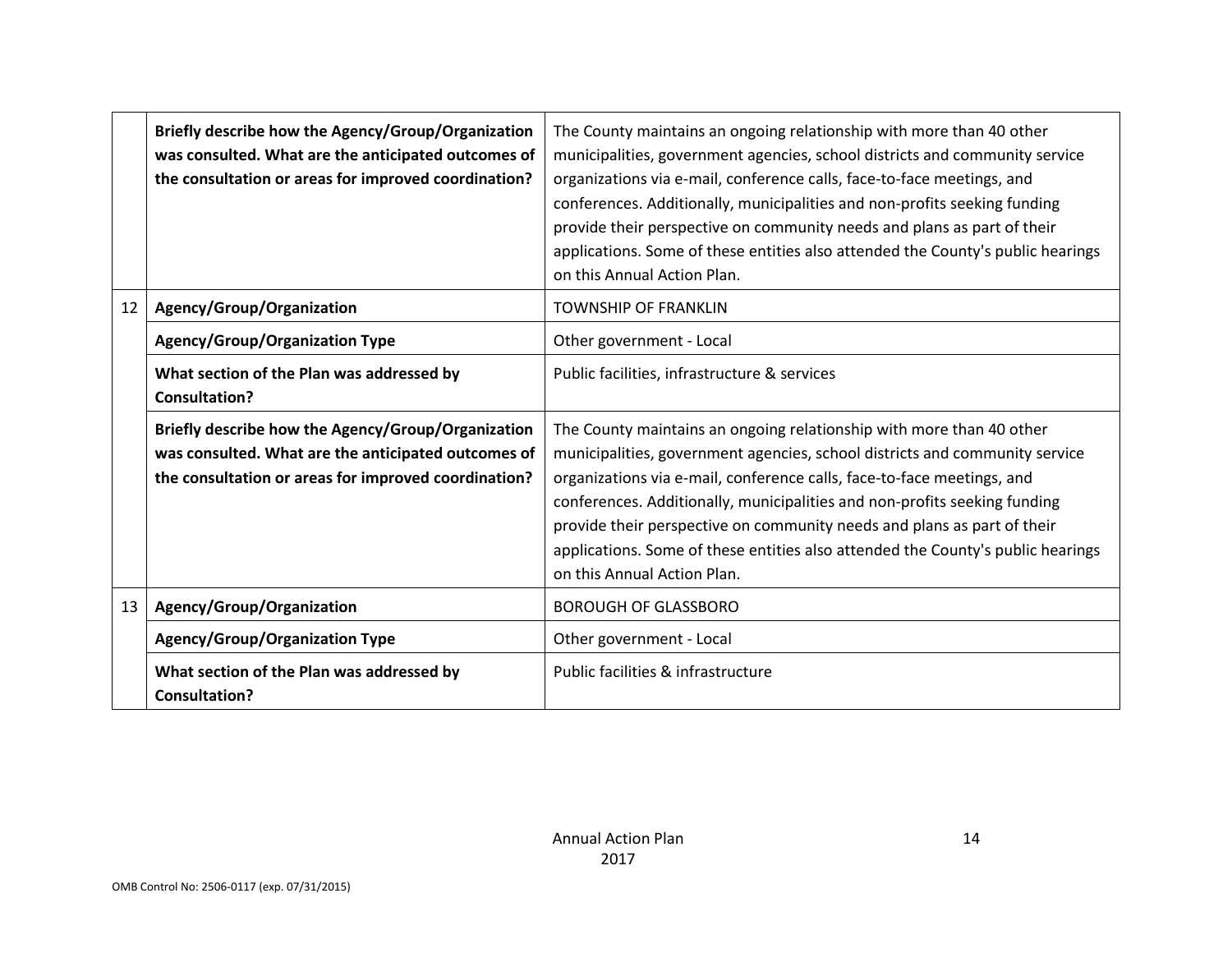|    | Briefly describe how the Agency/Group/Organization<br>was consulted. What are the anticipated outcomes of<br>the consultation or areas for improved coordination? | The County maintains an ongoing relationship with more than 40 other<br>municipalities, government agencies, school districts and community service<br>organizations via e-mail, conference calls, face-to-face meetings, and<br>conferences. Additionally, municipalities and non-profits seeking funding<br>provide their perspective on community needs and plans as part of their<br>applications. Some of these entities also attended the County's public hearings<br>on this Annual Action Plan. |
|----|-------------------------------------------------------------------------------------------------------------------------------------------------------------------|---------------------------------------------------------------------------------------------------------------------------------------------------------------------------------------------------------------------------------------------------------------------------------------------------------------------------------------------------------------------------------------------------------------------------------------------------------------------------------------------------------|
| 14 | Agency/Group/Organization                                                                                                                                         | <b>GREENWICH TOWNSHIP</b>                                                                                                                                                                                                                                                                                                                                                                                                                                                                               |
|    | <b>Agency/Group/Organization Type</b>                                                                                                                             | Other government - Local                                                                                                                                                                                                                                                                                                                                                                                                                                                                                |
|    | What section of the Plan was addressed by<br><b>Consultation?</b>                                                                                                 | Public facilities and infrastructure                                                                                                                                                                                                                                                                                                                                                                                                                                                                    |
|    | Briefly describe how the Agency/Group/Organization<br>was consulted. What are the anticipated outcomes of<br>the consultation or areas for improved coordination? | The County maintains an ongoing relationship with more than 40 other<br>municipalities, government agencies, school districts and community service<br>organizations via e-mail, conference calls, face-to-face meetings, and<br>conferences. Additionally, municipalities and non-profits seeking funding<br>provide their perspective on community needs and plans as part of their<br>applications. Some of these entities also attended the County's public hearings<br>on this Annual Action Plan. |
| 15 | Agency/Group/Organization                                                                                                                                         | <b>Harrison Township</b>                                                                                                                                                                                                                                                                                                                                                                                                                                                                                |
|    | <b>Agency/Group/Organization Type</b>                                                                                                                             | Other government - Local                                                                                                                                                                                                                                                                                                                                                                                                                                                                                |
|    | What section of the Plan was addressed by<br><b>Consultation?</b>                                                                                                 | Public facilities and infrastructure                                                                                                                                                                                                                                                                                                                                                                                                                                                                    |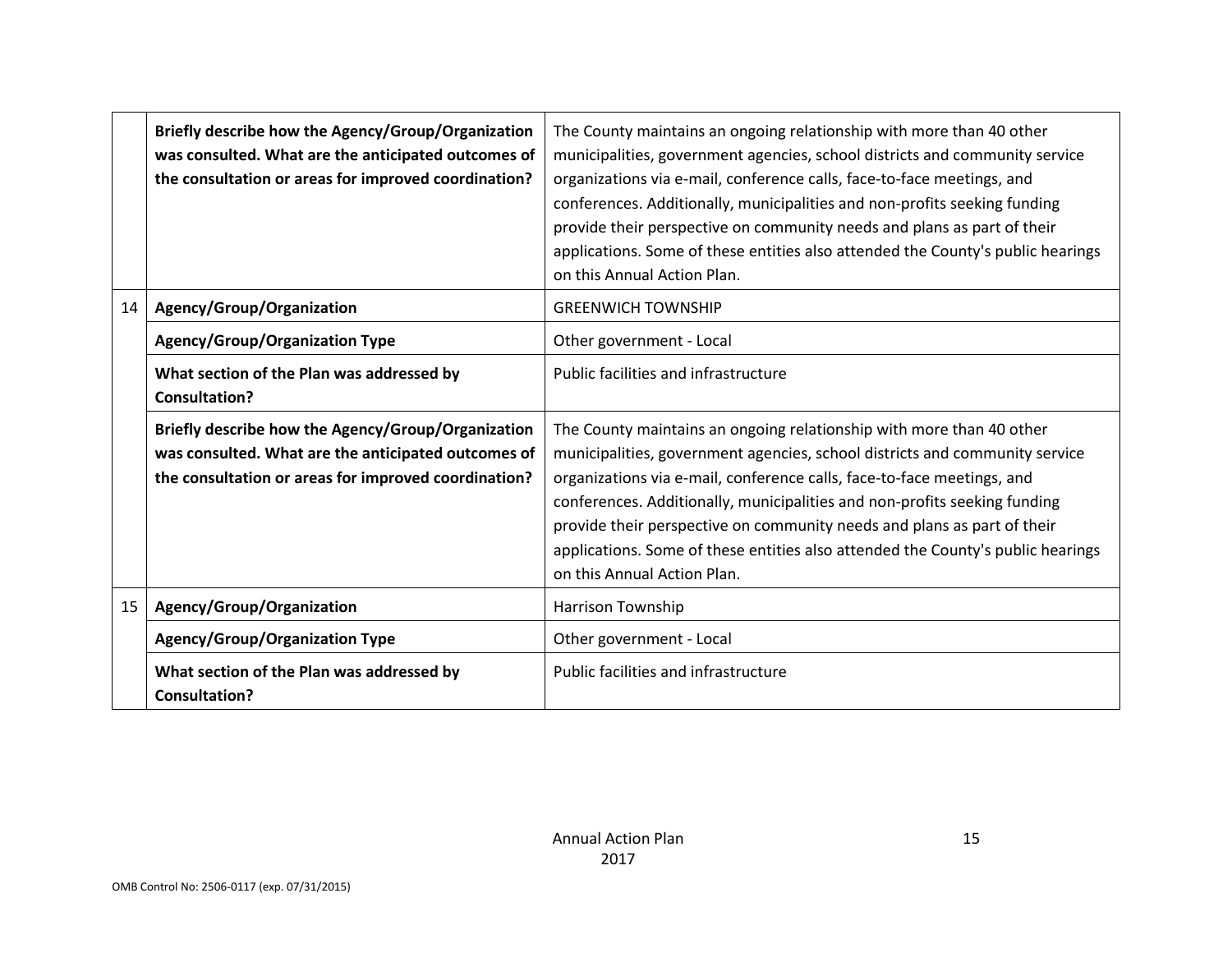|    | Briefly describe how the Agency/Group/Organization<br>was consulted. What are the anticipated outcomes of<br>the consultation or areas for improved coordination? | The County maintains an ongoing relationship with more than 40 other<br>municipalities, government agencies, school districts and community service<br>organizations via e-mail, conference calls, face-to-face meetings, and<br>conferences. Additionally, municipalities and non-profits seeking funding<br>provide their perspective on community needs and plans as part of their<br>applications. Some of these entities also attended the County's public hearings<br>on this Annual Action Plan. |
|----|-------------------------------------------------------------------------------------------------------------------------------------------------------------------|---------------------------------------------------------------------------------------------------------------------------------------------------------------------------------------------------------------------------------------------------------------------------------------------------------------------------------------------------------------------------------------------------------------------------------------------------------------------------------------------------------|
| 16 | Agency/Group/Organization                                                                                                                                         | <b>TOWNSHIP OF LOGAN</b>                                                                                                                                                                                                                                                                                                                                                                                                                                                                                |
|    | <b>Agency/Group/Organization Type</b>                                                                                                                             | Other government - Local                                                                                                                                                                                                                                                                                                                                                                                                                                                                                |
|    | What section of the Plan was addressed by<br><b>Consultation?</b>                                                                                                 | Public facilities and infrastructure                                                                                                                                                                                                                                                                                                                                                                                                                                                                    |
|    | Briefly describe how the Agency/Group/Organization<br>was consulted. What are the anticipated outcomes of<br>the consultation or areas for improved coordination? | The County maintains an ongoing relationship with more than 40 other<br>municipalities, government agencies, school districts and community service<br>organizations via e-mail, conference calls, face-to-face meetings, and<br>conferences. Additionally, municipalities and non-profits seeking funding<br>provide their perspective on community needs and plans as part of their<br>applications. Some of these entities also attended the County's public hearings<br>on this Annual Action Plan. |
| 17 | Agency/Group/Organization                                                                                                                                         | Mantua Township                                                                                                                                                                                                                                                                                                                                                                                                                                                                                         |
|    | <b>Agency/Group/Organization Type</b>                                                                                                                             | Other government - Local                                                                                                                                                                                                                                                                                                                                                                                                                                                                                |
|    | What section of the Plan was addressed by<br><b>Consultation?</b>                                                                                                 | Public facilities and infrastructure                                                                                                                                                                                                                                                                                                                                                                                                                                                                    |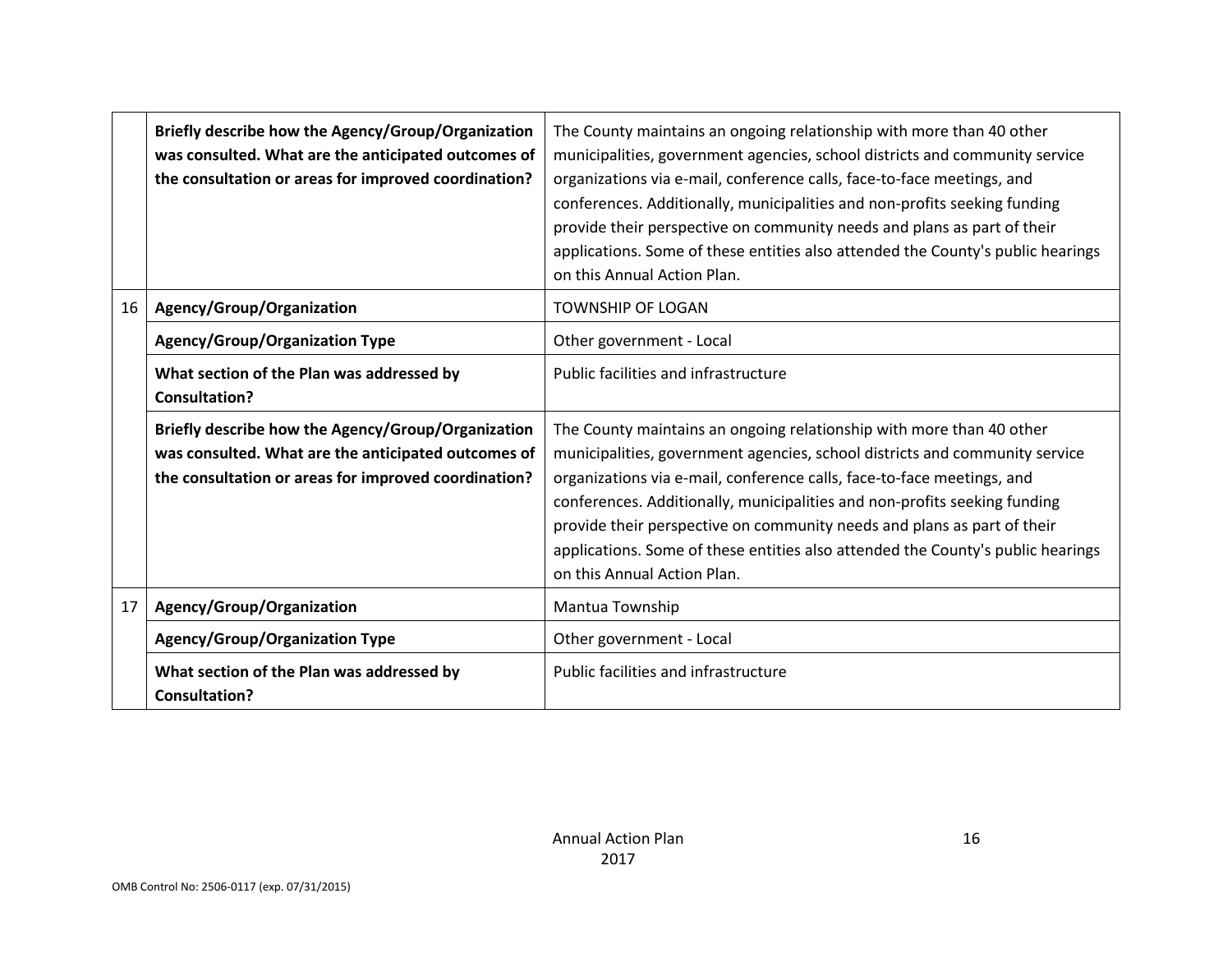|    | Briefly describe how the Agency/Group/Organization<br>was consulted. What are the anticipated outcomes of<br>the consultation or areas for improved coordination? | The County maintains an ongoing relationship with more than 40 other<br>municipalities, government agencies, school districts and community service<br>organizations via e-mail, conference calls, face-to-face meetings, and<br>conferences. Additionally, municipalities and non-profits seeking funding<br>provide their perspective on community needs and plans as part of their<br>applications. Some of these entities also attended the County's public hearings<br>on this Annual Action Plan. |
|----|-------------------------------------------------------------------------------------------------------------------------------------------------------------------|---------------------------------------------------------------------------------------------------------------------------------------------------------------------------------------------------------------------------------------------------------------------------------------------------------------------------------------------------------------------------------------------------------------------------------------------------------------------------------------------------------|
| 18 | Agency/Group/Organization                                                                                                                                         | <b>TOWNSHIP OF MONROE</b>                                                                                                                                                                                                                                                                                                                                                                                                                                                                               |
|    | <b>Agency/Group/Organization Type</b>                                                                                                                             | Other government - Local                                                                                                                                                                                                                                                                                                                                                                                                                                                                                |
|    | What section of the Plan was addressed by<br><b>Consultation?</b>                                                                                                 | Public facilities and infrastructure                                                                                                                                                                                                                                                                                                                                                                                                                                                                    |
|    | Briefly describe how the Agency/Group/Organization<br>was consulted. What are the anticipated outcomes of<br>the consultation or areas for improved coordination? | The County maintains an ongoing relationship with more than 40 other<br>municipalities, government agencies, school districts and community service<br>organizations via e-mail, conference calls, face-to-face meetings, and<br>conferences. Additionally, municipalities and non-profits seeking funding<br>provide their perspective on community needs and plans as part of their<br>applications. Some of these entities also attended the County's public hearings<br>on this Annual Action Plan. |
| 19 | Agency/Group/Organization                                                                                                                                         | <b>Borough of National Park</b>                                                                                                                                                                                                                                                                                                                                                                                                                                                                         |
|    | <b>Agency/Group/Organization Type</b>                                                                                                                             | Other government - Local                                                                                                                                                                                                                                                                                                                                                                                                                                                                                |
|    | What section of the Plan was addressed by<br><b>Consultation?</b>                                                                                                 | Public facilities and infrastructure                                                                                                                                                                                                                                                                                                                                                                                                                                                                    |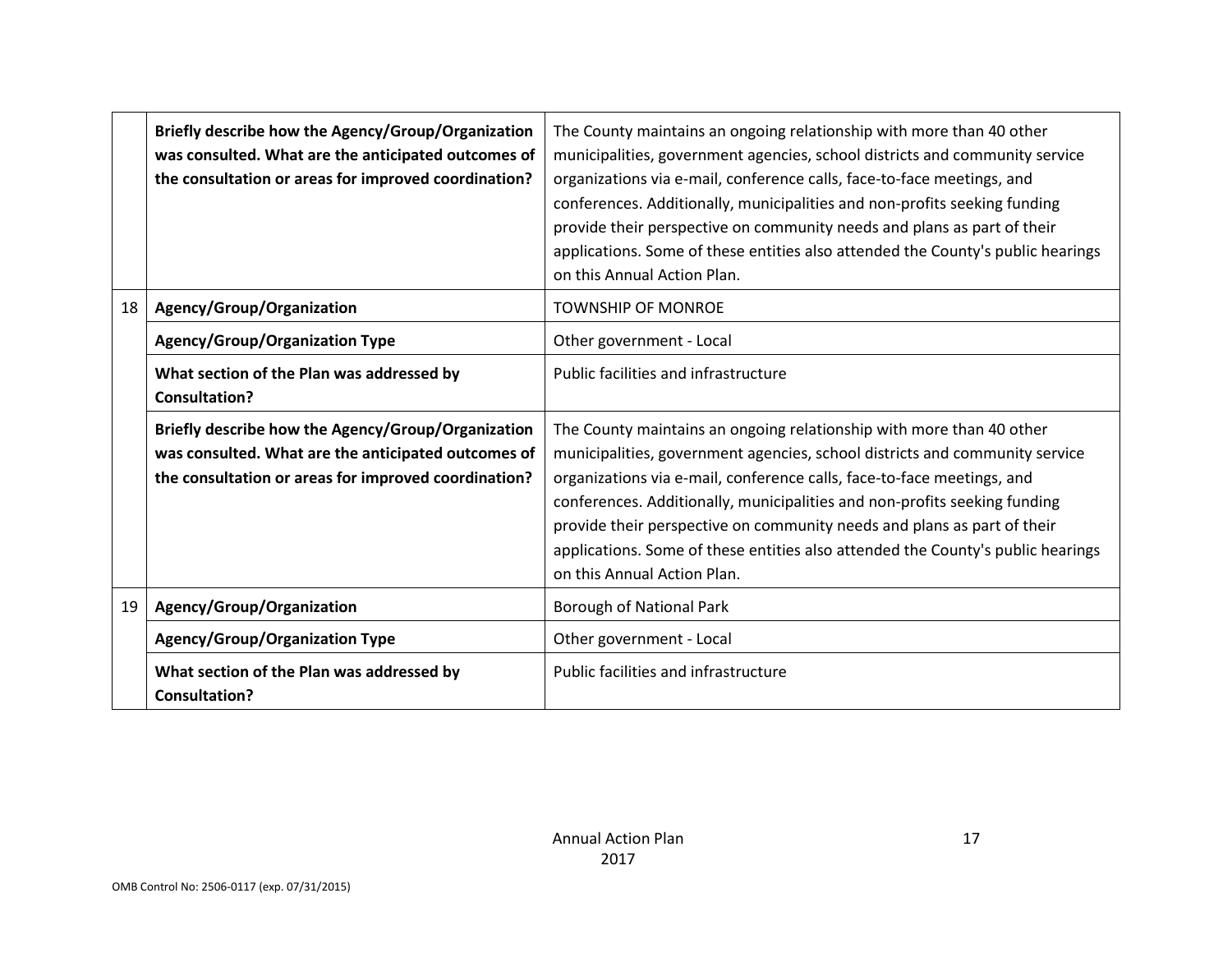|    | Briefly describe how the Agency/Group/Organization<br>was consulted. What are the anticipated outcomes of<br>the consultation or areas for improved coordination? | The County maintains an ongoing relationship with more than 40 other<br>municipalities, government agencies, school districts and community service<br>organizations via e-mail, conference calls, face-to-face meetings, and<br>conferences. Additionally, municipalities and non-profits seeking funding<br>provide their perspective on community needs and plans as part of their<br>applications. Some of these entities also attended the County's public hearings<br>on this Annual Action Plan. |
|----|-------------------------------------------------------------------------------------------------------------------------------------------------------------------|---------------------------------------------------------------------------------------------------------------------------------------------------------------------------------------------------------------------------------------------------------------------------------------------------------------------------------------------------------------------------------------------------------------------------------------------------------------------------------------------------------|
| 20 | Agency/Group/Organization                                                                                                                                         | <b>BOROUGH OF NEWFIELD</b>                                                                                                                                                                                                                                                                                                                                                                                                                                                                              |
|    | <b>Agency/Group/Organization Type</b>                                                                                                                             | Other government - Local                                                                                                                                                                                                                                                                                                                                                                                                                                                                                |
|    | What section of the Plan was addressed by<br><b>Consultation?</b>                                                                                                 | Public facilities and infrastructure                                                                                                                                                                                                                                                                                                                                                                                                                                                                    |
|    | Briefly describe how the Agency/Group/Organization<br>was consulted. What are the anticipated outcomes of<br>the consultation or areas for improved coordination? | The County maintains an ongoing relationship with more than 40 other<br>municipalities, government agencies, school districts and community service<br>organizations via e-mail, conference calls, face-to-face meetings, and<br>conferences. Additionally, municipalities and non-profits seeking funding<br>provide their perspective on community needs and plans as part of their<br>applications. Some of these entities also attended the County's public hearings<br>on this Annual Action Plan. |
| 21 | Agency/Group/Organization                                                                                                                                         | <b>BOROUGH OF PAULSBORO</b>                                                                                                                                                                                                                                                                                                                                                                                                                                                                             |
|    | <b>Agency/Group/Organization Type</b>                                                                                                                             | Other government - Local                                                                                                                                                                                                                                                                                                                                                                                                                                                                                |
|    | What section of the Plan was addressed by<br><b>Consultation?</b>                                                                                                 | Public facilities and infrastructure                                                                                                                                                                                                                                                                                                                                                                                                                                                                    |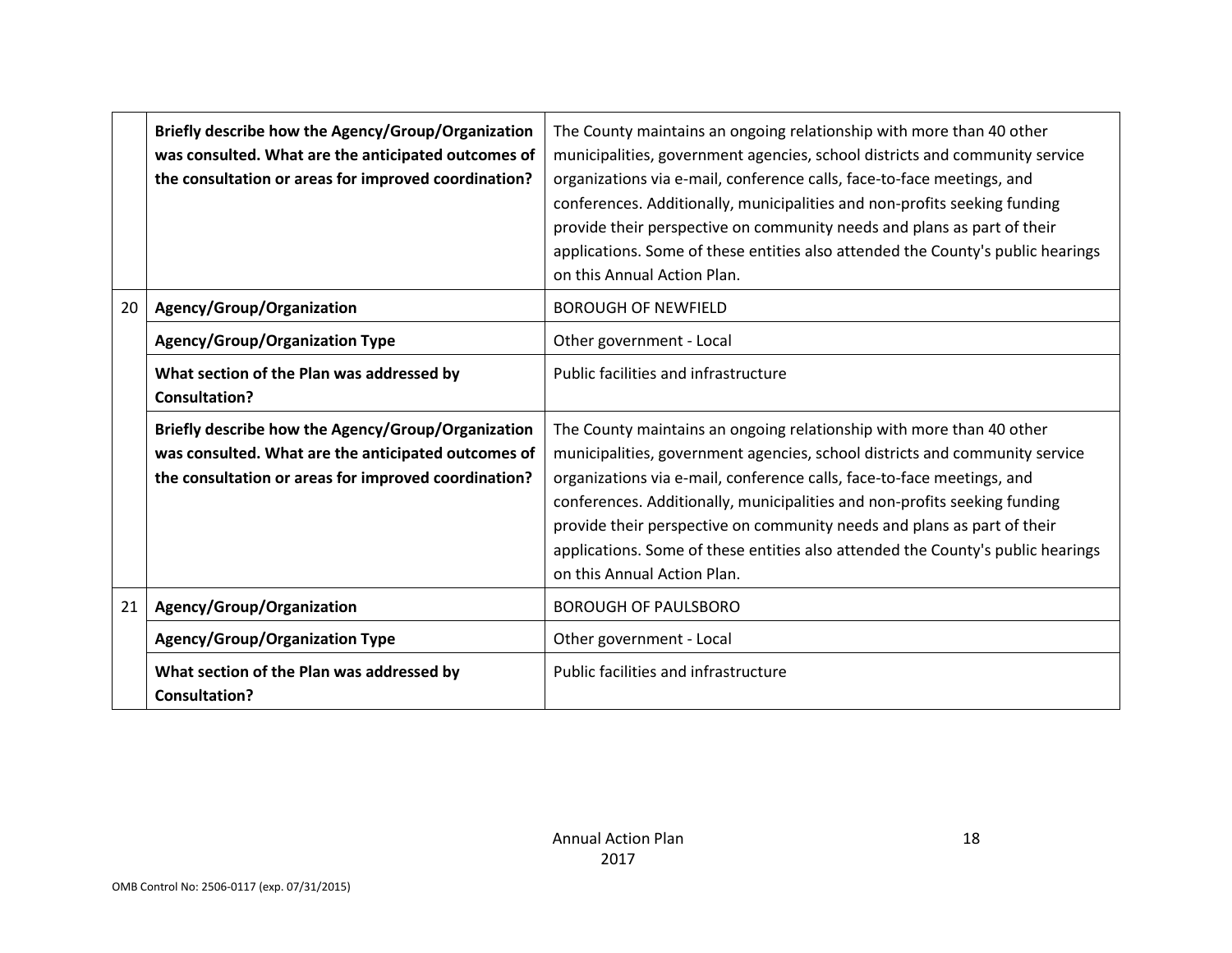|    | Briefly describe how the Agency/Group/Organization<br>was consulted. What are the anticipated outcomes of<br>the consultation or areas for improved coordination? | The County maintains an ongoing relationship with more than 40 other<br>municipalities, government agencies, school districts and community service<br>organizations via e-mail, conference calls, face-to-face meetings, and<br>conferences. Additionally, municipalities and non-profits seeking funding<br>provide their perspective on community needs and plans as part of their<br>applications. Some of these entities also attended the County's public hearings<br>on this Annual Action Plan. |  |  |  |
|----|-------------------------------------------------------------------------------------------------------------------------------------------------------------------|---------------------------------------------------------------------------------------------------------------------------------------------------------------------------------------------------------------------------------------------------------------------------------------------------------------------------------------------------------------------------------------------------------------------------------------------------------------------------------------------------------|--|--|--|
| 22 | Agency/Group/Organization                                                                                                                                         | <b>BOROUGH OF PITMAN</b>                                                                                                                                                                                                                                                                                                                                                                                                                                                                                |  |  |  |
|    | <b>Agency/Group/Organization Type</b>                                                                                                                             | Other government - Local                                                                                                                                                                                                                                                                                                                                                                                                                                                                                |  |  |  |
|    | What section of the Plan was addressed by<br><b>Consultation?</b>                                                                                                 | Public facilities and infrastructure                                                                                                                                                                                                                                                                                                                                                                                                                                                                    |  |  |  |
|    | Briefly describe how the Agency/Group/Organization<br>was consulted. What are the anticipated outcomes of<br>the consultation or areas for improved coordination? | The County maintains an ongoing relationship with more than 40 other<br>municipalities, government agencies, school districts and community service<br>organizations via e-mail, conference calls, face-to-face meetings, and<br>conferences. Additionally, municipalities and non-profits seeking funding<br>provide their perspective on community needs and plans as part of their<br>applications. Some of these entities also attended the County's public hearings<br>on this Annual Action Plan. |  |  |  |
| 23 | Agency/Group/Organization                                                                                                                                         | <b>SOUTH HARRISON TOWNSHIP</b>                                                                                                                                                                                                                                                                                                                                                                                                                                                                          |  |  |  |
|    | <b>Agency/Group/Organization Type</b>                                                                                                                             | Other government - Local                                                                                                                                                                                                                                                                                                                                                                                                                                                                                |  |  |  |
|    | What section of the Plan was addressed by<br><b>Consultation?</b>                                                                                                 | Public facilities and infrastructure                                                                                                                                                                                                                                                                                                                                                                                                                                                                    |  |  |  |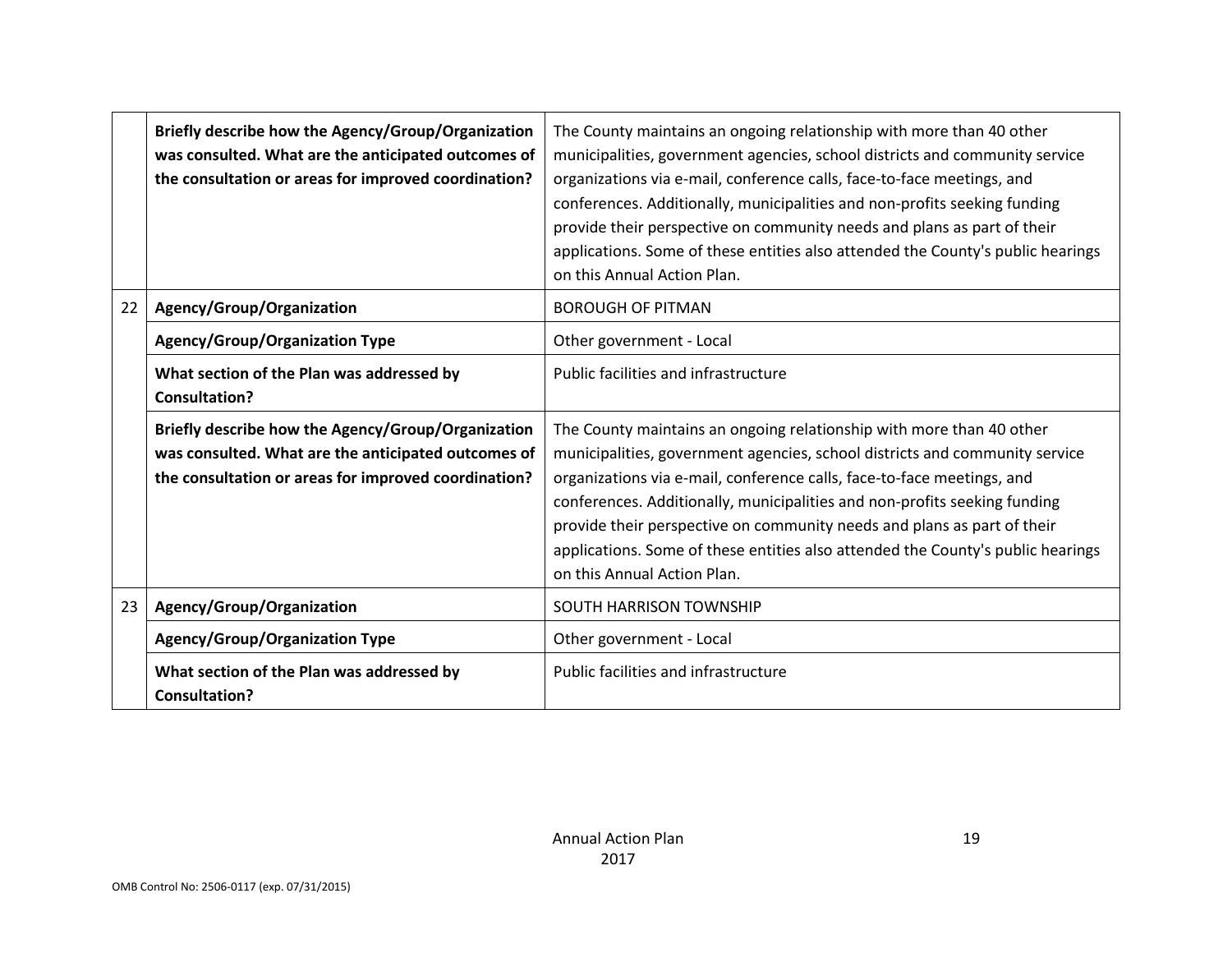|    | Briefly describe how the Agency/Group/Organization<br>was consulted. What are the anticipated outcomes of<br>the consultation or areas for improved coordination? | The County maintains an ongoing relationship with more than 40 other<br>municipalities, government agencies, school districts and community service<br>organizations via e-mail, conference calls, face-to-face meetings, and<br>conferences. Additionally, municipalities and non-profits seeking funding<br>provide their perspective on community needs and plans as part of their<br>applications. Some of these entities also attended the County's public hearings<br>on this Annual Action Plan. |  |  |  |  |
|----|-------------------------------------------------------------------------------------------------------------------------------------------------------------------|---------------------------------------------------------------------------------------------------------------------------------------------------------------------------------------------------------------------------------------------------------------------------------------------------------------------------------------------------------------------------------------------------------------------------------------------------------------------------------------------------------|--|--|--|--|
| 24 | Agency/Group/Organization                                                                                                                                         | <b>BOROUGH OF SWEDESBORO</b>                                                                                                                                                                                                                                                                                                                                                                                                                                                                            |  |  |  |  |
|    | <b>Agency/Group/Organization Type</b>                                                                                                                             | Other government - Local                                                                                                                                                                                                                                                                                                                                                                                                                                                                                |  |  |  |  |
|    | What section of the Plan was addressed by<br><b>Consultation?</b>                                                                                                 | Public facilities and infrastructure                                                                                                                                                                                                                                                                                                                                                                                                                                                                    |  |  |  |  |
|    | Briefly describe how the Agency/Group/Organization<br>was consulted. What are the anticipated outcomes of<br>the consultation or areas for improved coordination? | The County maintains an ongoing relationship with more than 40 other<br>municipalities, government agencies, school districts and community service<br>organizations via e-mail, conference calls, face-to-face meetings, and<br>conferences. Additionally, municipalities and non-profits seeking funding<br>provide their perspective on community needs and plans as part of their<br>applications. Some of these entities also attended the County's public hearings<br>on this Annual Action Plan. |  |  |  |  |
| 25 | Agency/Group/Organization                                                                                                                                         | <b>WASHINGTON TOWNSHIP</b>                                                                                                                                                                                                                                                                                                                                                                                                                                                                              |  |  |  |  |
|    | <b>Agency/Group/Organization Type</b>                                                                                                                             | Other government - Local                                                                                                                                                                                                                                                                                                                                                                                                                                                                                |  |  |  |  |
|    | What section of the Plan was addressed by<br><b>Consultation?</b>                                                                                                 | Public facilities and infrastructure                                                                                                                                                                                                                                                                                                                                                                                                                                                                    |  |  |  |  |
|    | Briefly describe how the Agency/Group/Organization<br>was consulted. What are the anticipated outcomes of<br>the consultation or areas for improved coordination? | As an entitlement grantee whose program is administered by Gloucester<br>County, Washington Township provides the County with information<br>concerning how its entitlement is to be used and the needs that it will meet.                                                                                                                                                                                                                                                                              |  |  |  |  |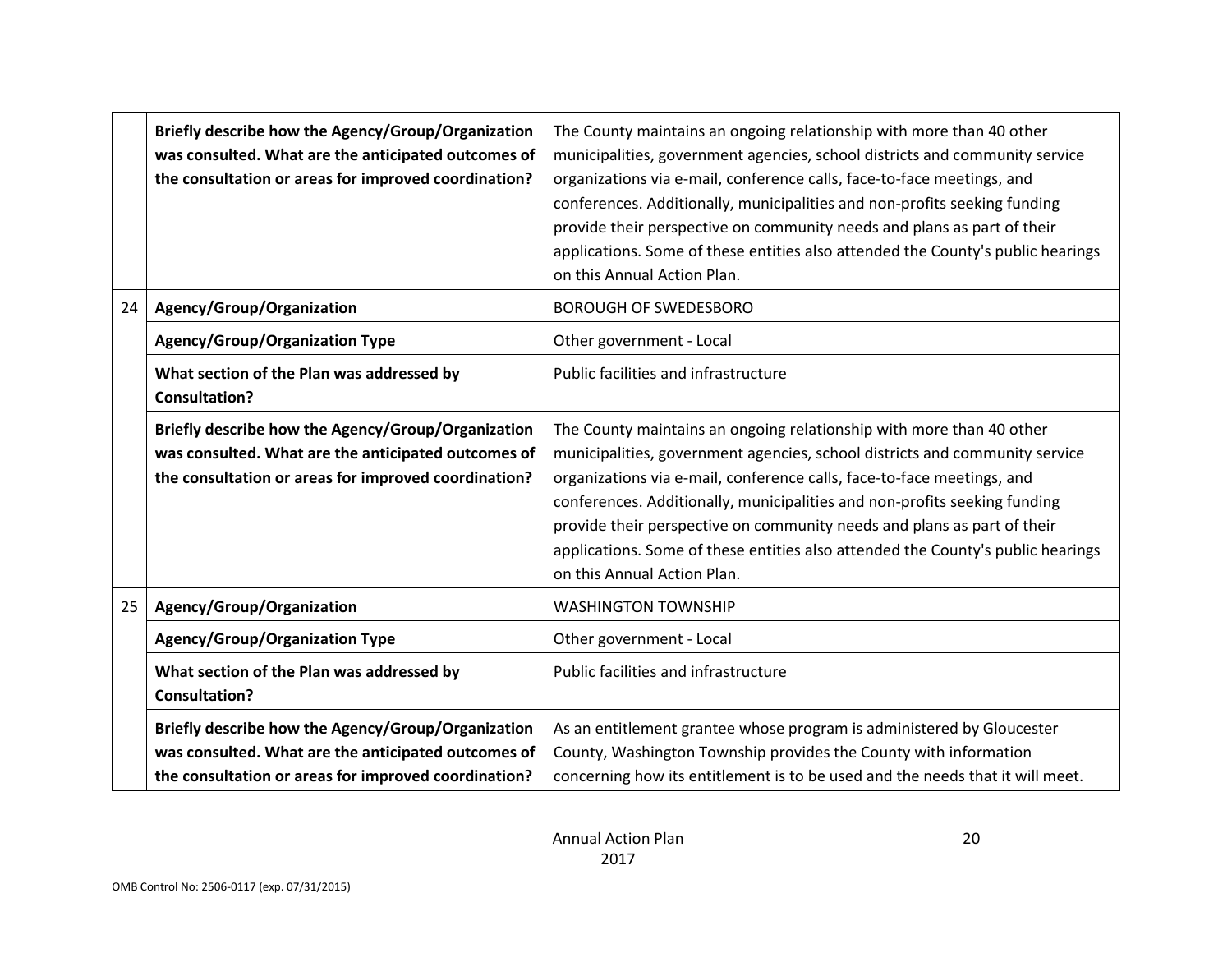| 26 | Agency/Group/Organization                                                                                                                                         | <b>BOROUGH OF WENONAH</b>                                                                                                                                                                                                                                                                                                                                                                                                                                                                               |
|----|-------------------------------------------------------------------------------------------------------------------------------------------------------------------|---------------------------------------------------------------------------------------------------------------------------------------------------------------------------------------------------------------------------------------------------------------------------------------------------------------------------------------------------------------------------------------------------------------------------------------------------------------------------------------------------------|
|    | <b>Agency/Group/Organization Type</b>                                                                                                                             | Other government - Local                                                                                                                                                                                                                                                                                                                                                                                                                                                                                |
|    | What section of the Plan was addressed by<br><b>Consultation?</b>                                                                                                 | Public facilities and infrastructure                                                                                                                                                                                                                                                                                                                                                                                                                                                                    |
|    | Briefly describe how the Agency/Group/Organization<br>was consulted. What are the anticipated outcomes of<br>the consultation or areas for improved coordination? | The County maintains an ongoing relationship with more than 40 other<br>municipalities, government agencies, school districts and community service<br>organizations via e-mail, conference calls, face-to-face meetings, and<br>conferences. Additionally, municipalities and non-profits seeking funding<br>provide their perspective on community needs and plans as part of their<br>applications. Some of these entities also attended the County's public hearings<br>on this Annual Action Plan. |
| 27 | Agency/Group/Organization                                                                                                                                         | TOWNSHIP OF WEST DEPTFORD                                                                                                                                                                                                                                                                                                                                                                                                                                                                               |
|    | <b>Agency/Group/Organization Type</b>                                                                                                                             | Other government - Local                                                                                                                                                                                                                                                                                                                                                                                                                                                                                |
|    | What section of the Plan was addressed by<br><b>Consultation?</b>                                                                                                 | Public facilities and infrastructure                                                                                                                                                                                                                                                                                                                                                                                                                                                                    |
|    | Briefly describe how the Agency/Group/Organization<br>was consulted. What are the anticipated outcomes of<br>the consultation or areas for improved coordination? | The County maintains an ongoing relationship with more than 40 other<br>municipalities, government agencies, school districts and community service<br>organizations via e-mail, conference calls, face-to-face meetings, and<br>conferences. Additionally, municipalities and non-profits seeking funding<br>provide their perspective on community needs and plans as part of their<br>applications. Some of these entities also attended the County's public hearings<br>on this Annual Action Plan. |
| 28 | Agency/Group/Organization                                                                                                                                         | <b>BOROUGH OF WESTVILLE</b>                                                                                                                                                                                                                                                                                                                                                                                                                                                                             |
|    | <b>Agency/Group/Organization Type</b>                                                                                                                             | Other government - Local                                                                                                                                                                                                                                                                                                                                                                                                                                                                                |

21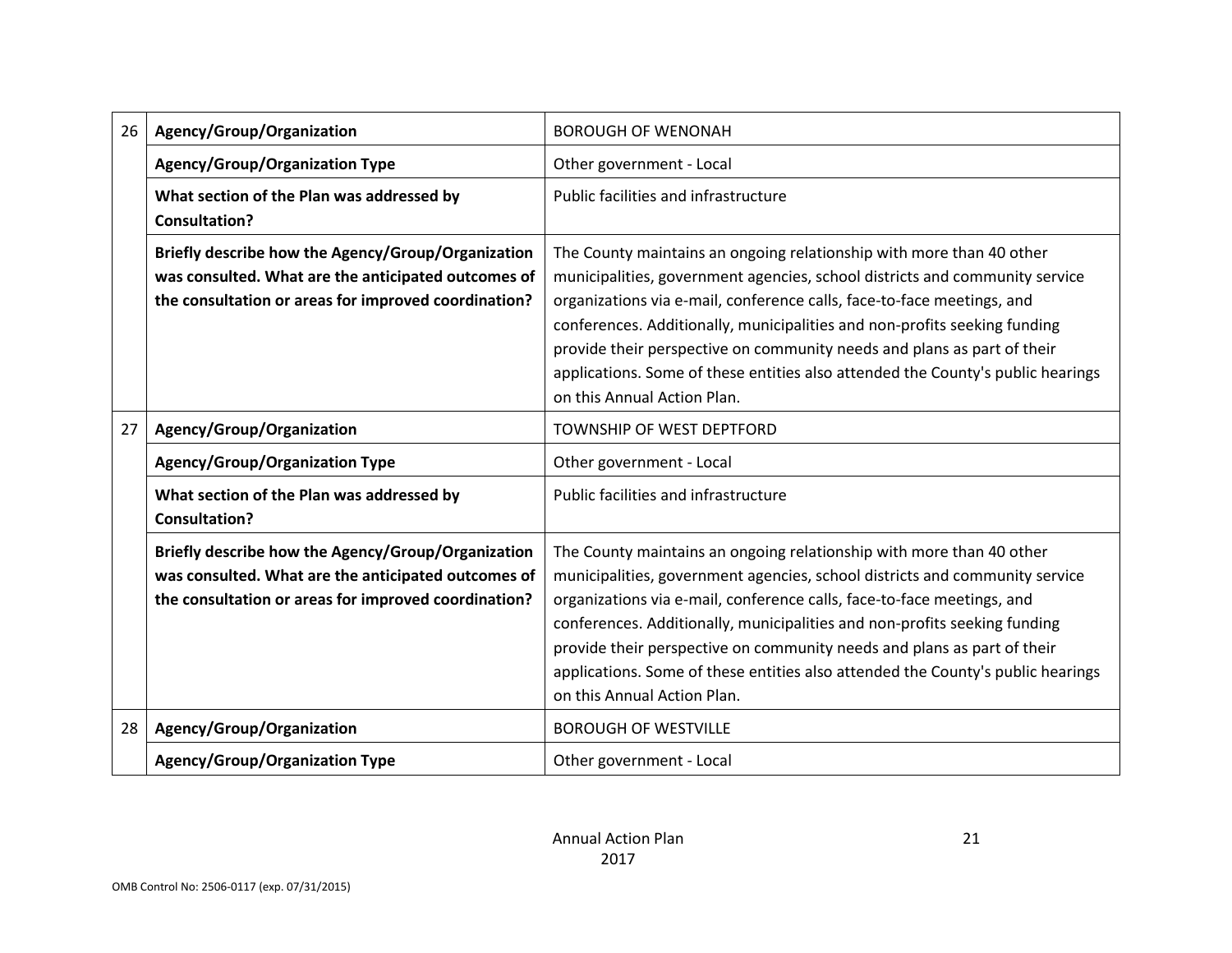|    | What section of the Plan was addressed by<br><b>Consultation?</b>                                                                                                 | Public facilities and infrastructure                                                                                                                                                                                                                                                                                                                                                                                                                                                                    |  |  |
|----|-------------------------------------------------------------------------------------------------------------------------------------------------------------------|---------------------------------------------------------------------------------------------------------------------------------------------------------------------------------------------------------------------------------------------------------------------------------------------------------------------------------------------------------------------------------------------------------------------------------------------------------------------------------------------------------|--|--|
|    | Briefly describe how the Agency/Group/Organization<br>was consulted. What are the anticipated outcomes of<br>the consultation or areas for improved coordination? | The County maintains an ongoing relationship with more than 40 other<br>municipalities, government agencies, school districts and community service<br>organizations via e-mail, conference calls, face-to-face meetings, and<br>conferences. Additionally, municipalities and non-profits seeking funding<br>provide their perspective on community needs and plans as part of their<br>applications. Some of these entities also attended the County's public hearings<br>on this Annual Action Plan. |  |  |
| 29 | Agency/Group/Organization                                                                                                                                         | <b>CITY OF WOODBURY</b>                                                                                                                                                                                                                                                                                                                                                                                                                                                                                 |  |  |
|    | <b>Agency/Group/Organization Type</b>                                                                                                                             | Other government - Local                                                                                                                                                                                                                                                                                                                                                                                                                                                                                |  |  |
|    | What section of the Plan was addressed by<br><b>Consultation?</b>                                                                                                 | Public facilities and infrastructure                                                                                                                                                                                                                                                                                                                                                                                                                                                                    |  |  |
|    | Briefly describe how the Agency/Group/Organization<br>was consulted. What are the anticipated outcomes of<br>the consultation or areas for improved coordination? | The County maintains an ongoing relationship with more than 40 other<br>municipalities, government agencies, school districts and community service<br>organizations via e-mail, conference calls, face-to-face meetings, and<br>conferences. Additionally, municipalities and non-profits seeking funding<br>provide their perspective on community needs and plans as part of their<br>applications. Some of these entities also attended the County's public hearings<br>on this Annual Action Plan. |  |  |
| 30 | Agency/Group/Organization                                                                                                                                         | <b>BOROUGH OF WOODBURY HEIGHTS</b>                                                                                                                                                                                                                                                                                                                                                                                                                                                                      |  |  |
|    | <b>Agency/Group/Organization Type</b>                                                                                                                             | Other government - Local                                                                                                                                                                                                                                                                                                                                                                                                                                                                                |  |  |
|    | What section of the Plan was addressed by<br><b>Consultation?</b>                                                                                                 | Public facilities and infrastructure                                                                                                                                                                                                                                                                                                                                                                                                                                                                    |  |  |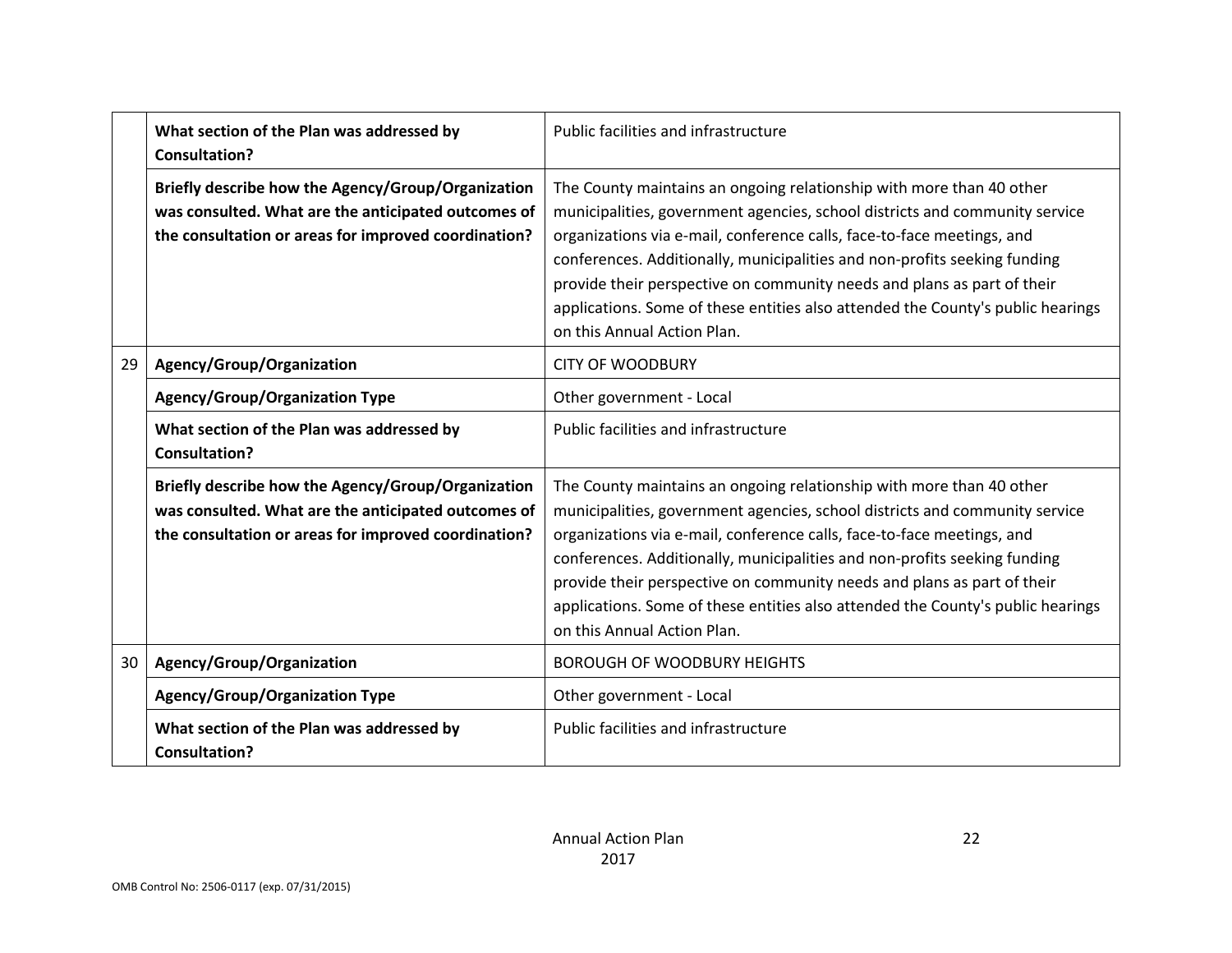|    | Briefly describe how the Agency/Group/Organization<br>was consulted. What are the anticipated outcomes of<br>the consultation or areas for improved coordination? | The County maintains an ongoing relationship with more than 40 other<br>municipalities, government agencies, school districts and community service<br>organizations via e-mail, conference calls, face-to-face meetings, and<br>conferences. Additionally, municipalities and non-profits seeking funding<br>provide their perspective on community needs and plans as part of their<br>applications. Some of these entities also attended the County's public hearings<br>on this Annual Action Plan. |
|----|-------------------------------------------------------------------------------------------------------------------------------------------------------------------|---------------------------------------------------------------------------------------------------------------------------------------------------------------------------------------------------------------------------------------------------------------------------------------------------------------------------------------------------------------------------------------------------------------------------------------------------------------------------------------------------------|
| 31 | Agency/Group/Organization                                                                                                                                         | <b>WOOLWICH TOWNSHIP</b>                                                                                                                                                                                                                                                                                                                                                                                                                                                                                |
|    | <b>Agency/Group/Organization Type</b>                                                                                                                             | Other government - Local                                                                                                                                                                                                                                                                                                                                                                                                                                                                                |
|    | What section of the Plan was addressed by<br><b>Consultation?</b>                                                                                                 | Public facilities and infrastructure                                                                                                                                                                                                                                                                                                                                                                                                                                                                    |
|    | Briefly describe how the Agency/Group/Organization<br>was consulted. What are the anticipated outcomes of<br>the consultation or areas for improved coordination? | The County maintains an ongoing relationship with more than 40 other<br>municipalities, government agencies, school districts and community service<br>organizations via e-mail, conference calls, face-to-face meetings, and<br>conferences. Additionally, municipalities and non-profits seeking funding<br>provide their perspective on community needs and plans as part of their<br>applications. Some of these entities also attended the County's public hearings<br>on this Annual Action Plan. |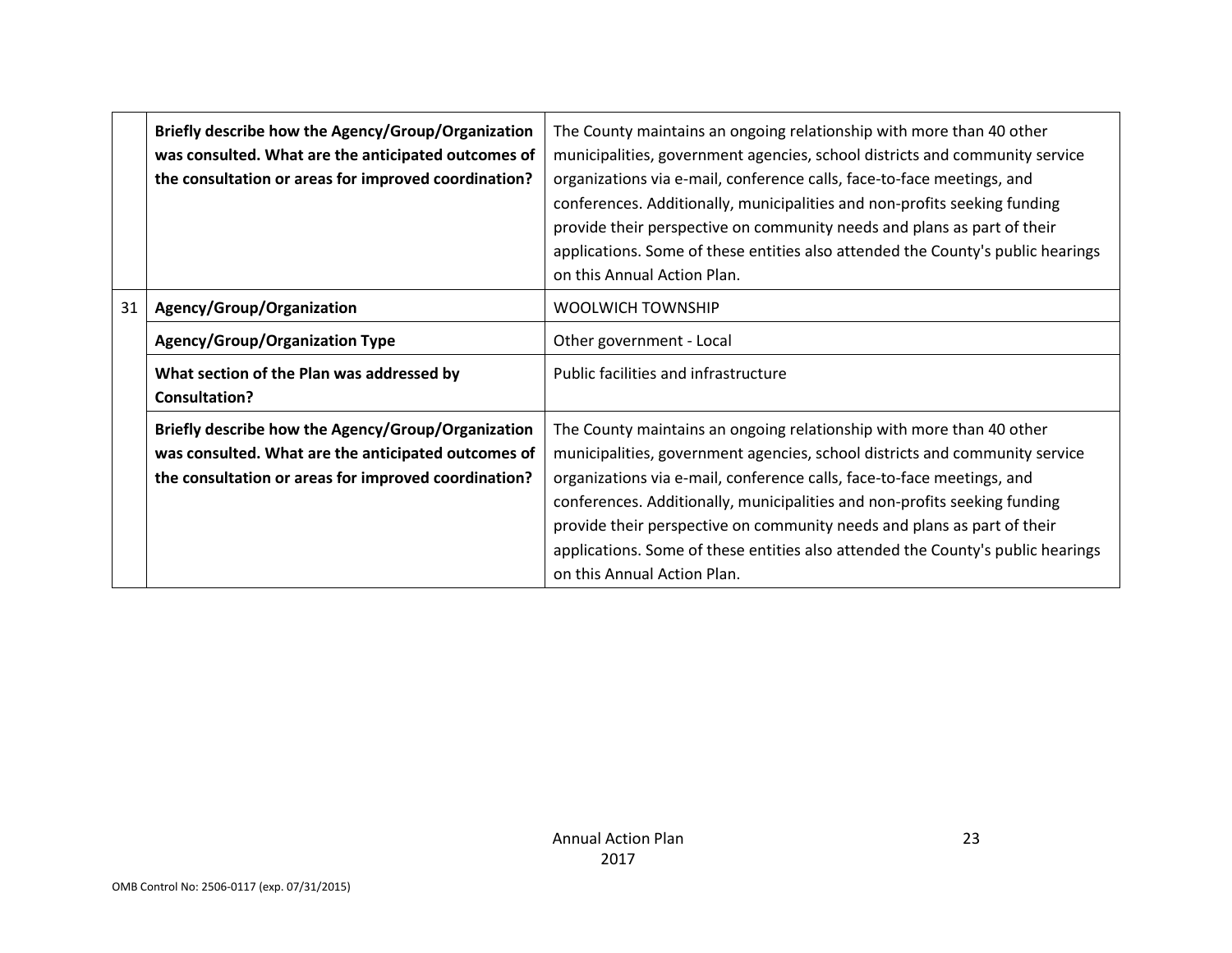| 32 | Agency/Group/Organization                            | <b>Community Planning &amp; Advocacy (CPAC)</b>                                 |
|----|------------------------------------------------------|---------------------------------------------------------------------------------|
|    | <b>Agency/Group/Organization Type</b>                | Services - Housing                                                              |
|    |                                                      | Services-Children                                                               |
|    |                                                      | Services-Elderly Persons                                                        |
|    |                                                      | Services-Persons with Disabilities                                              |
|    |                                                      | Services-Persons with HIV/AIDS                                                  |
|    |                                                      | Services-Victims of Domestic Violence                                           |
|    |                                                      | Services-homeless                                                               |
|    |                                                      | Services-Health                                                                 |
|    |                                                      | Services-Education                                                              |
|    |                                                      | Services-Employment                                                             |
|    |                                                      | Service-Fair Housing                                                            |
|    |                                                      | Regional organization                                                           |
|    | What section of the Plan was addressed by            | Homeless Needs - Chronically homeless                                           |
|    | <b>Consultation?</b>                                 | Homeless Needs - Families with children                                         |
|    |                                                      | Homelessness Needs - Veterans                                                   |
|    |                                                      | Homelessness Needs - Unaccompanied youth                                        |
|    |                                                      | <b>Homelessness Strategy</b>                                                    |
|    | Briefly describe how the Agency/Group/Organization   | The County maintains an ongoing relationship with more than 40 other            |
|    | was consulted. What are the anticipated outcomes of  | municipalities, government agencies, school districts and community service     |
|    | the consultation or areas for improved coordination? | organizations via e-mail, conference calls, face-to-face meetings, and          |
|    |                                                      | conferences. Additionally, municipalities and non-profits seeking funding       |
|    |                                                      | provide their perspective on community needs and plans as part of their         |
|    |                                                      | applications. Some of these entities also attended the County's public hearings |
|    |                                                      | on this Annual Action Plan. This organization also provided input into the      |
|    |                                                      | County's 5-year Consolidated Plan and, thus, all annual plans during the period |
|    |                                                      | covered by the Consolidated Plan.                                               |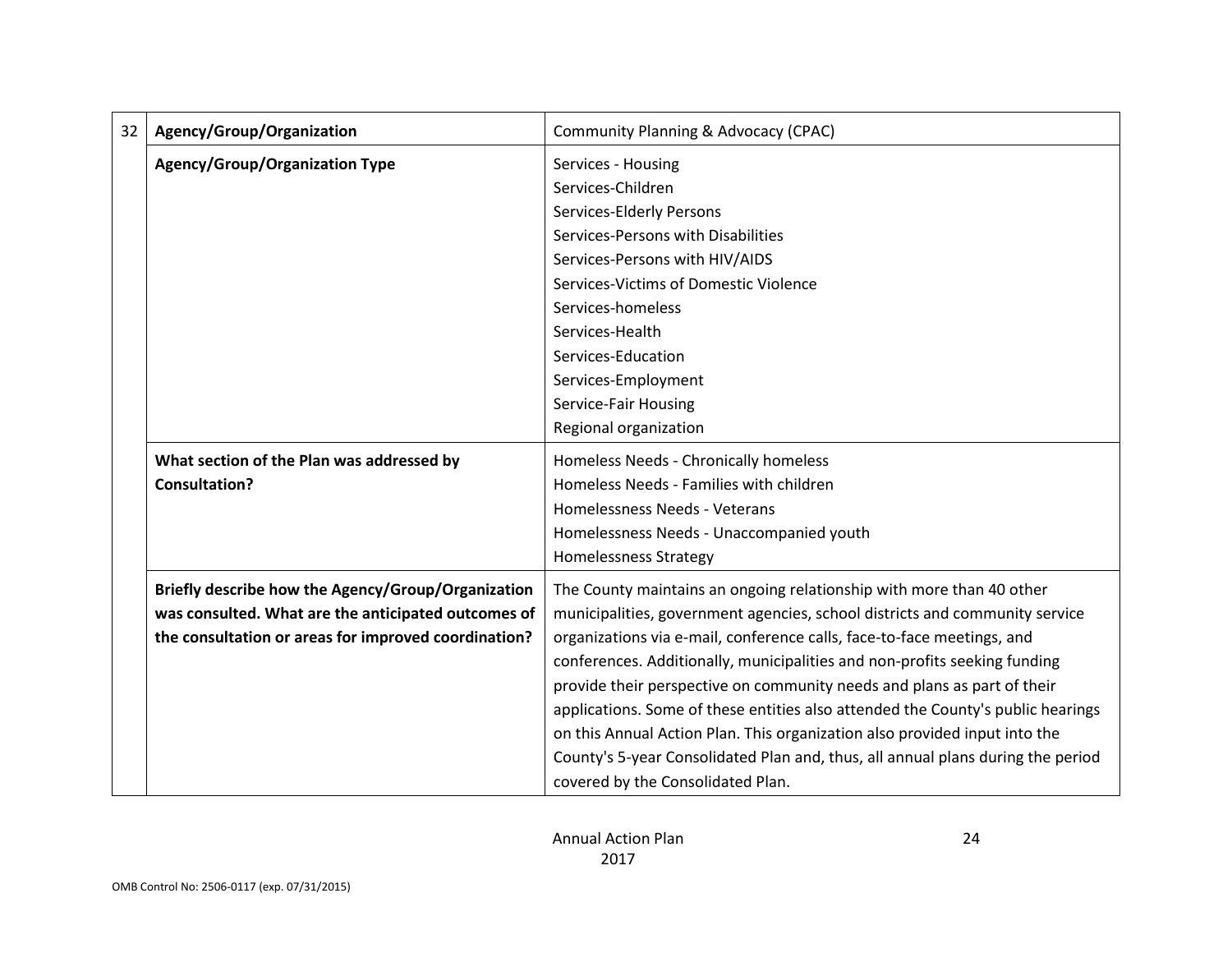| 33 | Agency/Group/Organization                                                                                                                                         | People for People of Gloucester County                                                                                                                                                                                                                                                                                                                                                                                                                                                                                                                                                                                                                                         |  |  |  |
|----|-------------------------------------------------------------------------------------------------------------------------------------------------------------------|--------------------------------------------------------------------------------------------------------------------------------------------------------------------------------------------------------------------------------------------------------------------------------------------------------------------------------------------------------------------------------------------------------------------------------------------------------------------------------------------------------------------------------------------------------------------------------------------------------------------------------------------------------------------------------|--|--|--|
|    | <b>Agency/Group/Organization Type</b>                                                                                                                             | Services - Housing<br>Services-Elderly Persons<br>Services-Persons with Disabilities                                                                                                                                                                                                                                                                                                                                                                                                                                                                                                                                                                                           |  |  |  |
|    | What section of the Plan was addressed by<br><b>Consultation?</b>                                                                                                 | <b>Housing Need Assessment</b><br><b>Economic Development</b>                                                                                                                                                                                                                                                                                                                                                                                                                                                                                                                                                                                                                  |  |  |  |
|    | Briefly describe how the Agency/Group/Organization<br>was consulted. What are the anticipated outcomes of<br>the consultation or areas for improved coordination? | The County maintains an ongoing relationship with more than 40 other<br>municipalities, government agencies, school districts and community service<br>organizations via e-mail, conference calls, face-to-face meetings, and<br>conferences. Additionally, municipalities and non-profits seeking funding<br>provide their perspective on community needs and plans as part of their<br>applications. Some of these entities also attended the County's public hearings<br>on this Annual Action Plan. This organization also provided input into the<br>County's 5-year Consolidated Plan and, thus, all annual plans during the period<br>covered by the Consolidated Plan. |  |  |  |
| 34 | Agency/Group/Organization                                                                                                                                         | DIOCESAN HOUSING SERVICES CORPORATION OF THE DIOCESE OF CAMDEN,<br>INC.                                                                                                                                                                                                                                                                                                                                                                                                                                                                                                                                                                                                        |  |  |  |
|    | <b>Agency/Group/Organization Type</b>                                                                                                                             | Housing<br>Services - Housing<br>Services-Elderly Persons<br>Regional organization                                                                                                                                                                                                                                                                                                                                                                                                                                                                                                                                                                                             |  |  |  |
|    | What section of the Plan was addressed by<br><b>Consultation?</b>                                                                                                 | <b>Housing Need Assessment</b>                                                                                                                                                                                                                                                                                                                                                                                                                                                                                                                                                                                                                                                 |  |  |  |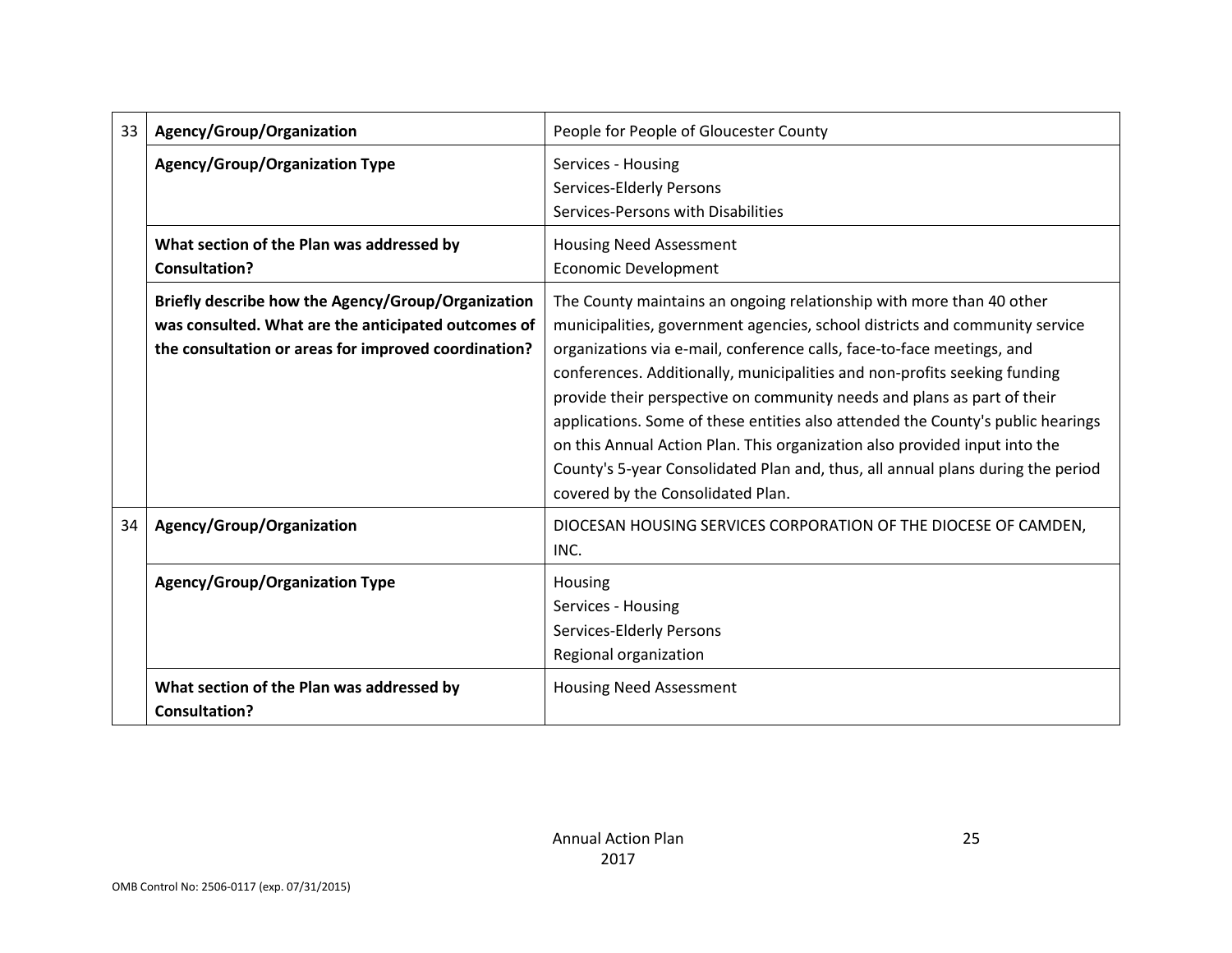|    | Briefly describe how the Agency/Group/Organization<br>was consulted. What are the anticipated outcomes of<br>the consultation or areas for improved coordination? | The County maintains an ongoing relationship with more than 40 other<br>municipalities, government agencies, school districts and community service<br>organizations via e-mail, conference calls, face-to-face meetings, and<br>conferences. Additionally, municipalities and non-profits seeking funding<br>provide their perspective on community needs and plans as part of their<br>applications. Some of these entities also attended the County's public hearings<br>on this Annual Action Plan. This organization also provided input into the<br>County's 5-year Consolidated Plan and, thus, all annual plans during the period<br>covered by the Consolidated Plan. |  |  |  |  |
|----|-------------------------------------------------------------------------------------------------------------------------------------------------------------------|--------------------------------------------------------------------------------------------------------------------------------------------------------------------------------------------------------------------------------------------------------------------------------------------------------------------------------------------------------------------------------------------------------------------------------------------------------------------------------------------------------------------------------------------------------------------------------------------------------------------------------------------------------------------------------|--|--|--|--|
| 35 | Agency/Group/Organization                                                                                                                                         | <b>Gloucester County Habitat for Humanity</b>                                                                                                                                                                                                                                                                                                                                                                                                                                                                                                                                                                                                                                  |  |  |  |  |
|    | <b>Agency/Group/Organization Type</b>                                                                                                                             | Housing                                                                                                                                                                                                                                                                                                                                                                                                                                                                                                                                                                                                                                                                        |  |  |  |  |
|    | What section of the Plan was addressed by<br><b>Consultation?</b>                                                                                                 | <b>Housing Need Assessment</b>                                                                                                                                                                                                                                                                                                                                                                                                                                                                                                                                                                                                                                                 |  |  |  |  |
|    | Briefly describe how the Agency/Group/Organization<br>was consulted. What are the anticipated outcomes of<br>the consultation or areas for improved coordination? | The County maintains an ongoing relationship with more than 40 other<br>municipalities, government agencies, school districts and community service<br>organizations via e-mail, conference calls, face-to-face meetings, and<br>conferences. Additionally, municipalities and non-profits seeking funding<br>provide their perspective on community needs and plans as part of their<br>applications. Some of these entities also attended the County's public hearings<br>on this Annual Action Plan. This organization also provided input into the<br>County's 5-year Consolidated Plan and, thus, all annual plans during the period<br>covered by the Consolidated Plan. |  |  |  |  |
| 36 | Agency/Group/Organization                                                                                                                                         | <b>Gloucester County Housing Authority</b>                                                                                                                                                                                                                                                                                                                                                                                                                                                                                                                                                                                                                                     |  |  |  |  |
|    | <b>Agency/Group/Organization Type</b>                                                                                                                             | <b>PHA</b>                                                                                                                                                                                                                                                                                                                                                                                                                                                                                                                                                                                                                                                                     |  |  |  |  |
|    | What section of the Plan was addressed by<br><b>Consultation?</b>                                                                                                 | <b>Public Housing Needs</b>                                                                                                                                                                                                                                                                                                                                                                                                                                                                                                                                                                                                                                                    |  |  |  |  |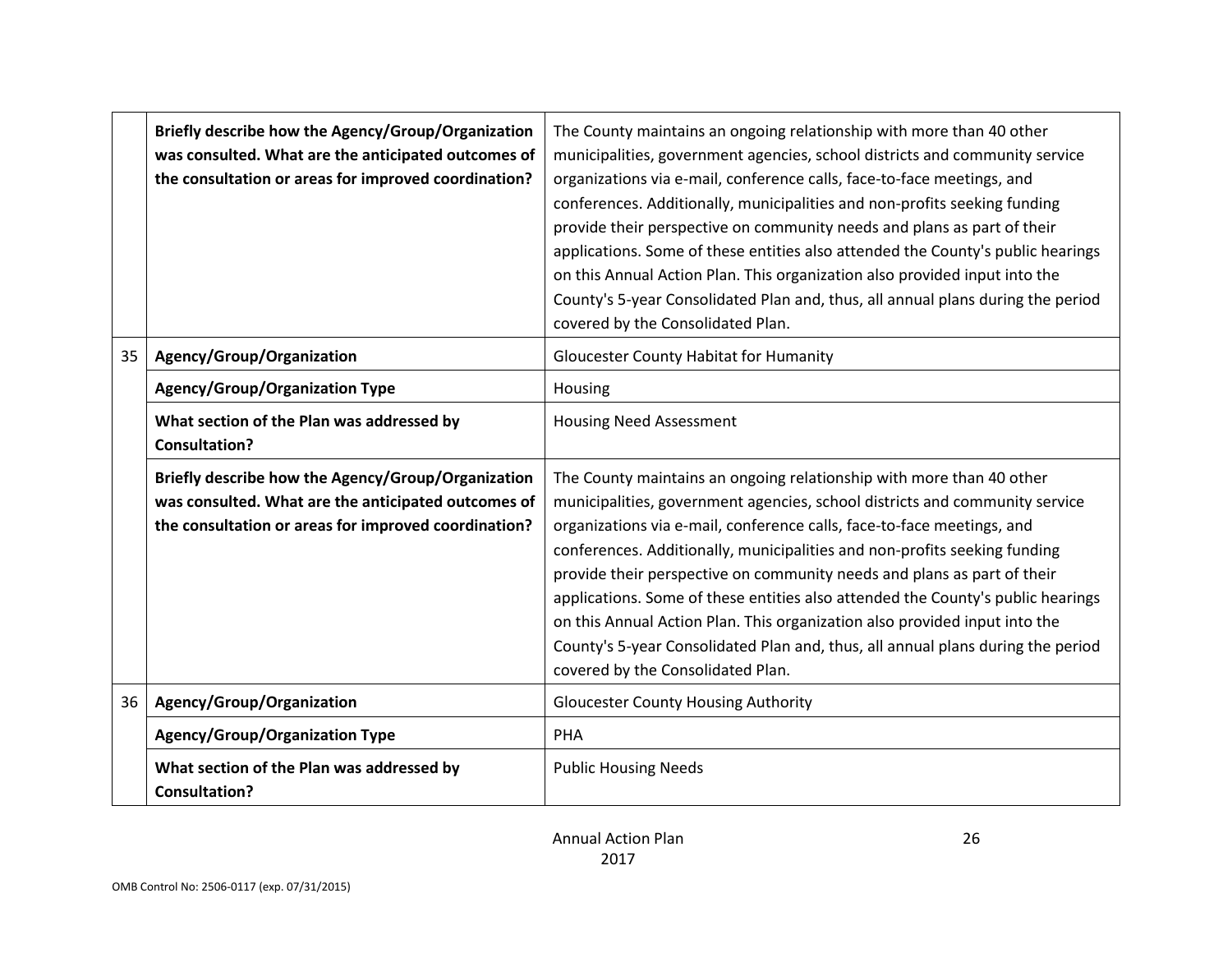|    | Briefly describe how the Agency/Group/Organization<br>was consulted. What are the anticipated outcomes of<br>the consultation or areas for improved coordination? | The County maintains an ongoing relationship with more than 40 other<br>municipalities, government agencies, school districts and community service<br>organizations via e-mail, conference calls, face-to-face meetings, and<br>conferences. Additionally, municipalities and non-profits seeking funding<br>provide their perspective on community needs and plans as part of their<br>applications. Some of these entities also attended the County's public hearings<br>on this Annual Action Plan. This organization also provided input into the<br>County's 5-year Consolidated Plan and, thus, all annual plans during the period<br>covered by the Consolidated Plan. |  |  |  |  |
|----|-------------------------------------------------------------------------------------------------------------------------------------------------------------------|--------------------------------------------------------------------------------------------------------------------------------------------------------------------------------------------------------------------------------------------------------------------------------------------------------------------------------------------------------------------------------------------------------------------------------------------------------------------------------------------------------------------------------------------------------------------------------------------------------------------------------------------------------------------------------|--|--|--|--|
| 37 | Agency/Group/Organization                                                                                                                                         | <b>Glassboro Housing Authority</b>                                                                                                                                                                                                                                                                                                                                                                                                                                                                                                                                                                                                                                             |  |  |  |  |
|    | <b>Agency/Group/Organization Type</b>                                                                                                                             | <b>PHA</b>                                                                                                                                                                                                                                                                                                                                                                                                                                                                                                                                                                                                                                                                     |  |  |  |  |
|    | What section of the Plan was addressed by<br><b>Consultation?</b>                                                                                                 | <b>Public Housing Needs</b>                                                                                                                                                                                                                                                                                                                                                                                                                                                                                                                                                                                                                                                    |  |  |  |  |
|    | Briefly describe how the Agency/Group/Organization<br>was consulted. What are the anticipated outcomes of<br>the consultation or areas for improved coordination? | The County maintains an ongoing relationship with more than 40 other<br>municipalities, government agencies, school districts and community service<br>organizations via e-mail, conference calls, face-to-face meetings, and<br>conferences. Additionally, municipalities and non-profits seeking funding<br>provide their perspective on community needs and plans as part of their<br>applications. Some of these entities also attended the County's public hearings<br>on this Annual Action Plan. This organization also provided input into the<br>County's 5-year Consolidated Plan and, thus, all annual plans during the period<br>covered by the Consolidated Plan. |  |  |  |  |

# **Identify any Agency Types not consulted and provide rationale for not consulting**

All appropriate types of agencies were consulted.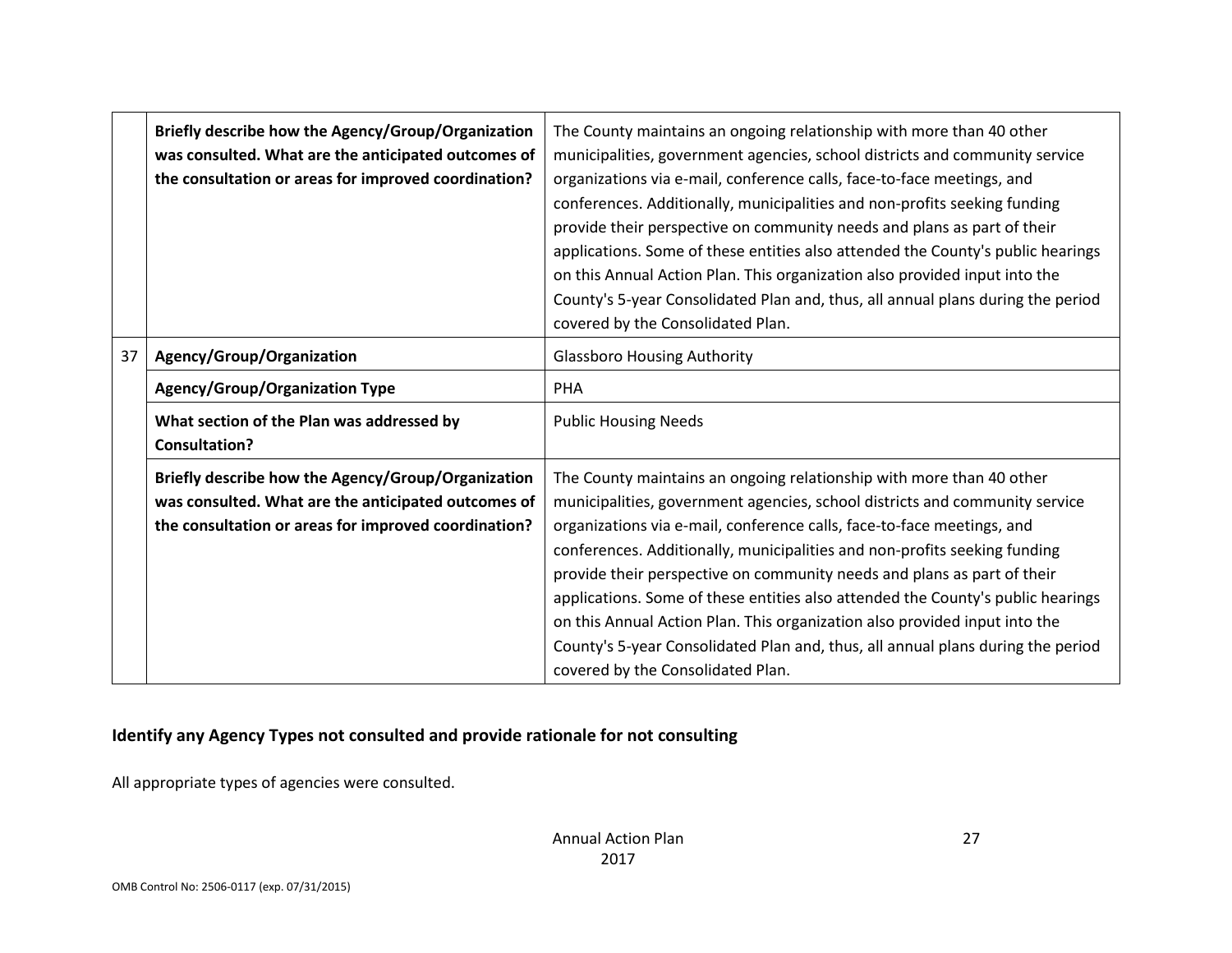| Name of Plan                                                                    | <b>Lead Organization</b>                          | How do the goals of your Strategic Plan overlap with the goals of each<br>plan?                                                                                                                                                                   |  |  |  |
|---------------------------------------------------------------------------------|---------------------------------------------------|---------------------------------------------------------------------------------------------------------------------------------------------------------------------------------------------------------------------------------------------------|--|--|--|
| Continuum of Care                                                               | Camden/Gloucester/Cumberland<br>Continuum of Care | The goals of the Strategic Plan are closely coordinated with the goals of<br>the Continuum of Care. The Division of Planning is an active participant<br>with the applicant and administering agency for the Continuum of Care.                   |  |  |  |
| <b>Gloucester County</b><br><b>Gloucester County</b><br>Analysis of Impediments |                                                   | Division of Planning staff preparing this Action Plan were actively<br>involved in the development and update of the County's AI. Actions to<br>address impediments identified in the AI are incorporated in the Action<br><b>Plan and CAPERs</b> |  |  |  |
| Comprehensive Economic<br><b>Development Strategy</b><br>(CEDS)                 | <b>Gloucester County</b>                          | The goals of the 5-year Strategic Plan and Annual Action Plan are closely<br>coordinated with the goals of the CEDS Plan which identifies, prioritizes<br>and coordinates local economic development projects.                                    |  |  |  |
| <b>Endings Have Beginnings</b>                                                  | Homeless Network Planning<br>Committee            | The goals of the Strategic Plan and Annual Action Plan are closely<br>coordinated with the goals of the Endings Have Beginnings Plan which<br>plans for a 10 year goal of ending homelessness.                                                    |  |  |  |
| <b>Gloucester County</b><br><b>Housing Authority</b>                            | <b>Gloucester County Housing Authority</b>        | The Goals of the Housing Authority's Five Year Plan are closely<br>coordinated with the goals of providing affordable housing for the<br>County                                                                                                   |  |  |  |
| <b>Glassboro Housing</b><br>Authority                                           | <b>Glassboro Housing Authority</b>                | The Goals of the Housing Authority's Five Year Plan are closely<br>coordinated with the goals of providing affordable housing for the<br>County                                                                                                   |  |  |  |

### **Other local/regional/state/federal planning efforts considered when preparing the Plan**

#### **Table 3 – Other local / regional / federal planning efforts**

#### **Narrative (optional)**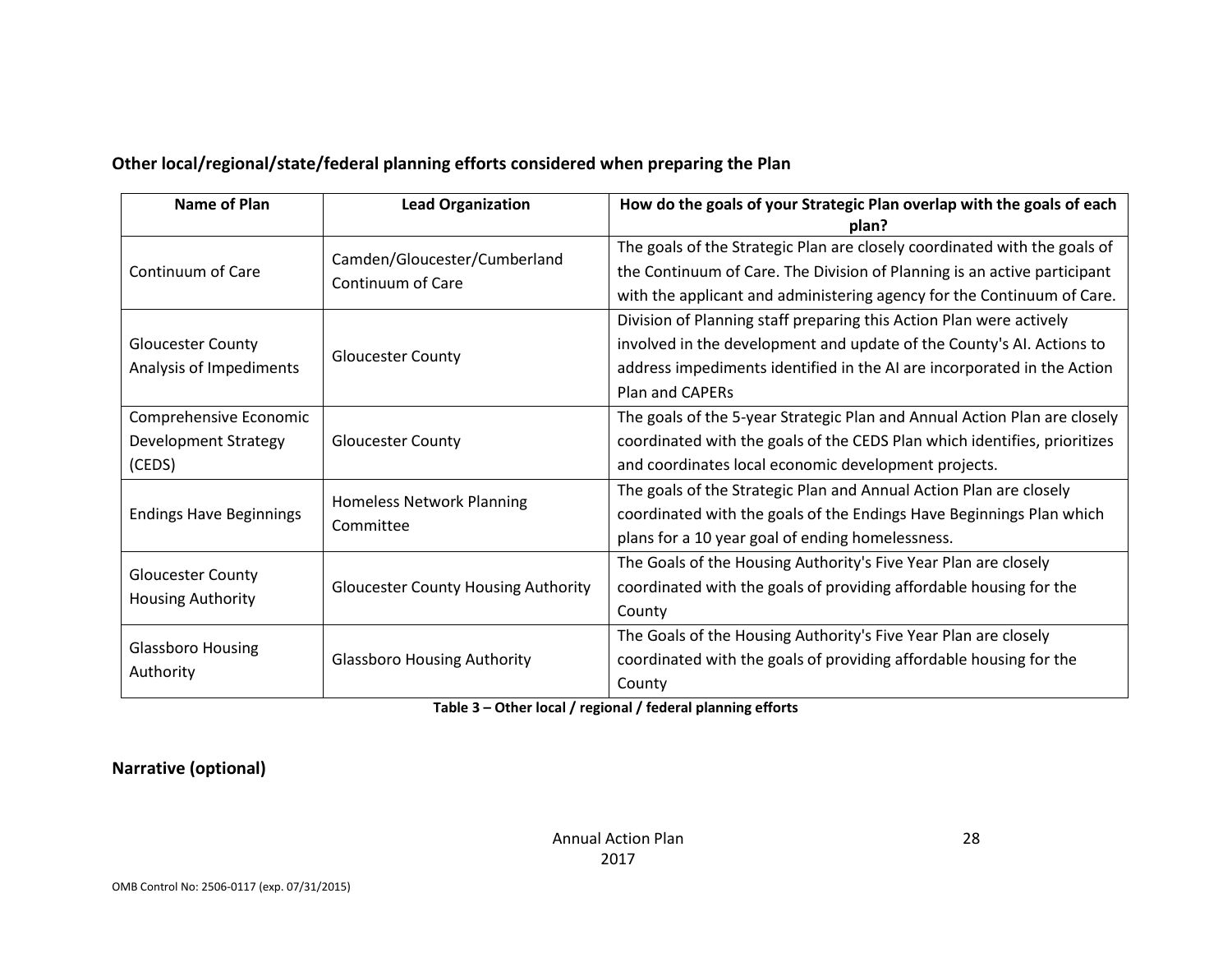# **AP-12 Participation – 91.105, 91.200(c)**

### **1. Summary of citizen participation process/Efforts made to broaden citizen participation Summarize citizen participation process and how it impacted goal-setting**

The County of Gloucester's Citizen Participation outreach was designed to encourage broad participation from the County's residents, including non-English speaking persons. Outreach to persons with disabilities was made through contact with the local agencies that represent the needs of persons with disabilities. Information about opportunities to comment on the 2017 Annual Action Plan was provided to local agencies.

This Annual Action Plan is a result of a process of consultation and citizen participation, building upon existing relationships with municipalities, state agencies, county departments and local non-profit organizations. Municipal officials and administrators, citizens, non-profit organizations and interested parties were afforded a variety of opportunities to:

- 1) Contribute during public meetings and planning sessions;
- 2) Review and comment upon the participation plan itself;
- 3) Receive information about the meetings, the plan and comments made about the plan;
- 4) Comment on the 2017 Annual Action Plan;
- 5) Register complaints about the plan and its amendments.

Gloucester County complied with the citizen participation requirements of the regulations by doing the following:

- Preparing, adopting and following a Citizen Participation Plan;
- Publishing informational notices about the plan prior to public hearings;
- Holding two public meetings in accessible places at convenient times after providing reasonable notice;
- Posting a copy of the draft and final Annual Action Plan on the county website;
- Making the Annual Action Plan available for public examination and comment for a period of thirty (30) days before submission to HUD

Annual Action Plan 2017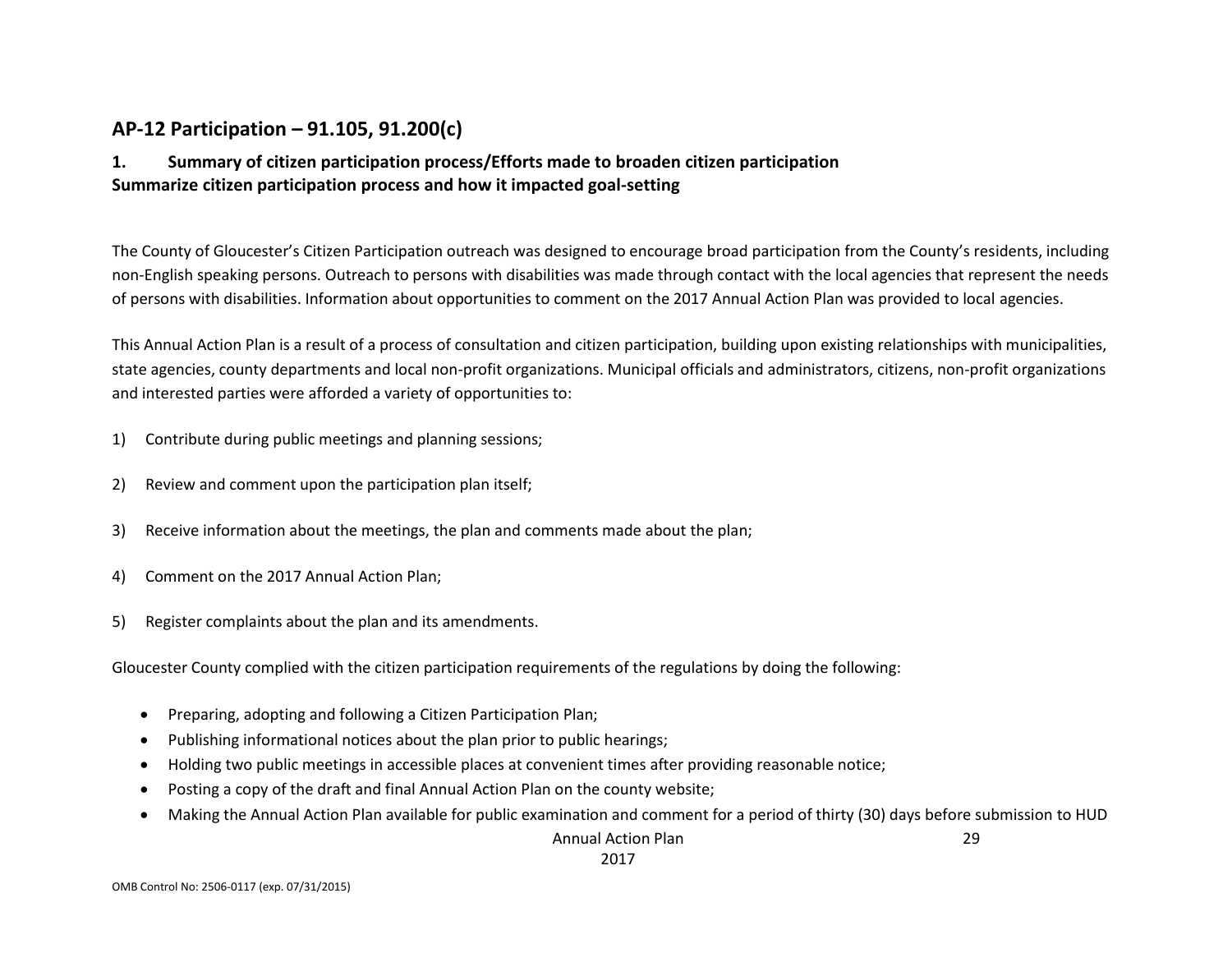- Providing citizens, public agencies and other interested parties reasonable access to records regarding any uses of any assistance for affordable and supportive housing; and
- Considering the views and comments of citizens, and preparing a summary of those views for consideration with the Annual Action Plan submission.

Four (4) regional public hearings were scheduled throughout the County, two afternoon and two evening, at local, accessible public facilities convenient to the general public and fully handicapped accessible. To notify the public of the hearings, public notices were published in the Gloucester County Times and posted on the County website www.gloucestercountynj.com.

A draft of the Consolidated Plan and Annual Action Plan was released for public comment for at least 30 days, from July 9, 2017 to August 10, 2017. A notice of the draft plan's availability was published in the Gloucester County Times. Because the federal budgeting process was later this year than normal, the draft plan contained less detail than normal on specific projects, dividing them instead into their broad categories, such as public improvements, public services, etc. Details were added as the draft plan evolved into this final plan.

Comments received from the public regarding the Annual Action Plan were recorded and made part of the public hearing records. Comments are included with this Plan. These comments helped identify and prioritize needs and develop strategies to meet them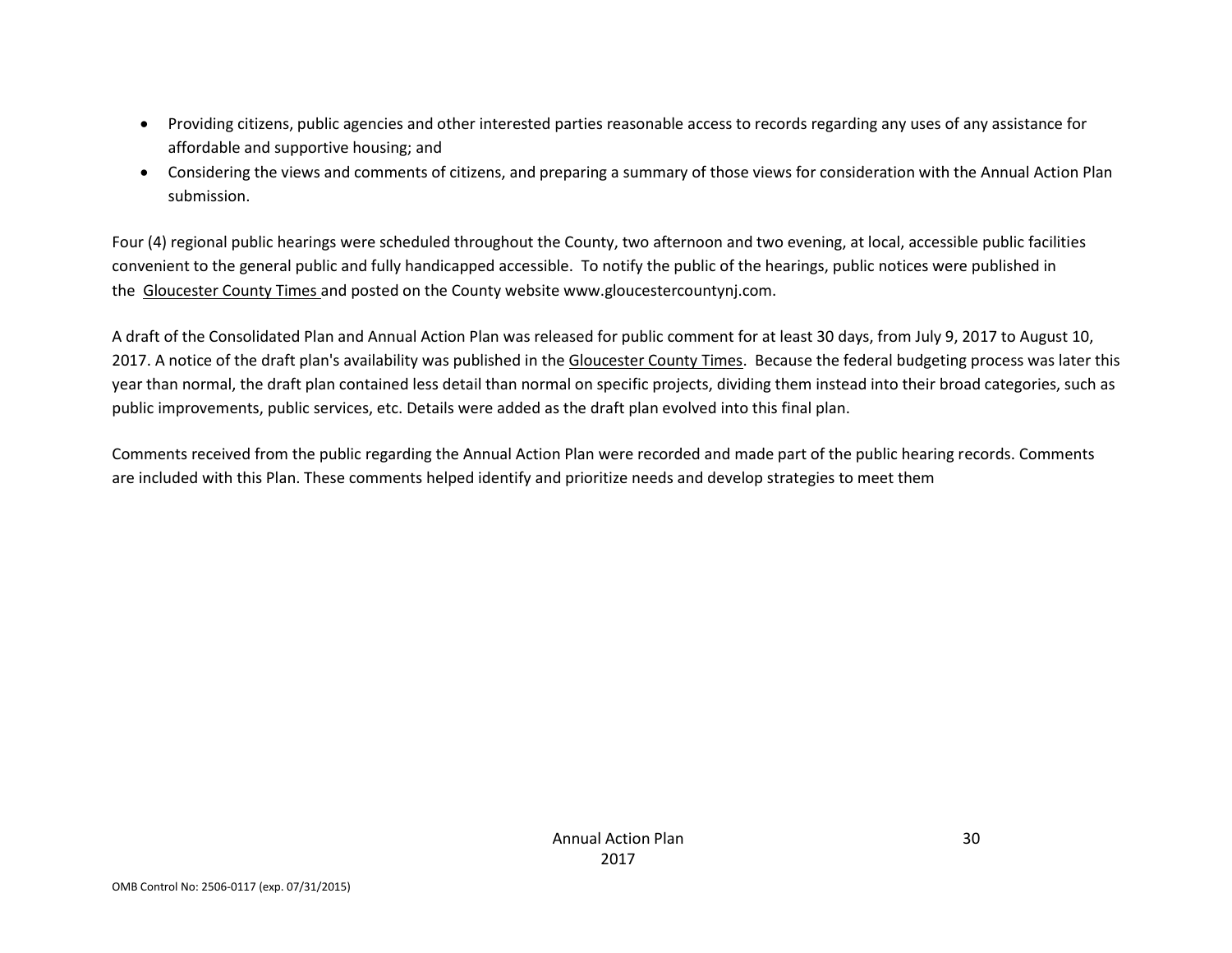#### **Citizen Participation Outreach**

| <b>Sort Order</b> | <b>Mode of Outreach</b> | <b>Target of Outreach</b>           | Summary of<br>response/attendance                                                                                                  | Summary of<br>comments received                                                                                            | <b>Summary of comments</b><br>not accepted                                                            | URL (If<br>applicable) |
|-------------------|-------------------------|-------------------------------------|------------------------------------------------------------------------------------------------------------------------------------|----------------------------------------------------------------------------------------------------------------------------|-------------------------------------------------------------------------------------------------------|------------------------|
|                   | <b>Public Hearing</b>   | Non-<br>targeted/broad<br>community | 14 people attended<br>the needs<br>assessment hearing<br>on April 25<br>representing 12<br>municipalities and<br>area non-profits. | Consensus was that<br>there remains a<br>continued need for<br>improvements to<br>public facilities and<br>infrastructure. | and reasons<br>All comments were<br>accepted and<br>considered in the<br>development of this<br>Plan. |                        |
| 2                 | <b>Public Hearing</b>   | Non-<br>targeted/broad<br>community | 2 hearings to discuss<br>the draft Plan were<br>held on ??????. No<br>members of the<br>public attended.                           | No comments were<br>received.                                                                                              | N/A                                                                                                   |                        |

**Table 4 – Citizen Participation Outreach**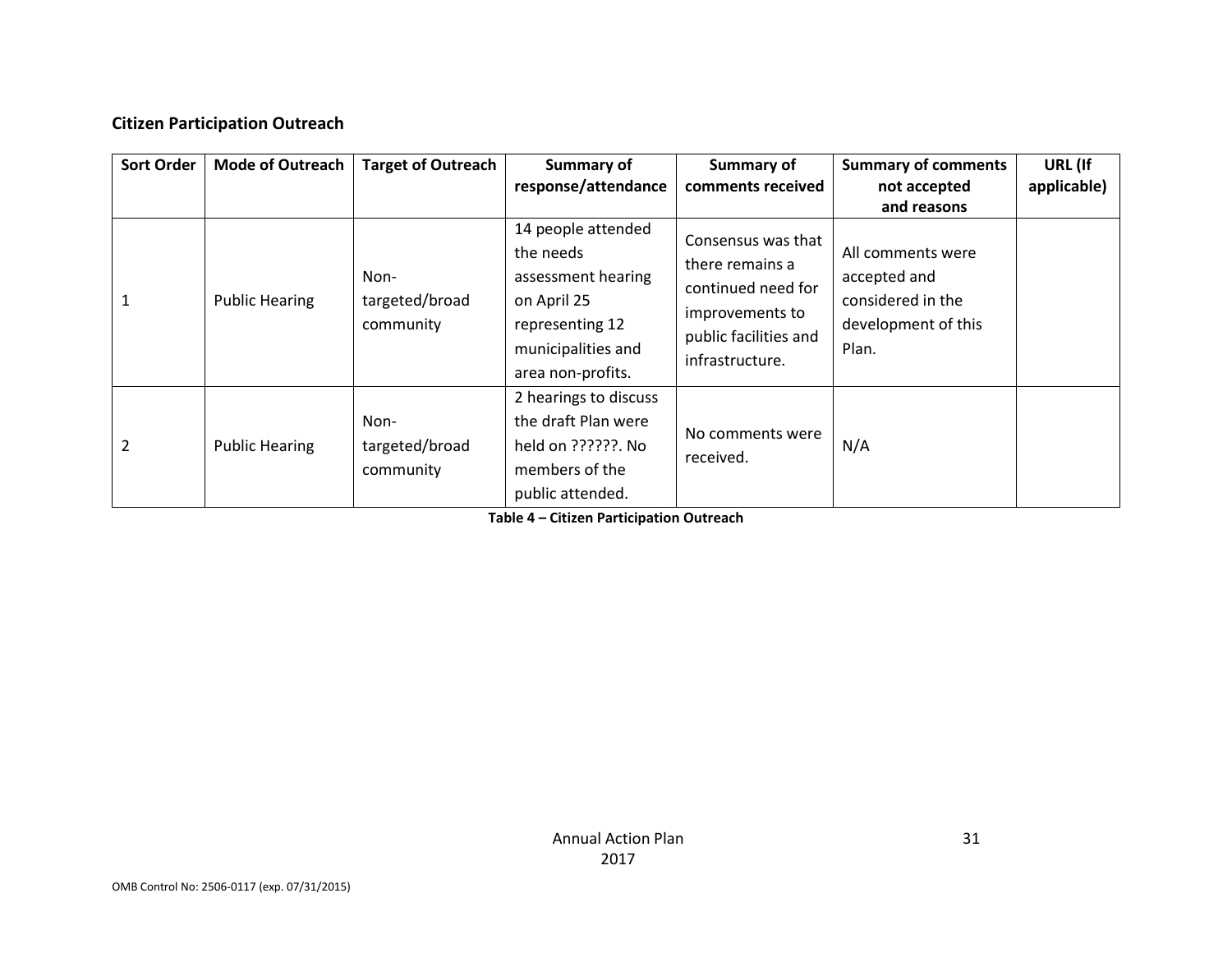# **Expected Resources**

# **AP-15 Expected Resources – 91.220(c) (1, 2)**

#### **Introduction**

The County has been allocated \$1,071,595 in CDBG funds for 2017 and \$441,950 in HOME funds. The County also administers the CDBG program for Washington Township, which has an allocation of \$147,206 for 2017. That amount is included in the anticipated amount below. Estimates for the remaining 2 years of the Consolidated Plan period are based on an approximation of funding levels remaining unchanged.

#### **Priority Table**

| Program     | Source of    | <b>Uses of Funds</b>      | <b>Expected Amount Available Year 1</b> |                       |                                        |           | <b>Expected</b>                                             | <b>Narrative</b> |
|-------------|--------------|---------------------------|-----------------------------------------|-----------------------|----------------------------------------|-----------|-------------------------------------------------------------|------------------|
|             | <b>Funds</b> |                           | Annual<br><b>Allocation:</b>            | Program<br>Income: \$ | <b>Prior Year</b><br><b>Resources:</b> | Total:    | <b>Amount</b><br><b>Available</b><br>Reminder<br>of ConPlan | Description      |
| <b>CDBG</b> | public -     | Acquisition               |                                         |                       |                                        |           |                                                             |                  |
|             | federal      | <b>Admin and Planning</b> |                                         |                       |                                        |           |                                                             |                  |
|             |              | Economic Development      |                                         |                       |                                        |           |                                                             |                  |
|             |              | Housing                   |                                         |                       |                                        |           |                                                             |                  |
|             |              | Public Improvements       |                                         |                       |                                        |           |                                                             |                  |
|             |              | <b>Public Services</b>    | 1,218,801                               | 118,000               | 0                                      | 1,336,801 | 2,200,000                                                   |                  |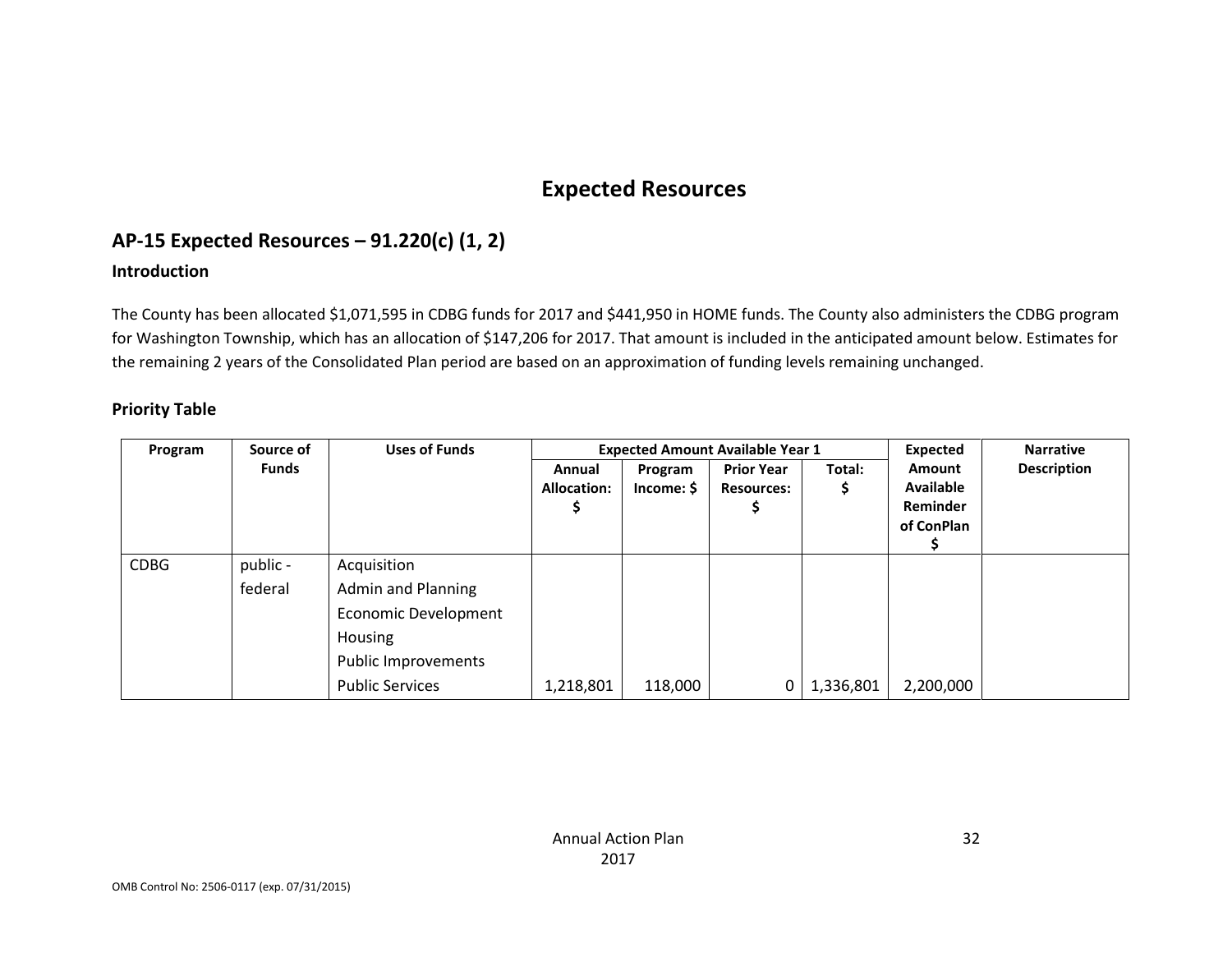| Source of<br>Program |                     | <b>Uses of Funds</b>                                                                                                                                                             |                                   |                       | <b>Expected Amount Available Year 1</b> |              | <b>Expected</b>                                      | <b>Narrative</b>   |
|----------------------|---------------------|----------------------------------------------------------------------------------------------------------------------------------------------------------------------------------|-----------------------------------|-----------------------|-----------------------------------------|--------------|------------------------------------------------------|--------------------|
|                      | <b>Funds</b>        |                                                                                                                                                                                  | Annual<br><b>Allocation:</b><br>5 | Program<br>Income: \$ | <b>Prior Year</b><br><b>Resources:</b>  | Total:<br>Ş. | Amount<br><b>Available</b><br>Reminder<br>of ConPlan | <b>Description</b> |
| <b>HOME</b>          | public -<br>federal | Acquisition<br>Homebuyer assistance<br>Homeowner rehab<br>Multifamily rental new<br>construction<br>Multifamily rental rehab<br>New construction for<br>ownership<br><b>TBRA</b> | 441,950                           | 42,014                | 0                                       | 483,964      | 850,000                                              |                    |

**Table 5 - Expected Resources – Priority Table**

# **Explain how federal funds will leverage those additional resources (private, state and local funds), including a description of how matching requirements will be satisfied**

The federal CDBG and HOME funds are intended to provide low and moderate income households with viable communities, including decent housing, a suitable living environment and expanded economic opportunities. Eligible activities include community facilities and improvements, housing rehabilitation and preservation, affordable housing development activities, public services, economic development, planning and administration. The County will partner with municipalities, other public agencies and nonprofit organizations, when feasible, to leverage resources and maximize outcomes in housing and community development. Virtually all planned activities have some degree of leveraging from non-federal sources. The source of these funds ranges from bake sales for a small non-profit to developer equity of thousands of dollars. Economic Development activities are expected to receive little or no CDBG funds but will be contributing millions of dollars toward the same goals as the CDBG program.

Gloucester County will continue to leverage funds from the state and regional sources, effectively multiplying the impact of CDBG and HOME funds.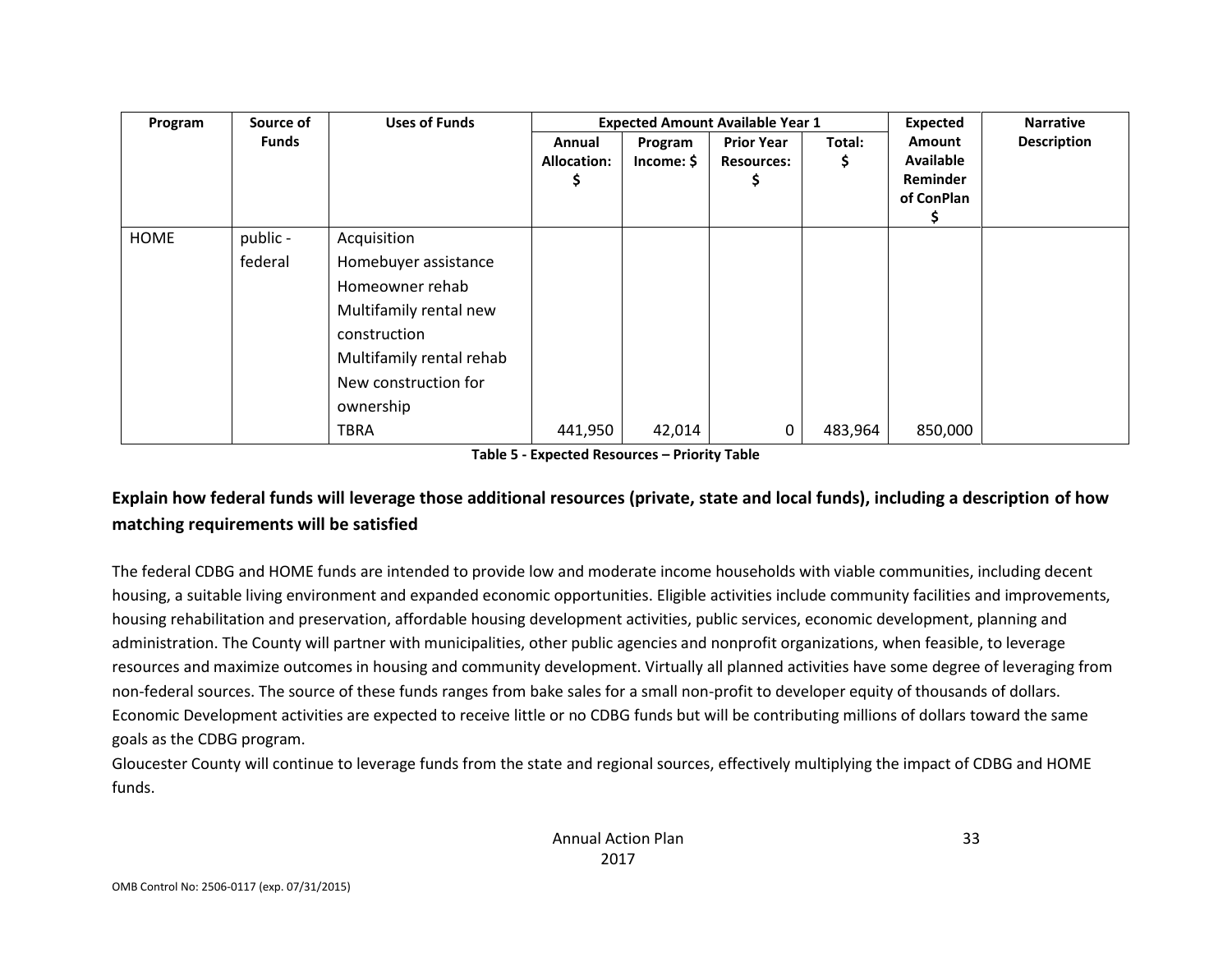The Match for the HOME Program will be met through a combination of cash from nonfederal sources, including developers equity, sweat equity, land donated by municipalities and private bank investment in housing projects.

# **If appropriate, describe publically owned land or property located within the jurisdiction that may be used to address the needs identified in the plan**

Aside from the public infrastructure and facilities improvement activities described in AP-35 Projects, no publically owned land or property located within the jurisdiction will be used to address the needs identified in the plan.

#### **Discussion**

The planning, coordination and leveraging that is part of every Annual Action plan helps assure that CDBG funds are used as efficiently as possible to benefit as many eligible residents as possible.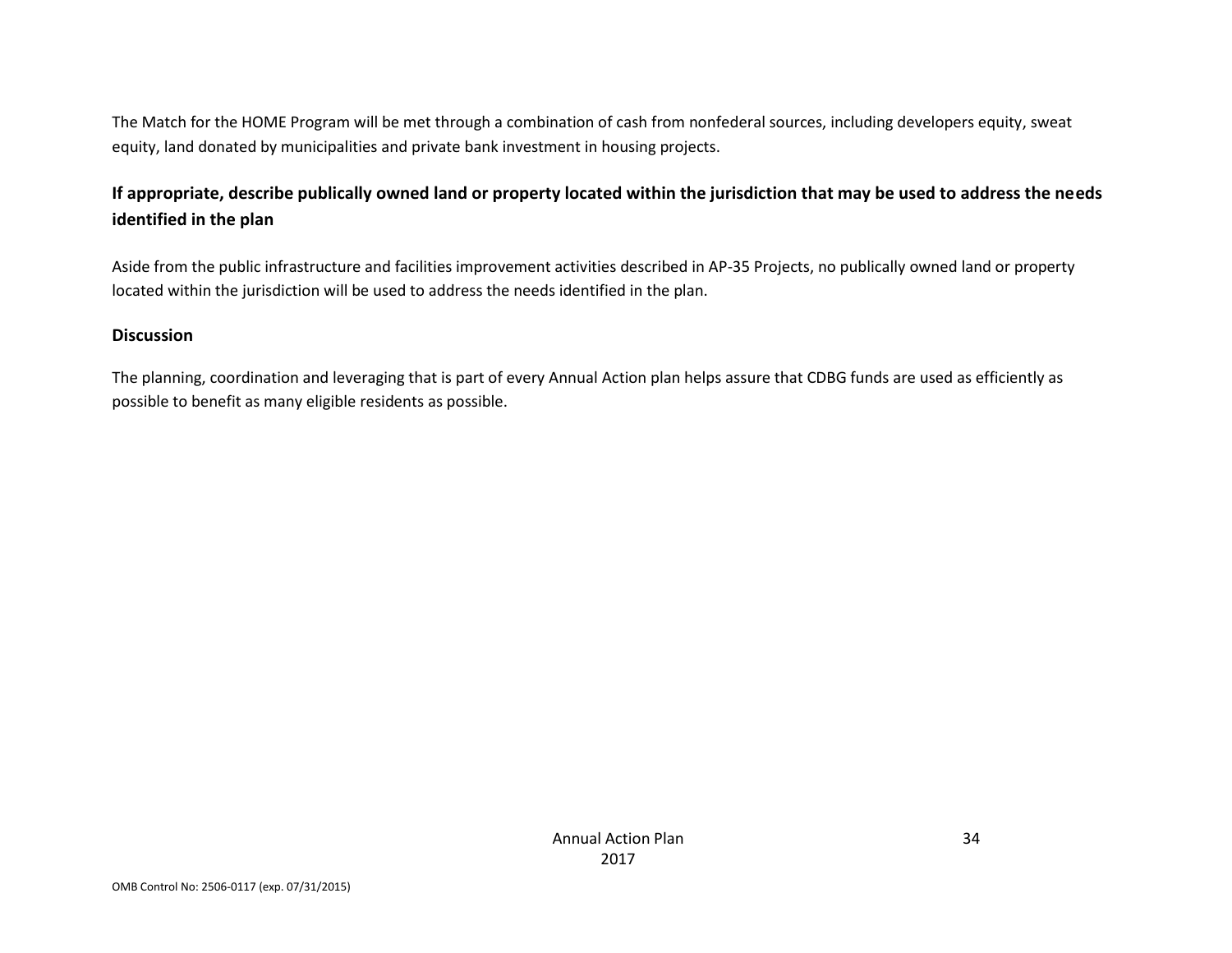# **Annual Goals and Objectives**

# **AP-20 Annual Goals and Objectives - 91.420, 91.220(c)(3)&(e)**

#### **Goals Summary Information**

| Sort           | <b>Goal Name</b>      | <b>Start</b> | End  | Category       | Geographic    | <b>Needs Addressed</b> | <b>Funding</b> | <b>Goal Outcome Indicator</b>     |
|----------------|-----------------------|--------------|------|----------------|---------------|------------------------|----------------|-----------------------------------|
| Order          |                       | Year         | Year |                | Area          |                        |                |                                   |
|                | Housing               | 2015         | 2019 | Affordable     | Countywide    | Preservation of        | CDBG:          | <b>Homeowner Housing</b>          |
|                | rehabilitation        |              |      | <b>Housing</b> |               | existing housing       | \$314,176      | Rehabilitated: 35 Household       |
|                |                       |              |      |                |               | stock                  | HOME:          | <b>Housing Unit</b>               |
|                |                       |              |      |                |               |                        | \$169,769      |                                   |
| $\overline{2}$ | Public facilities &   | 2015         | 2019 | Non-Housing    | Countywide    | Improvements to        | CDBG:          | Public Facility or Infrastructure |
|                | infrastructure        |              |      | Community      | Eligible low- | public facilities &    | \$608,865      | Activities other than             |
|                |                       |              |      | Development    | mod census    | infrastructure         |                | Low/Moderate Income               |
|                |                       |              |      |                | tracts        |                        |                | Housing Benefit: 18000            |
|                |                       |              |      |                |               |                        |                | <b>Persons Assisted</b>           |
| 3              | <b>Support Public</b> | 2015         | 2019 | Non-Housing    | Countywide    | Diverse & viable       | CDBG:          | Public service activities other   |
|                | <b>Services</b>       |              |      | Community      |               | public services        | \$160,000      | than Low/Moderate Income          |
|                |                       |              |      | Development    |               |                        |                | Housing Benefit: 1000 Persons     |
|                |                       |              |      |                |               |                        |                | Assisted                          |
| 4              | Support the           | 2015         | 2019 | Affordable     | Countywide    | Additional             | HOME:          | Homeowner Housing Added: 1        |
|                | addition of           |              |      | <b>Housing</b> |               | affordable housing     | \$100,000      | Household Housing Unit            |
|                | affordable housing    |              |      |                |               |                        |                |                                   |
|                | units                 |              |      |                |               |                        |                |                                   |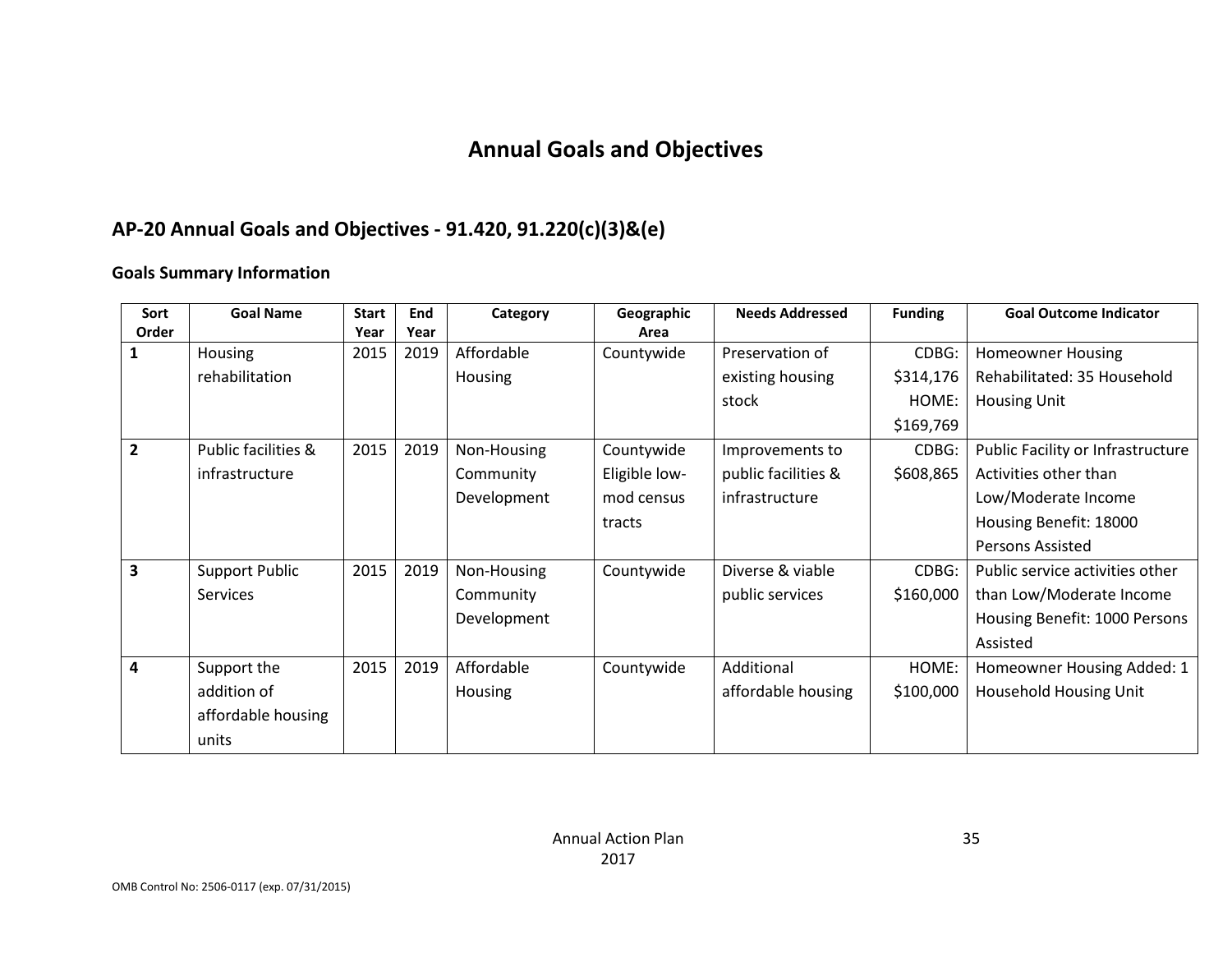| Sort  | <b>Goal Name</b>   | <b>Start</b> | End  | Category       | Geographic | <b>Needs Addressed</b> | <b>Funding</b> | <b>Goal Outcome Indicator</b>  |
|-------|--------------------|--------------|------|----------------|------------|------------------------|----------------|--------------------------------|
| Order |                    | Year         | Year |                | Area       |                        |                |                                |
| Ы     | General            | 2015         | 2019 | Planning &     | Countywide | General program        | CDBG:          | Other: 1 Other                 |
|       | administration     |              |      | Administration |            | administration         | \$243,760      |                                |
|       |                    |              |      |                |            |                        | HOME:          |                                |
|       |                    |              |      |                |            |                        | \$44,195       |                                |
| 6     | Increase number of | 2015         | 2019 | Affordable     | Countywide | Additional             | HOME:          | Tenant-based rental            |
|       | rental vouchers    |              |      | Housing        |            | affordable housing     | \$120,000      | assistance / Rapid Rehousing:  |
|       |                    |              |      |                |            |                        |                | 20 Households Assisted         |
|       | Increase home      | 2015         | 2019 | Affordable     | Countywide | Increased home         | HOME:          | Direct Financial Assistance to |
|       | ownership          |              |      | Housing        |            | ownership              | \$50,000       | Homebuyers: 5 Households       |
|       | opportunities      |              |      |                |            |                        |                | Assisted                       |

**Table 6 – Goals Summary**

### **Goal Descriptions**

| 1 | <b>Goal Name</b>   | Housing rehabilitation                                                                 |
|---|--------------------|----------------------------------------------------------------------------------------|
|   | Goal               | Includes \$110,000 project delivery costs                                              |
|   | <b>Description</b> |                                                                                        |
| 2 | <b>Goal Name</b>   | Public facilities & infrastructure                                                     |
|   | Goal               | Includes \$117,765 for Washington Twp. project and \$23,100 in project delivery costs. |
|   | <b>Description</b> |                                                                                        |
| 3 | <b>Goal Name</b>   | <b>Support Public Services</b>                                                         |
|   | Goal               | Assistance for providers of various services to eligible populations.                  |
|   | <b>Description</b> |                                                                                        |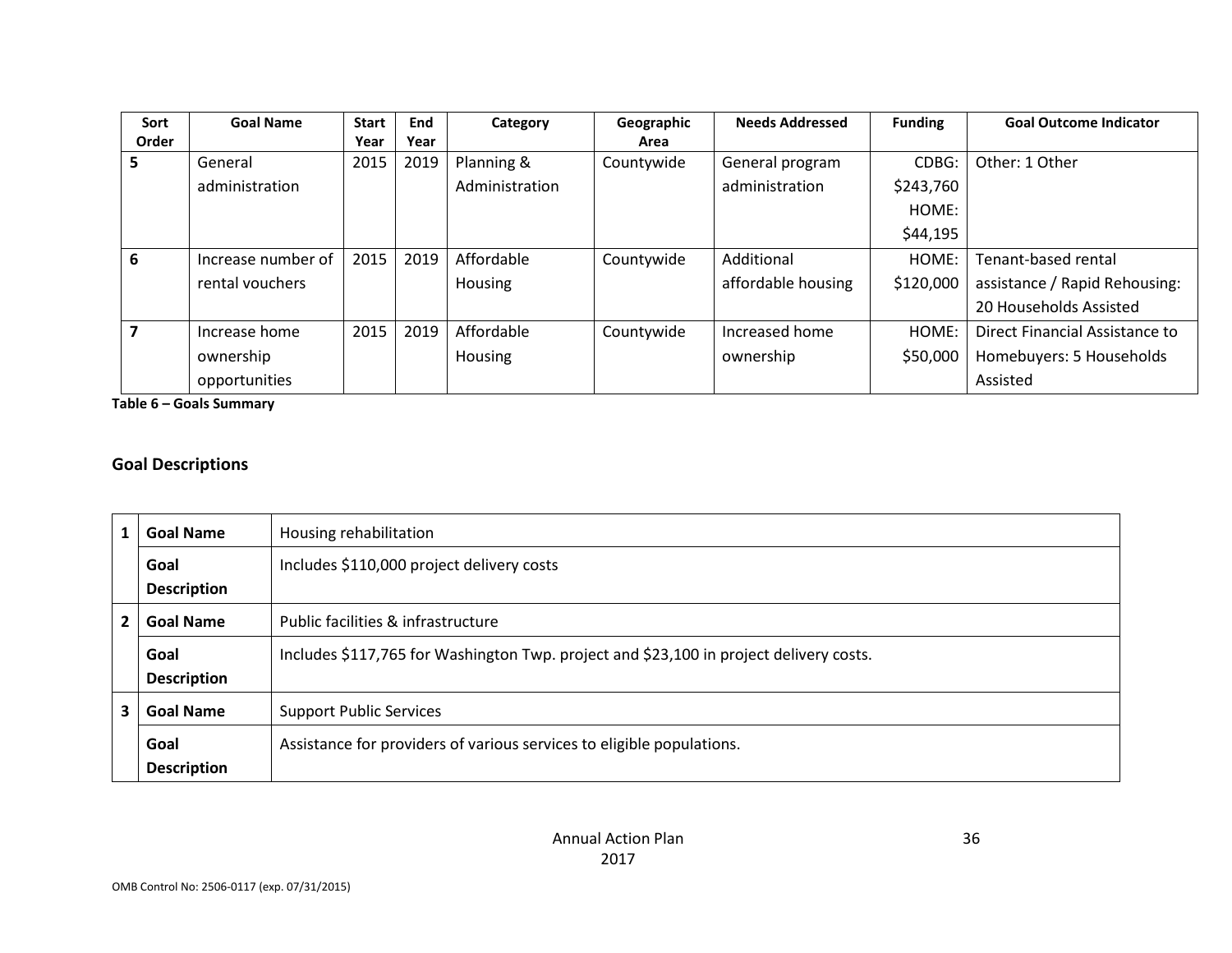| 4 | <b>Goal Name</b>           | Support the addition of affordable housing units                                                                     |  |  |  |  |
|---|----------------------------|----------------------------------------------------------------------------------------------------------------------|--|--|--|--|
|   | Goal<br><b>Description</b> | CHDO homebuyer project                                                                                               |  |  |  |  |
| 5 | <b>Goal Name</b>           | General administration                                                                                               |  |  |  |  |
|   | Goal<br><b>Description</b> | Planning and administration of the Gloucester County CDBG and HOME programs and the Washington Twp. CDBG<br>program. |  |  |  |  |
| 6 | <b>Goal Name</b>           | Increase number of rental vouchers                                                                                   |  |  |  |  |
|   | Goal<br><b>Description</b> | The Tenant Based Rental Assistance program.                                                                          |  |  |  |  |
|   | <b>Goal Name</b>           | Increase home ownership opportunities                                                                                |  |  |  |  |
|   | Goal<br><b>Description</b> | Homebuyer assistance program.                                                                                        |  |  |  |  |

**Table 7 – Goal Descriptions**

# **Estimate the number of extremely low-income, low-income, and moderate-income families to whom the jurisdiction will provide affordable housing as defined by HOME 91.215(b):**

Per HUD trouble-shooting guidance pertaining to IDIS on-line, this is not a required part of an Annual Action Plan. It will be deleted from the Word version of this Plan.

NOTE - For this draft plan, the funding levels and anticipated levels of service are estimates. More precise amounts will be determined and entered prior to the submission of the Action Plan to HUD.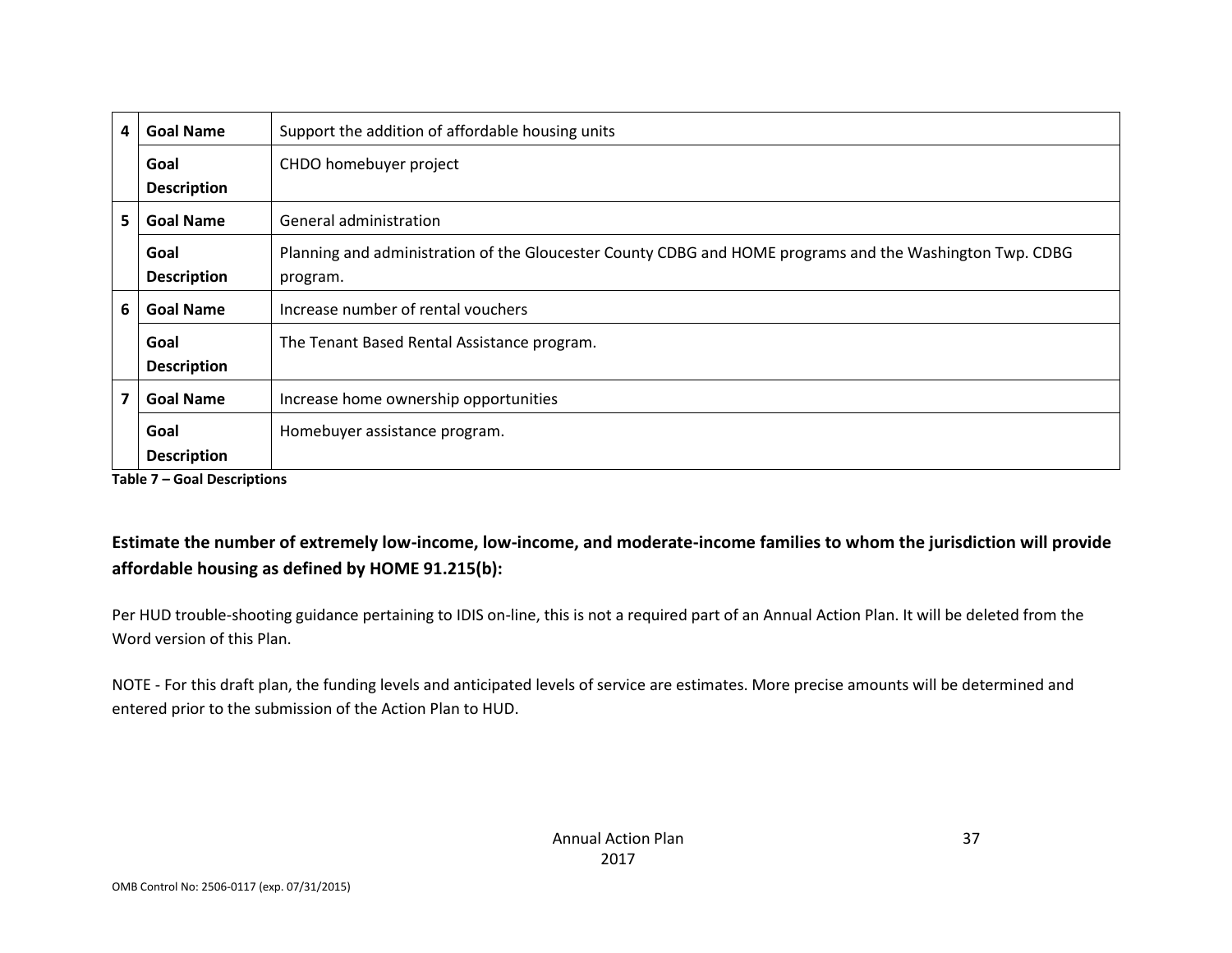# **AP-35 Projects – 91.220(d)**

#### **Introduction**

With input from a variety of stakeholders, with data from a variety of sources and with hands-on experience in front-line services to the most vulnerable populations in the County, Gloucester County plans a mix of activities in FY 2017 to address a wide range of challenges for those populations. Infrastructure improvements, housing rehab, community facilities and social services are just some of the approaches to improving neighborhoods, houses and, most importantly, families in Gloucester County.

| #              | <b>Project Name</b>                   |
|----------------|---------------------------------------|
| 1              | <b>Administration &amp; Planning</b>  |
| $\overline{2}$ | Washington Twp. - Senior Center       |
| 3              | <b>Public Improvements</b>            |
| 4              | <b>Public Services</b>                |
| 5              | <b>Housing Rehabilitation</b>         |
| 6              | <b>Tenant Based Rental Assistance</b> |
| 7              | CHDO homebuyer                        |
| 8              | Homebuyer Assistance                  |

**Table 8 – Project Information**

**Describe the reasons for allocation priorities and any obstacles to addressing underserved needs**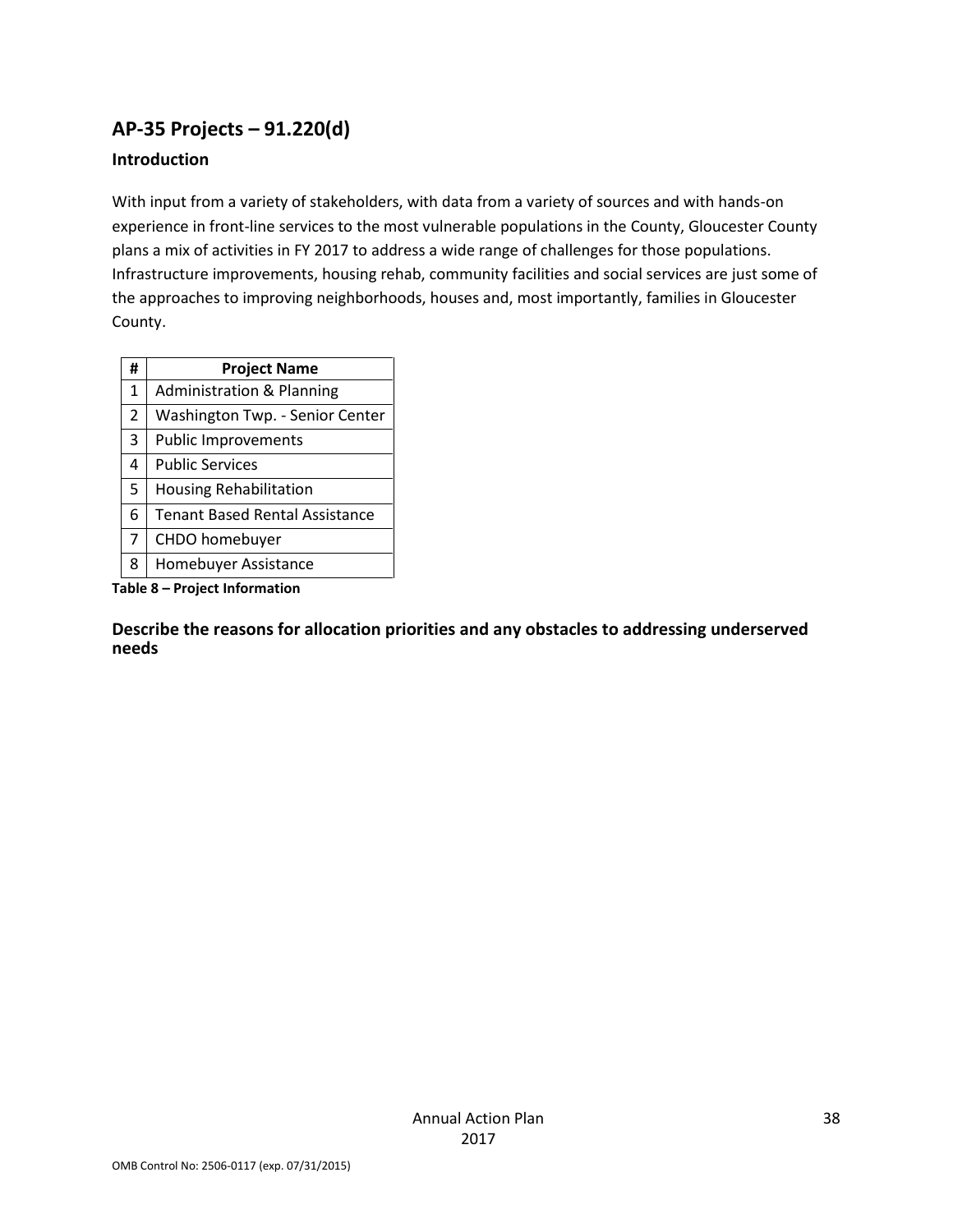# **Projects**

# **AP-38 Projects Summary**

#### **Project Summary Information**

#### **Table 9 – Project Summary**

| $\mathbf{1}$ | <b>Project Name</b>                                                                           | <b>Administration &amp; Planning</b>                                                                                                                                                                                                                                                  |
|--------------|-----------------------------------------------------------------------------------------------|---------------------------------------------------------------------------------------------------------------------------------------------------------------------------------------------------------------------------------------------------------------------------------------|
|              | <b>Target Area</b>                                                                            | Countywide                                                                                                                                                                                                                                                                            |
|              | <b>Goals Supported</b>                                                                        | General administration                                                                                                                                                                                                                                                                |
|              | <b>Needs Addressed</b>                                                                        | General program administration                                                                                                                                                                                                                                                        |
|              | <b>Funding</b>                                                                                | CDBG: \$243,760<br>HOME: \$44,195                                                                                                                                                                                                                                                     |
|              | <b>Description</b>                                                                            | Administration of the CDBG and HOME programs, including planning, monitoring, recordkeeping,<br>technical assistance to sub-recipients, Fair Housing information and advocacy, and reporting. Includes<br>Gloucester County CDBG and HOME programs plus Washington Twp. CDBG program. |
|              | <b>Target Date</b>                                                                            | 12/31/2019                                                                                                                                                                                                                                                                            |
|              | Estimate the number and type of<br>families that will benefit from the<br>proposed activities | No direct beneficiaries from planning and admin activities. However these activities make it possible<br>to provide all the other activities, which benefit several thousand Gloucester County residents, a very<br>large majority of whom are low-mod income.                        |
|              | <b>Location Description</b>                                                                   | Most administrative functions take place at the Gloucester County Office Building at 1200 N. Delsea<br>Drive in Clayton, NJ.                                                                                                                                                          |
|              | <b>Planned Activities</b>                                                                     | Administration of the CDBG and HOME programs, including planning, monitoring, recordkeeping,<br>technical assistance to sub-recipients, Fair Housing information and advocacy, and reporting. Includes<br>Gloucester County CDBG and HOME programs plus Washington Twp. CDBG program. |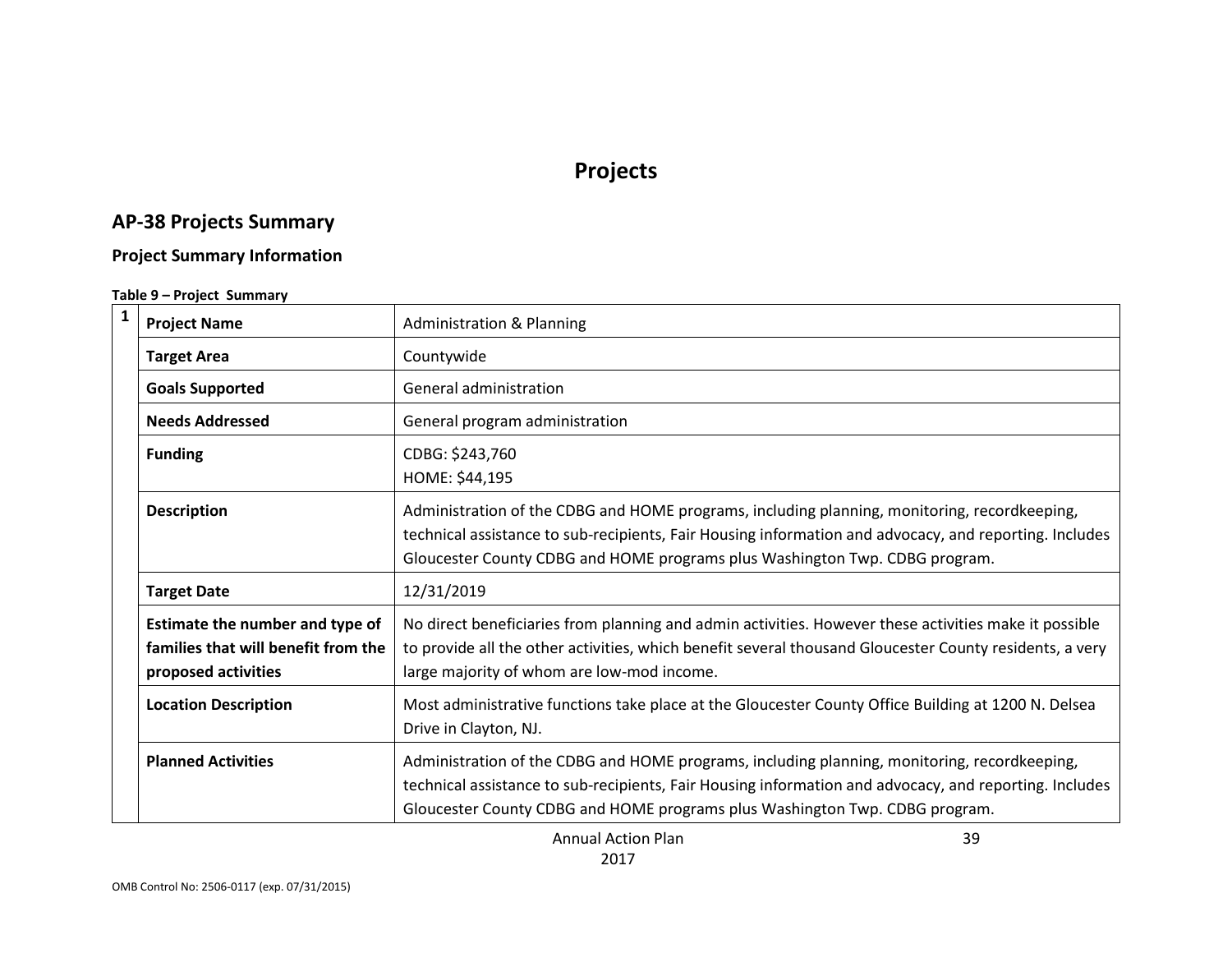| $\mathbf{2}$ | <b>Project Name</b>                                                                           | Washington Twp. - Senior Center                                                                                                                                                                                                                                                                                              |
|--------------|-----------------------------------------------------------------------------------------------|------------------------------------------------------------------------------------------------------------------------------------------------------------------------------------------------------------------------------------------------------------------------------------------------------------------------------|
|              | <b>Target Area</b>                                                                            | Countywide                                                                                                                                                                                                                                                                                                                   |
|              | <b>Goals Supported</b>                                                                        | Public facilities & infrastructure                                                                                                                                                                                                                                                                                           |
|              | <b>Needs Addressed</b>                                                                        | Improvements to public facilities & infrastructure                                                                                                                                                                                                                                                                           |
|              | <b>Funding</b>                                                                                | CDBG: \$117,765                                                                                                                                                                                                                                                                                                              |
|              | <b>Description</b>                                                                            | Purchase and installation of an emergency generator for the Township senior center and other<br>improvements there.                                                                                                                                                                                                          |
|              | <b>Target Date</b>                                                                            | 3/31/2019                                                                                                                                                                                                                                                                                                                    |
|              | Estimate the number and type of<br>families that will benefit from the<br>proposed activities | Approximately 10,000 elderly residents of Washington Township.                                                                                                                                                                                                                                                               |
|              | <b>Location Description</b>                                                                   | 315 Greentree Road, Sewell, NJ 08080                                                                                                                                                                                                                                                                                         |
|              | <b>Planned Activities</b>                                                                     | Purchase and installation of an emergency generator for the Township senior center and other<br>improvements there.                                                                                                                                                                                                          |
| 3            | <b>Project Name</b>                                                                           | <b>Public Improvements</b>                                                                                                                                                                                                                                                                                                   |
|              | <b>Target Area</b>                                                                            | Countywide<br>Eligible low-mod census tracts                                                                                                                                                                                                                                                                                 |
|              | <b>Goals Supported</b>                                                                        | Public facilities & infrastructure                                                                                                                                                                                                                                                                                           |
|              | <b>Needs Addressed</b>                                                                        | Improvements to public facilities & infrastructure                                                                                                                                                                                                                                                                           |
|              | <b>Funding</b>                                                                                | CDBG: \$491,100                                                                                                                                                                                                                                                                                                              |
|              | <b>Description</b>                                                                            | Infrastructure and public facilities projects in various municipalities in the County. Specifics on<br>location, funding amounts and anticipated outcomes will be added prior to submission of this plan to<br>HUD. Estimates below are based on prior years. Funding amount includes \$23,100 in project delivery<br>costs. |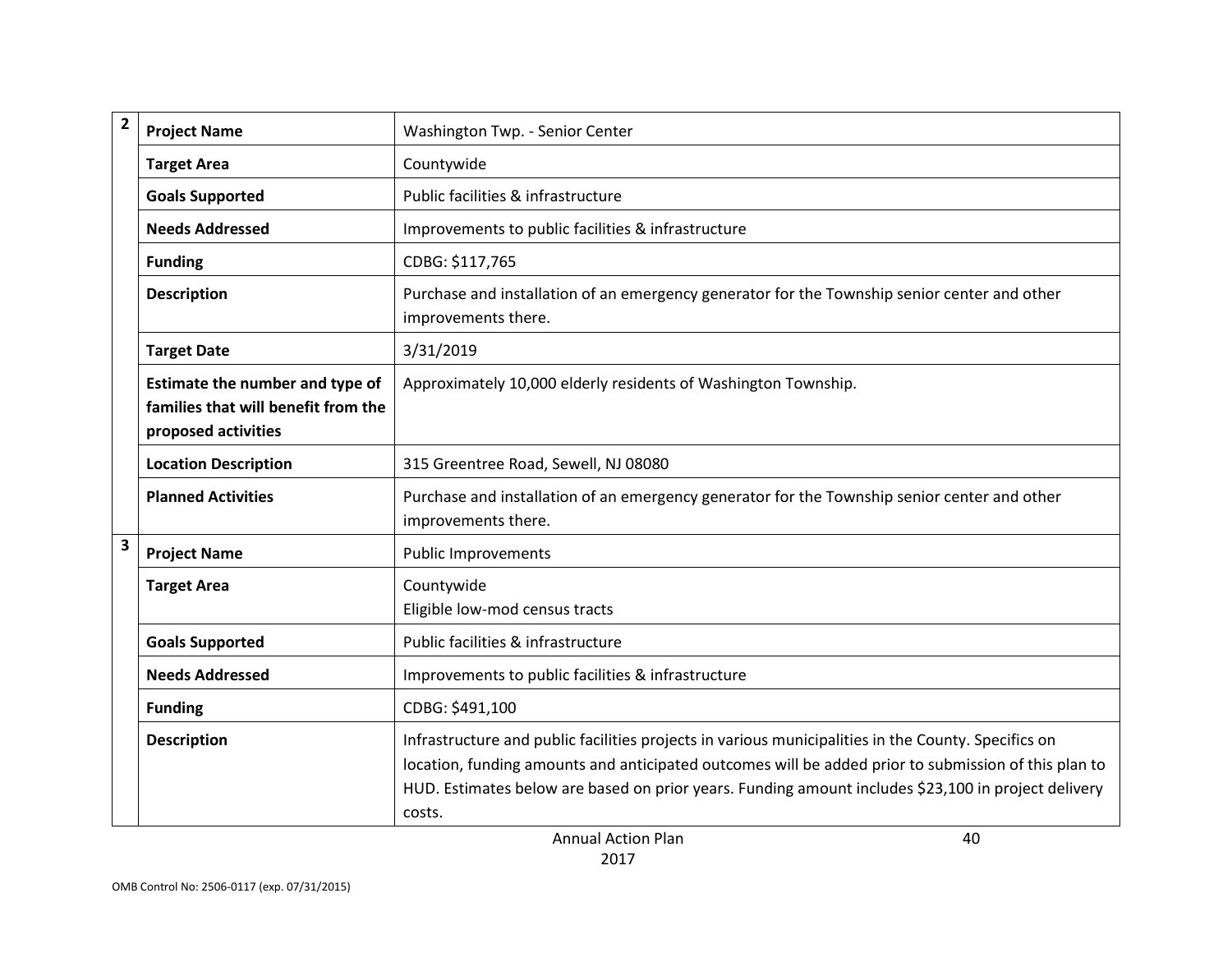|   | <b>Target Date</b>                                                                            | 6/30/2019                                                                                                                                                                                                                                                     |
|---|-----------------------------------------------------------------------------------------------|---------------------------------------------------------------------------------------------------------------------------------------------------------------------------------------------------------------------------------------------------------------|
|   | Estimate the number and type of<br>families that will benefit from the<br>proposed activities | An estimated 7,500 residents of eligible census Block Groups throughout the County plus<br>approximately 500 disabled County residents in various municipalities.                                                                                             |
|   | <b>Location Description</b>                                                                   | Locations in various municipalities throughout the County. Specifics to be added prior to the<br>submission of this plan to HUD.                                                                                                                              |
|   | <b>Planned Activities</b>                                                                     | Infrastructure and public facilities projects in various municipalities in the County. Specifics on<br>location, funding amounts and anticipated outcomes will be added prior to submission of this plan to<br>HUD. Estimates below are based on prior years. |
| 4 | <b>Project Name</b>                                                                           | <b>Public Services</b>                                                                                                                                                                                                                                        |
|   | <b>Target Area</b>                                                                            | Countywide                                                                                                                                                                                                                                                    |
|   | <b>Goals Supported</b>                                                                        | <b>Support Public Services</b>                                                                                                                                                                                                                                |
|   | <b>Needs Addressed</b>                                                                        | Diverse & viable public services                                                                                                                                                                                                                              |
|   | <b>Funding</b>                                                                                | CDBG: \$160,000                                                                                                                                                                                                                                               |
|   | <b>Description</b>                                                                            | Support for public services benefiting eligible County residents. Specifics to be added prior to the<br>submission of this plan to HUD.                                                                                                                       |
|   | <b>Target Date</b>                                                                            | 6/30/2019                                                                                                                                                                                                                                                     |
|   | Estimate the number and type of<br>families that will benefit from the<br>proposed activities | More than 1,000 County residents, eligible either by verified income or by being in a presumed<br>benefit group.                                                                                                                                              |
|   | <b>Location Description</b>                                                                   | Various public service providers throughout the County. Specifics to be added prior to submission of<br>this plan to HUD.                                                                                                                                     |
|   | <b>Planned Activities</b>                                                                     | Support for public services benefiting eligible County residents. Specifics to be added prior to the<br>submission of this plan to HUD.                                                                                                                       |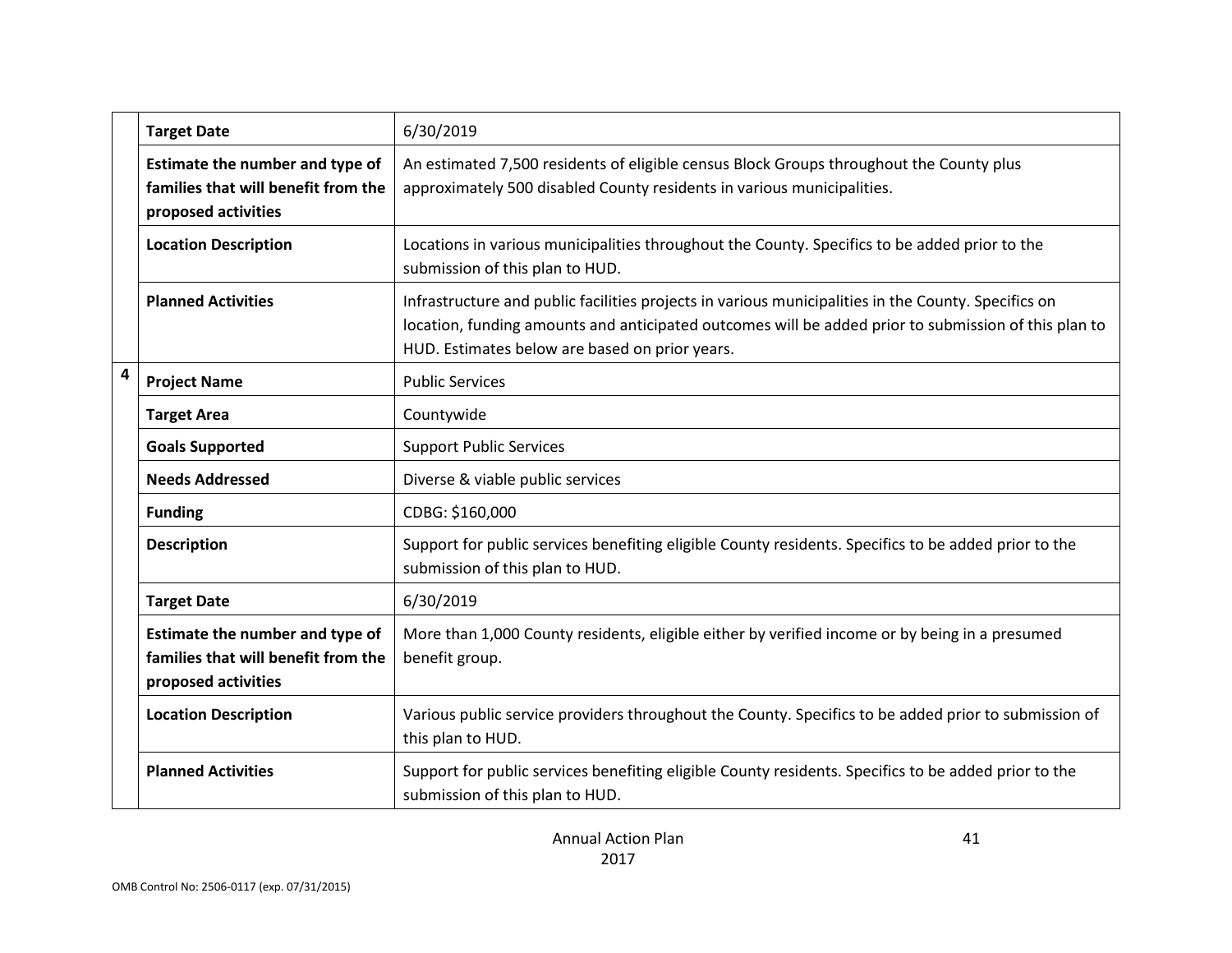| 5 | <b>Project Name</b>                                                                           | <b>Housing Rehabilitation</b>                                                                                                                                                                                                                                                                                                   |
|---|-----------------------------------------------------------------------------------------------|---------------------------------------------------------------------------------------------------------------------------------------------------------------------------------------------------------------------------------------------------------------------------------------------------------------------------------|
|   | <b>Target Area</b>                                                                            | Countywide                                                                                                                                                                                                                                                                                                                      |
|   | <b>Goals Supported</b>                                                                        | Housing rehabilitation                                                                                                                                                                                                                                                                                                          |
|   | <b>Needs Addressed</b>                                                                        | Preservation of existing housing stock                                                                                                                                                                                                                                                                                          |
|   | <b>Funding</b>                                                                                | CDBG: \$324,176<br>HOME: \$169,769                                                                                                                                                                                                                                                                                              |
|   | <b>Description</b>                                                                            | Interest-free loans to eligible homeowners to make necessary repairs. Includes \$110,000 of project<br>delivery costs.                                                                                                                                                                                                          |
|   | <b>Target Date</b>                                                                            | 6/30/2019                                                                                                                                                                                                                                                                                                                       |
|   | Estimate the number and type of<br>families that will benefit from the<br>proposed activities | 35 households at or below 80 percent of Area Median Income                                                                                                                                                                                                                                                                      |
|   | <b>Location Description</b>                                                                   | Throughout the County. Specific locations to be determined.                                                                                                                                                                                                                                                                     |
|   | <b>Planned Activities</b>                                                                     | Outreach, intake, eligibility verification, site visits, rehab spec writing, monitoring, preparation of<br>contracts, agreements and mortgage documents, oversight of rehab work, lead-paint risk<br>assessments and clearance testing, verification of completion of work, contractor payment,<br>recordkeeping and reporting. |
| 6 | <b>Project Name</b>                                                                           | <b>Tenant Based Rental Assistance</b>                                                                                                                                                                                                                                                                                           |
|   | <b>Target Area</b>                                                                            | Countywide                                                                                                                                                                                                                                                                                                                      |
|   | <b>Goals Supported</b>                                                                        | Increase number of rental vouchers                                                                                                                                                                                                                                                                                              |
|   | <b>Needs Addressed</b>                                                                        | Additional affordable housing                                                                                                                                                                                                                                                                                                   |
|   | <b>Funding</b>                                                                                | HOME: \$120,000                                                                                                                                                                                                                                                                                                                 |
|   | <b>Description</b>                                                                            | Rent subsidies for eligible families                                                                                                                                                                                                                                                                                            |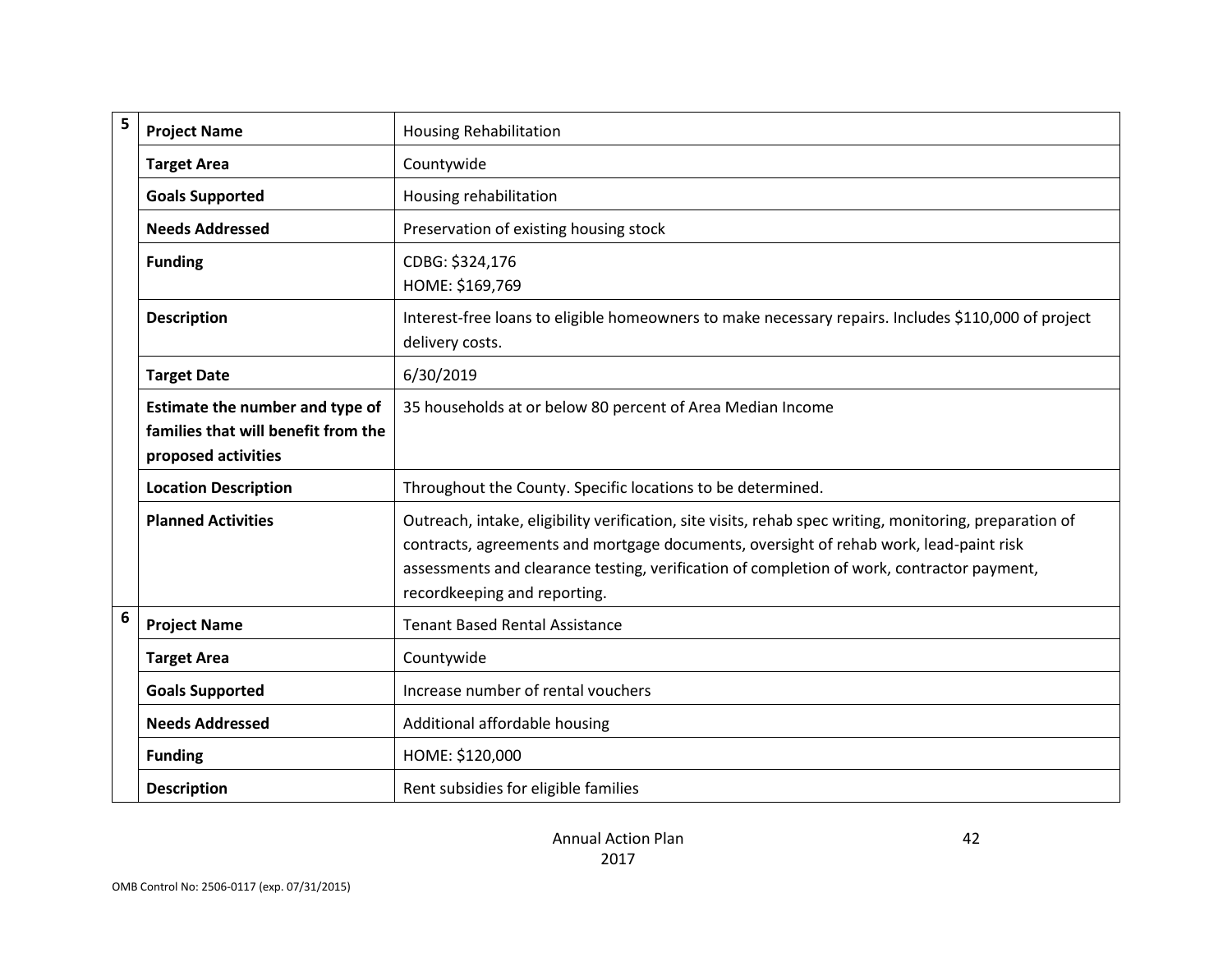|                | <b>Target Date</b>                                                                            | 8/31/2018                                                                        |
|----------------|-----------------------------------------------------------------------------------------------|----------------------------------------------------------------------------------|
|                | Estimate the number and type of<br>families that will benefit from the<br>proposed activities | 20 income-eligible households at 80% or less of Area Median Income.              |
|                | <b>Location Description</b>                                                                   | Throughout Gloucester County.                                                    |
|                | <b>Planned Activities</b>                                                                     | Rent subsidies for eligible families                                             |
| $\overline{7}$ | <b>Project Name</b>                                                                           | CHDO homebuyer                                                                   |
|                | <b>Target Area</b>                                                                            | Countywide                                                                       |
|                | <b>Goals Supported</b>                                                                        | Support the addition of affordable housing units                                 |
|                | <b>Needs Addressed</b>                                                                        | Increased home ownership<br>Additional affordable housing                        |
|                | <b>Funding</b>                                                                                | HOME: \$100,000                                                                  |
|                | <b>Description</b>                                                                            | Assistance with the development of one new unit of affordable, for sale housing. |
|                | <b>Target Date</b>                                                                            | 8/31/2019                                                                        |
|                | Estimate the number and type of<br>families that will benefit from the<br>proposed activities | 1 family with income of 80% or less of Area Median Income.                       |
|                | <b>Location Description</b>                                                                   | To be determined.                                                                |
|                | <b>Planned Activities</b>                                                                     | Assistance with the development of one new unit of affordable, for sale housing. |
| 8              | <b>Project Name</b>                                                                           | Homebuyer Assistance                                                             |
|                | <b>Target Area</b>                                                                            | Countywide                                                                       |
|                | <b>Goals Supported</b>                                                                        | Support the addition of affordable housing units                                 |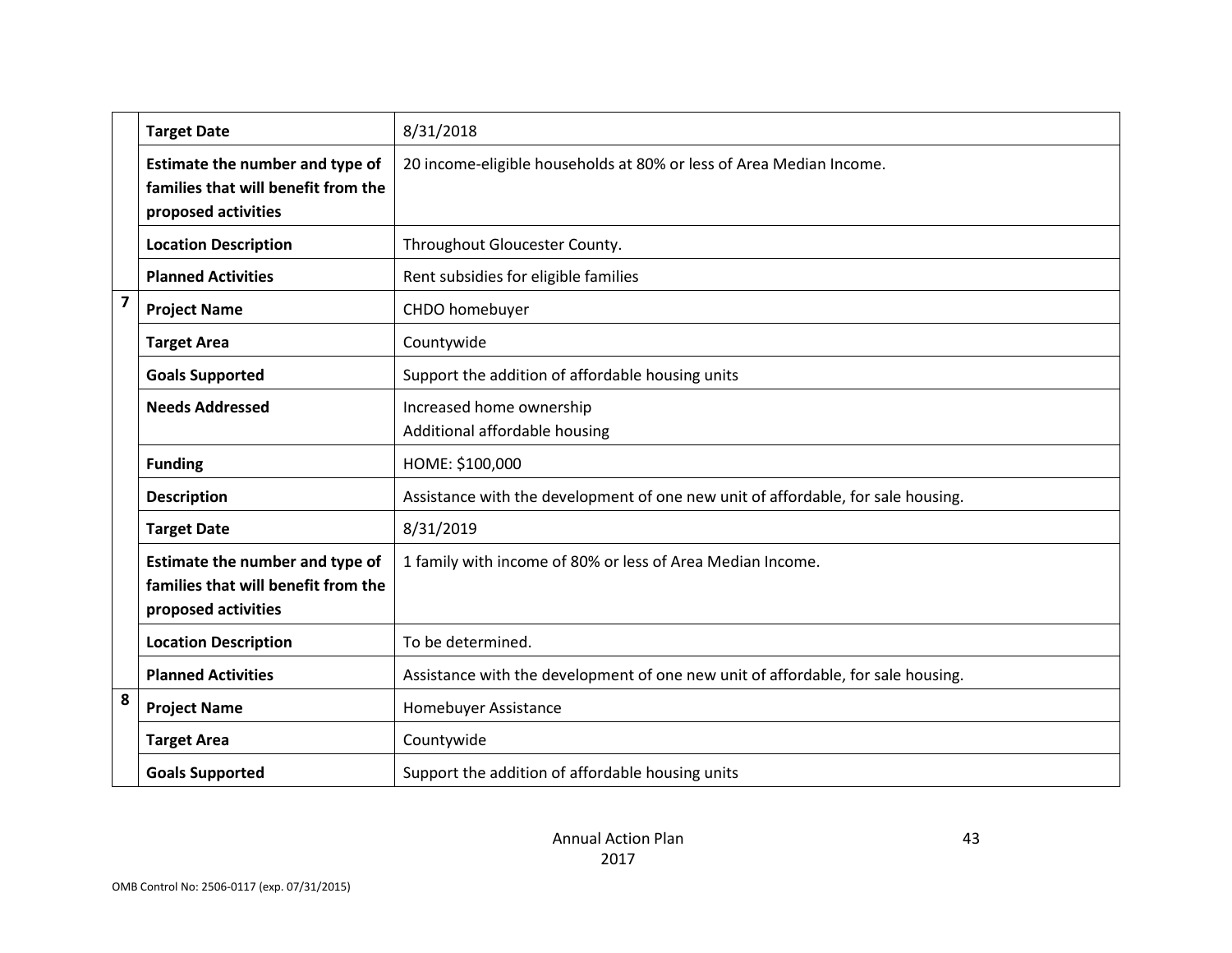| <b>Needs Addressed</b>                                                                        | Increased home ownership                                                            |
|-----------------------------------------------------------------------------------------------|-------------------------------------------------------------------------------------|
|                                                                                               | Additional affordable housing                                                       |
| <b>Funding</b>                                                                                | HOME: \$50,000                                                                      |
| <b>Description</b>                                                                            | Down payment and closing cost assistance for income-eligible first-time homebuyers. |
| <b>Target Date</b>                                                                            | 3/31/2019                                                                           |
| Estimate the number and type of<br>families that will benefit from the<br>proposed activities | 5 households with incomes at 80% or less of Area Median Income                      |
| <b>Location Description</b>                                                                   | To be determined.                                                                   |
| <b>Planned Activities</b>                                                                     | Down payment and closing cost assistance for income-eligible first-time homebuyers. |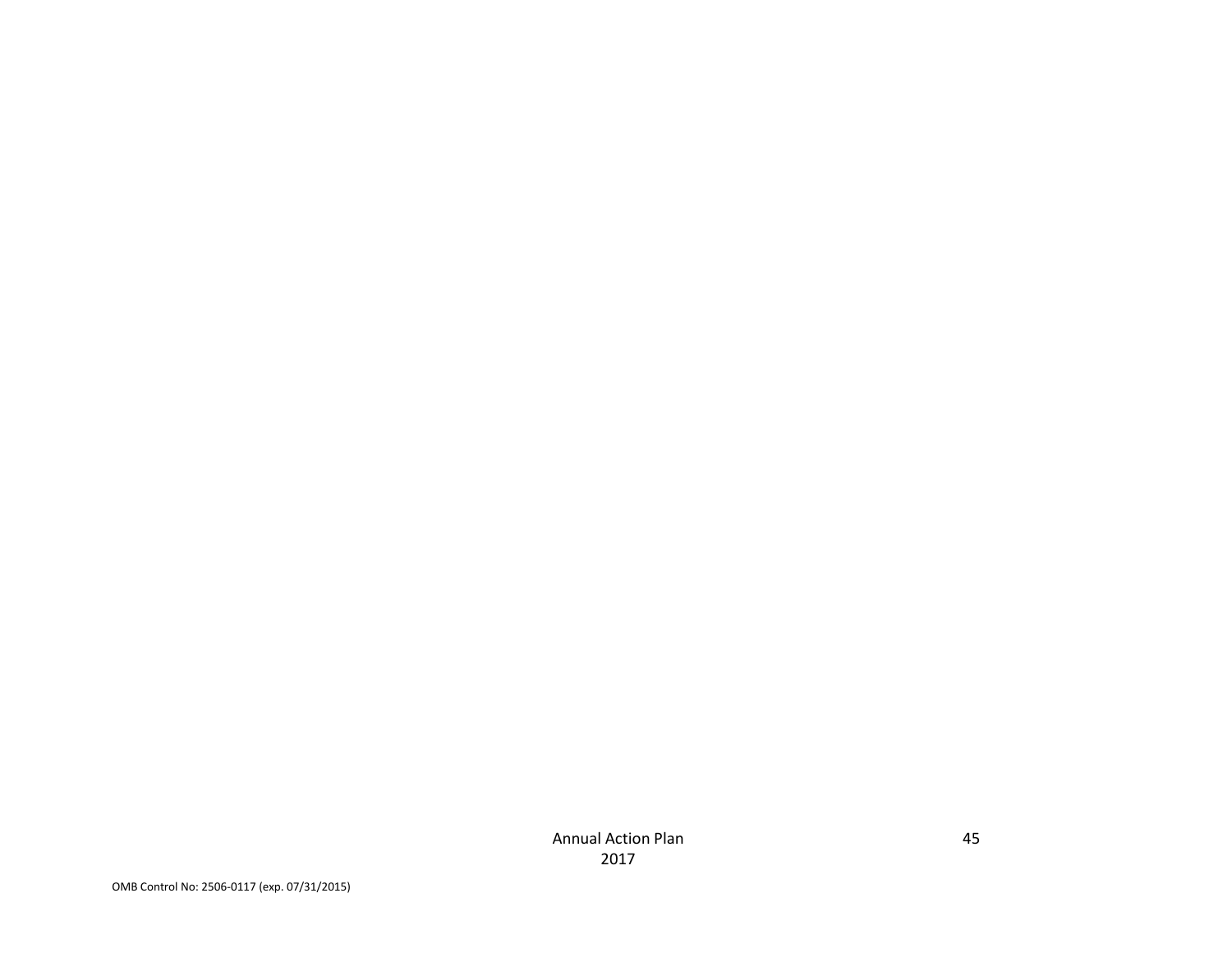# **AP-50 Geographic Distribution – 91.220(f)**

# **Description of the geographic areas of the entitlement (including areas of low-income and minority concentration) where assistance will be directed**

The focus of the efforts as set forth in the Consolidated Plan programs and here in this Annual Action Plan, are to provide safe, decent and affordable housing and a positive community environment that offers good quality of life and economic opportunities to all residents. The County is not allocating funds geographically. Allocation of funds at the County level are budgeted for County wide activities, including housing rehabilitation, first time home buyers, tenant based rental assistance, etc. Funds for municipal projects and public service programs were allocated based on evaluations through a Request for Proposal process.

#### **Geographic Distribution**

| <b>Target Area</b>             | <b>Percentage of Funds</b> |
|--------------------------------|----------------------------|
| Countywide                     | 85                         |
| Eligible low-mod census tracts |                            |

**Table 10 - Geographic Distribution** 

#### **Rationale for the priorities for allocating investments geographically**

Maps showing the percentage of Low/Mod Income households by Census Block Group were distributed to each municipality. The maps indicate the percentage of low/mod households in each block group, highlighting the HUD Eligibility Areas. HUD regulations allow the County to select areas that comprise the lowest quartile of income in the County as eligible for assistance under the Low- and Moderate income designation. Areas within the Gloucester Quartile figure of 42.50% are located in the Boroughs of Clayton, Glassboro, National Park, Paulsboro, Pitman, Westville and Woodbury Heights; the Townships of Deptford, Elk, Franklin, Logan, Mantua, Monroe, Washington, West Deptford; and the City of Woodbury. All activities proposed for CDBG funding are within the County's Low- and Moderate income quartile of block groups or are specific to low- and moderate income clientele.

#### **Discussion**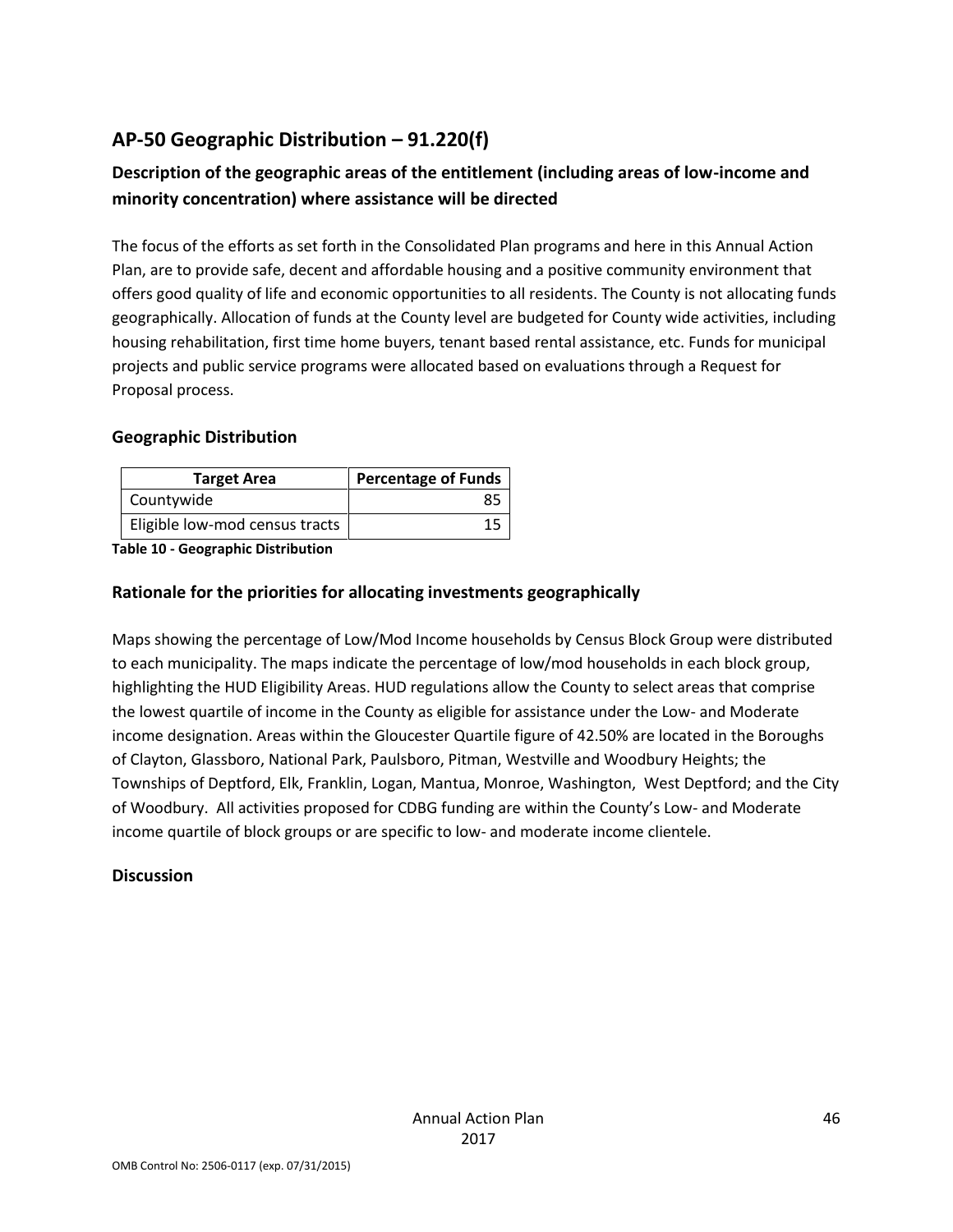# **Affordable Housing**

# **AP-55 Affordable Housing – 91.220(g)**

# **Introduction**

Affordable Housing activities in FY2017 include: rehab of owner-occupied homes (35 households), rental assistance (25 households) and construction of new for sale housing (1 household).

| One Year Goals for the Number of Households to be Supported |    |
|-------------------------------------------------------------|----|
| <b>Homeless</b>                                             |    |
| Non-Homeless                                                | 61 |
| Special-Needs                                               |    |
| Total                                                       | 61 |

**Table 11 - One Year Goals for Affordable Housing by Support Requirement**

| One Year Goals for the Number of Households Supported Through |    |  |
|---------------------------------------------------------------|----|--|
| <b>Rental Assistance</b>                                      | 20 |  |
| The Production of New Units                                   |    |  |
| Rehab of Existing Units                                       | 35 |  |
| <b>Acquisition of Existing Units</b>                          | 5  |  |
| Total                                                         | 61 |  |

**Table 12 - One Year Goals for Affordable Housing by Support Type**

# **Discussion**

The mix of rental assistance and for sale units as well as the preservation of existing housing stock through rehabilitation is deemed to be the most effective way to meet the challenges of housing affordability in Gloucester County with the resources available to the program.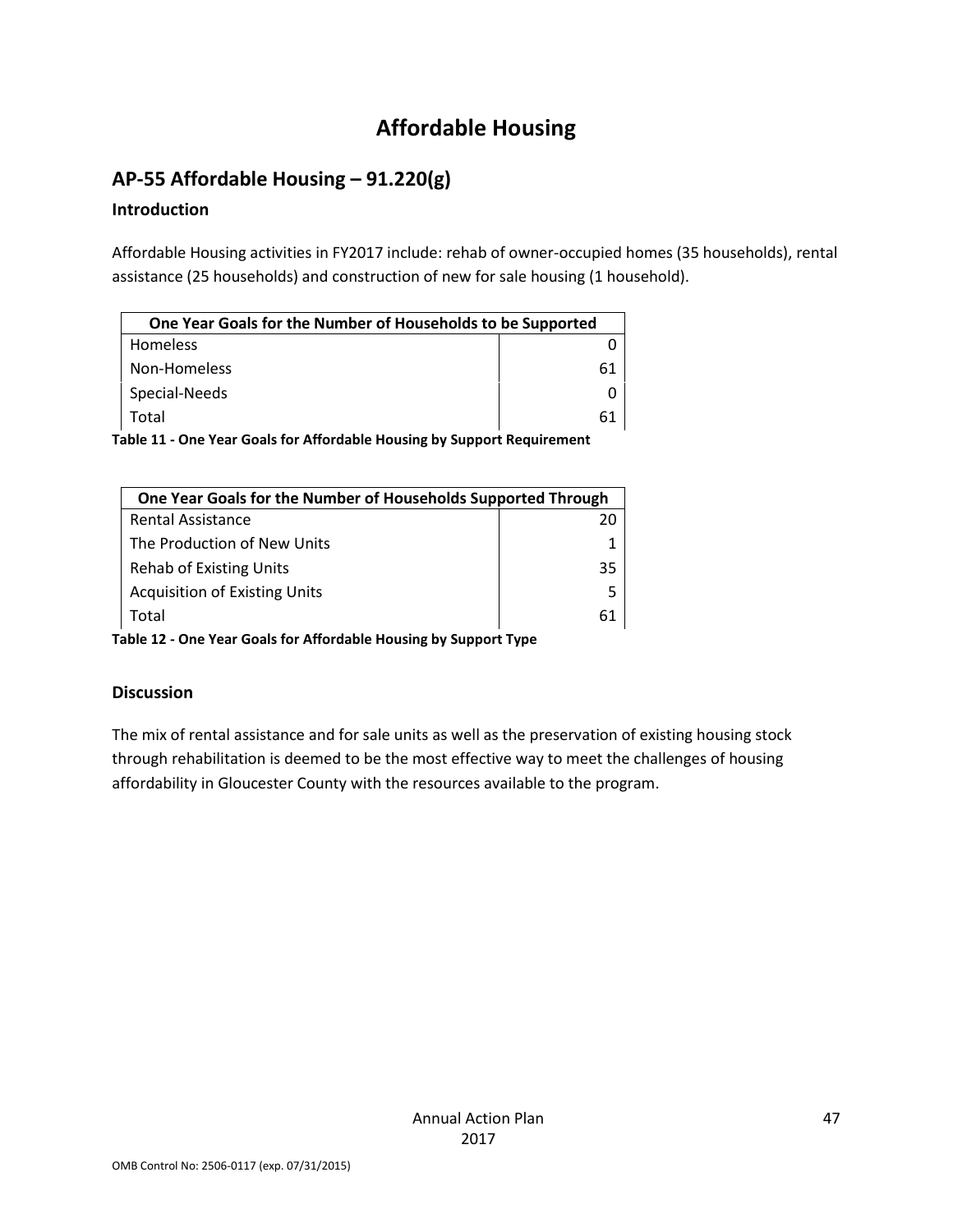# **AP-60 Public Housing** *–* **91.220(h)**

#### **Introduction**

There are two Public Housing Authorities in Gloucester County. The Glassboro Housing Authority serves that community while the Housing Authority of Gloucester County serves the rest of the County. Together the Authorities operate 442 units of public housing, 320 of them for the elderly.

The Glassboro Housing Authority is in the process of demolishing two developments with a total of 76 units, 60 of them family units.

Overall, units operated by both Housing Authorities are in fair condition and in need of minor rehab.

All Public Housing developments have occupancy rates in excess of 90% with most developments at 98- 100 % occupied. Most developments have annual turnover rates of 5% or less.

In addition to operating Public Housing developments, both Housing Authorities also operate voucher programs. Glassboro has 163 families currently in their voucher program while the remainder of the County has 1,623 families receiving housing vouchers.

There are very large waiting lists for both Public Housing and voucher assistance. Countywide, more than 7,400 families are on the waiting list for Public Housing with nearly 4,000 on the waiting list for vouchers. An additional 560 families in Glassboro await voucher assistance.

#### **Actions planned during the next year to address the needs to public housing**

The County will augment the Public Housing voucher programs by providing \$150,000 in HOME funds for a Tenant Based Rental Assistance program.

# **Actions to encourage public housing residents to become more involved in management and participate in homeownership**

Continued operation of resident councils at Public Housing developments.

Additionally, the *Housing Authority of Gloucester County* requires each non-exempt adult public housing resident to contribute a minimum of 8 hours of community service per month or participate in an economic self-sufficiency program for a least 8 hours per month. Residents will be referred to the Gloucester County Volunteer Center, which acts as a clearinghouse for residents to offer their time or services to organizations in need of volunteers. The Authority shall consider activities that are designed to encourage, train or facilitate economic independence as valid activities.

*The Glassboro Housing Authority* identifies the promotion of resident participation in its annual goals. The Authority recognizes the need for "Effective Resident Organization Partnerships": Develop

Annual Action Plan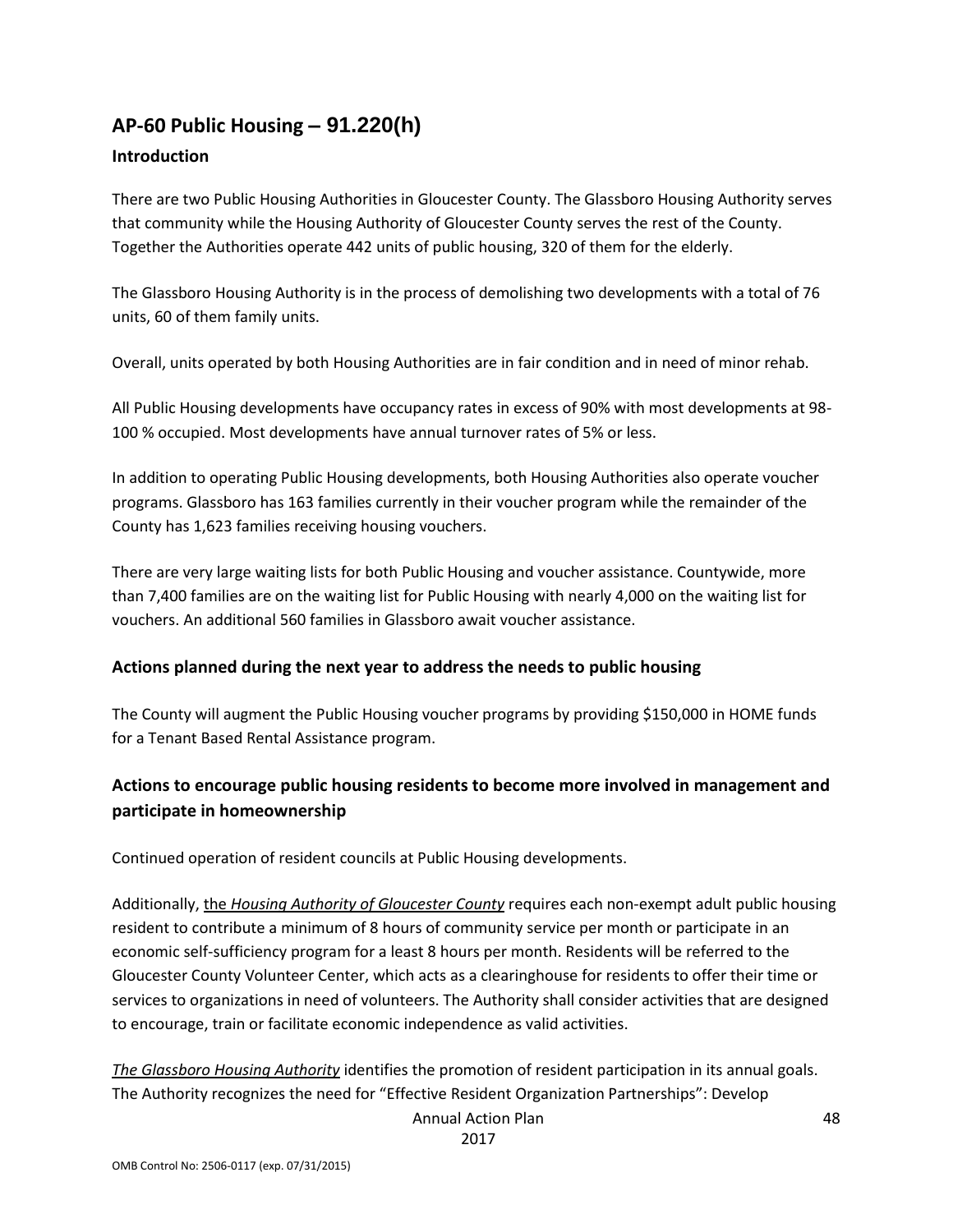residents' organizations on sites. Support and promote effective partnerships with resident organizations to insure proactive support for building, managing and maintaining sound, safe, affordable communities. The indicated "Performance Measure" is that resident councils will meet on a regular basis and consistently work with the Glassboro HA regarding problem identification and pursuing positive approaches to addressing community issues; the extent to which the vast majority of resident adults, their children and guests are in compliance with the terms and conditions of the lease provisions, especially related to drug-related criminal and/or violent behavior, which disrupts the peaceful enjoyment of the premises by the other residents.

# **If the PHA is designated as troubled, describe the manner in which financial assistance will be provided or other assistance**

Neither Housing Authority is designated as troubled.

#### **Discussion**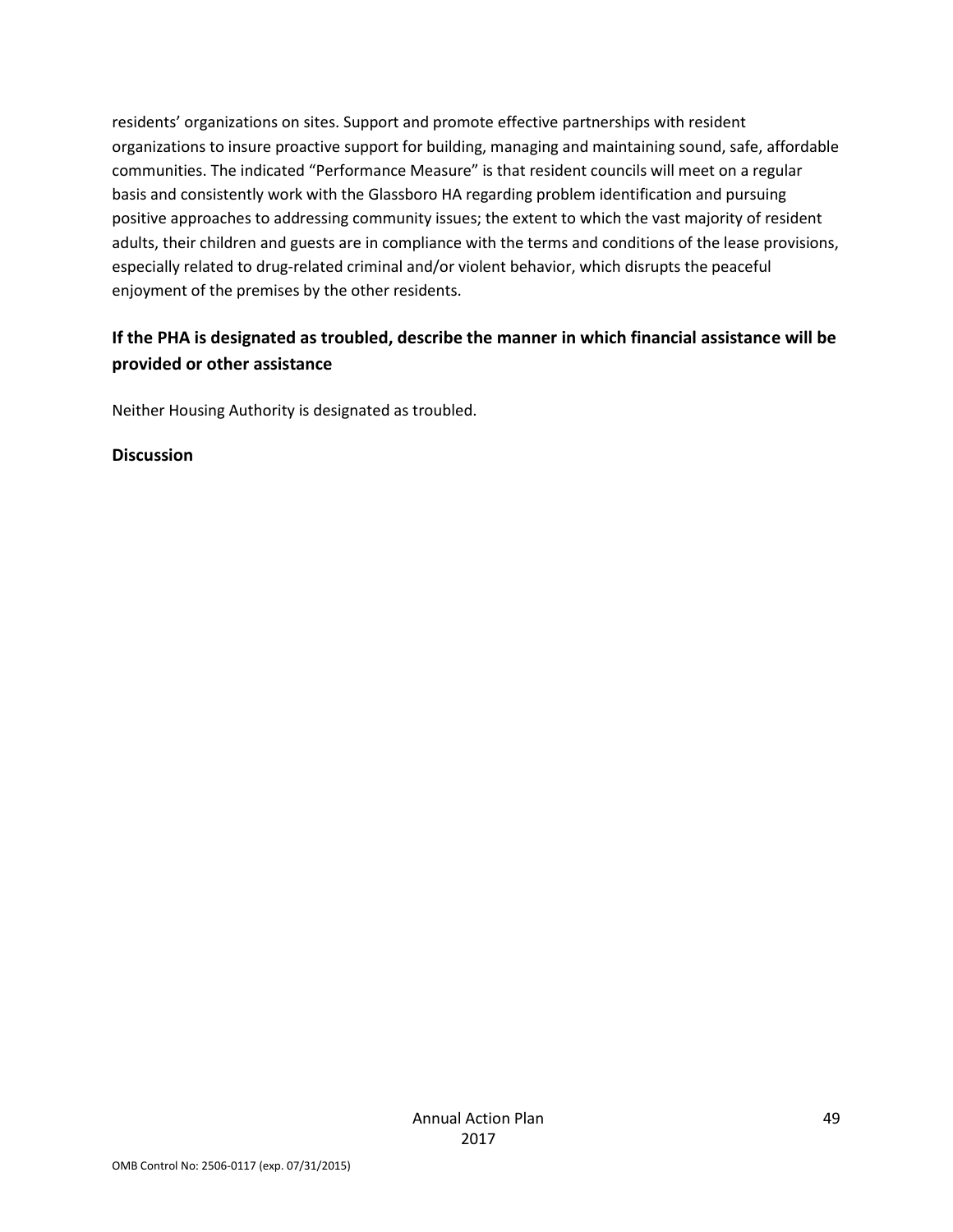# **AP-65 Homeless and Other Special Needs Activities – 91.220(i)**

#### **Introduction**

The County's strategy for implementing its homelessness program is a multiple approach to the problem, focusing on the prevention of homelessness and the provision of emergency services for homeless persons and families.

The strategy for eliminating chronic homelessness flows from the priorities described in the Consolidated Plan for the period that includes the 2017 Program Year. Treating the homeless and providing the means and support necessary to make the transition to permanent housing and independent living are all a part of the efforts and programs in place in the County. The institutions and structure to properly address this issue are in place and are described in the homeless inventory section of the Plan.

As noted earlier in establishing our priorities, the prevention of homelessness is a key element in our efforts. By providing rehabilitation assistance and referral services for low-income households the County aims to prevent the conditions that would precipitate homelessness.

The County plans to employ the resources of the CDBG program, the HOME program, the Workforce Investment Board, the municipal housing authorities, the County Board of Social Services, and a number of not-for-profit service providers to achieve our goals.

# **Describe the jurisdictions one-year goals and actions for reducing and ending homelessness including**

# **Reaching out to homeless persons (especially unsheltered persons) and assessing their individual needs**

Through fiscal and technical support for the front-line organizations that conduct this important work, Gloucester County will continue to reach out to the homeless, especially unsheltered homeless. The County's Point in Time Survey is one method area providers use to connect with the homeless and try to bring them into the regional support network to transition from homelessness.

On the prevention side of the equation, the 35 residential rehabs that the County plans to complete during the year will help avoid homelessness for at least some of the property owners.

#### **Addressing the emergency shelter and transitional housing needs of homeless persons**

Through fiscal and technical support for shelter and transitional housing providers and by offering networking opportunities for them.

#### **Helping homeless persons (especially chronically homeless individuals and families, families**

Annual Action Plan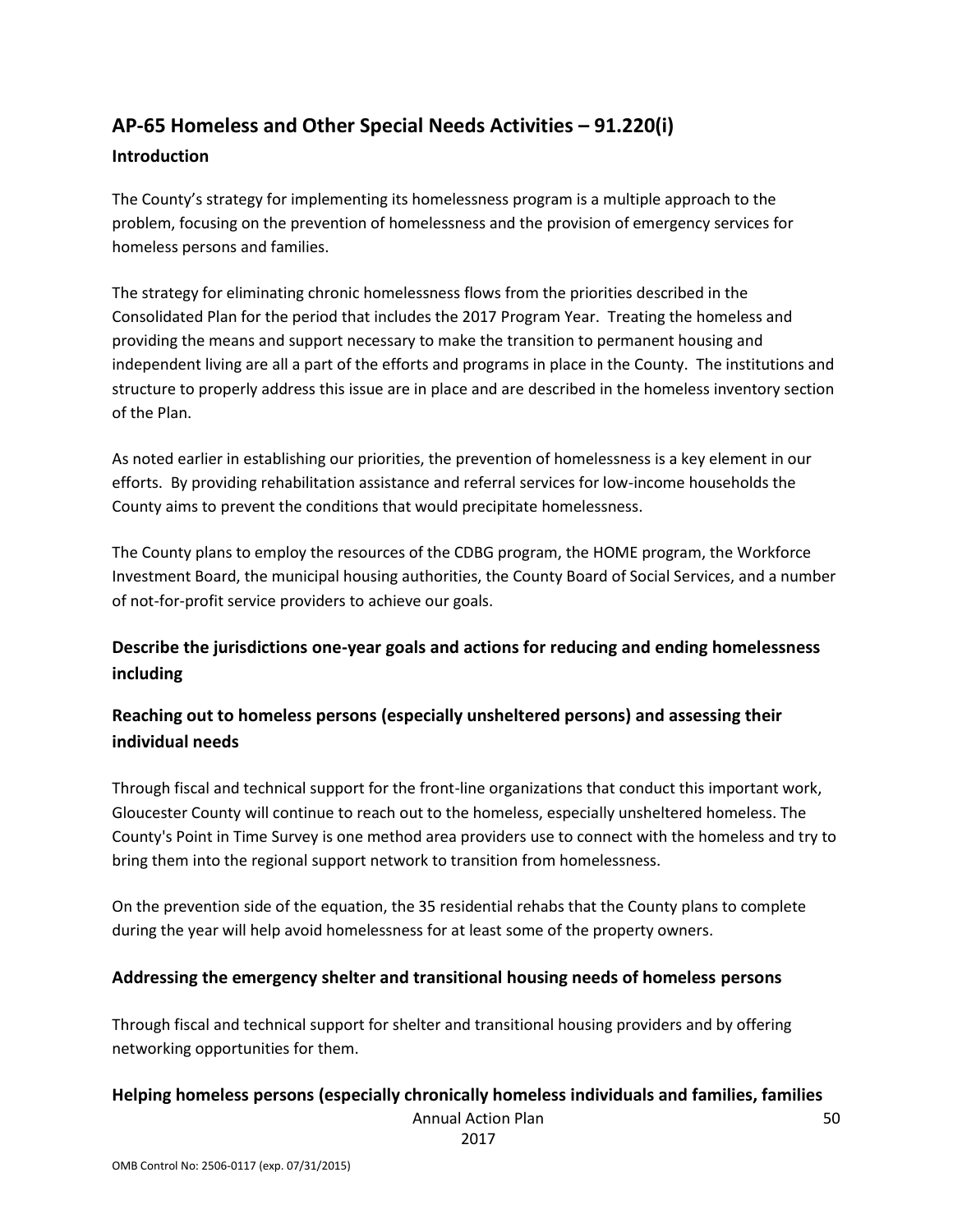**with children, veterans and their families, and unaccompanied youth) make the transition to permanent housing and independent living, including shortening the period of time that individuals and families experience homelessness, facilitating access for homeless individuals and families to affordable housing units, and preventing individuals and families who were recently homeless from becoming homeless again**

Expanding housing options for low income residents will shorten the period of homelessness. Gloucester County's plans in this area include support for the creation of additional affordable units and support for rent assistance through the Tenant Based Rental Assistance program.

**Helping low-income individuals and families avoid becoming homeless, especially extremely low-income individuals and families and those who are: being discharged from publicly funded institutions and systems of care (such as health care facilities, mental health facilities, foster care and other youth facilities, and corrections programs and institutions); or, receiving assistance from public or private agencies that address housing, health, social services, employment, education, or youth needs.**

The County's housing rehab program will help low-income homeowners avoid homelessness by providing repairs that will keep their homes inhabitable. Economic development activities will also prevent homelessness by expanding employment opportunities. The County's many social service providers also connect their own clients with other needed services, including job training, housing assistance, information on employment and child care and much more.

#### **Discussion**

| One year goals for the number of households to be provided housing through the use of HOPWA |  |
|---------------------------------------------------------------------------------------------|--|
| for:                                                                                        |  |
| Short-term rent, mortgage, and utility assistance to prevent homelessness of the            |  |
| individual or family                                                                        |  |
| Tenant-based rental assistance                                                              |  |
| Units provided in housing facilities (transitional or permanent) that are being             |  |
| developed, leased, or operated                                                              |  |
| Units provided in transitional short-term housing facilities developed, leased, or          |  |
| operated with HOPWA funds                                                                   |  |
| Total                                                                                       |  |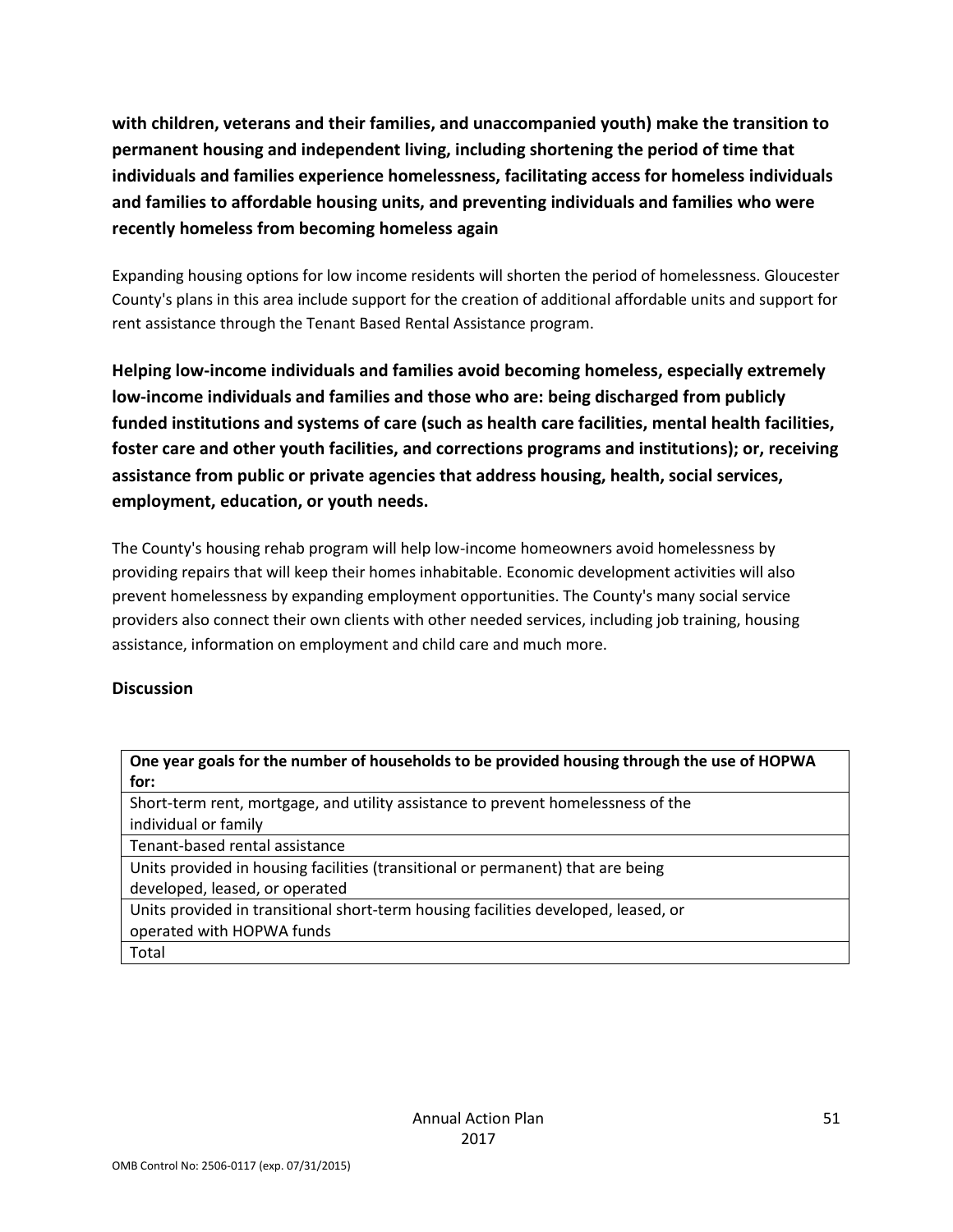# **AP-75 Barriers to affordable housing – 91.220(j)**

#### **Introduction**

The national goal of decent, safe and sanitary housing for every American is the basis of the National Affordable Housing Act. Despite the great demand for more affordable housing, its supply has remained limited. Many developers and builders have cited government regulation as factors affecting production costs. In addition, some public policies inadvertently have made certain types of residential development less desirable, therefore, less profitable. Although public policies and governmental regulations are essential to ensure the public's health, safety and welfare, they also can limit market production efficiencies. Described below are a few that may be limiting the supply of affordable housing in Gloucester County. The programs, regulations and conditions discussed below affect land and housing cost. Some of these policies have their origin in a higher governmental authority than Gloucester County.

#### The most important impediment revolves around the lack of Federal and State resources for affordable housing initiatives.

Gloucester County and its municipalities do not put any limitations on growth. Through vehicles such as zoning ordinances, subdivision controls, permit systems, housing codes and standards new construction restrictions and rent control, Gloucester County has attempted to minimize the barriers that may impede the development of affordable housing.

#### **The Affordable Housing Dilemma**

As a largely suburban community in the greater Philadelphia area, Gloucester County continues to have relatively high housing costs. The Median Value of an existing owner occupied housing unit in Gloucester County is \$214,500, according to the 2015 American Community Survey. Even with the recent downturn in the economy, the current housing prices are well beyond "affordable" to many County residents. Housing in Gloucester County is, on the average, more expensive than Counties to the south in more rural areas, but more affordable than the counties north which are closer to Philadelphia, Trenton and North Jersey. Historically, the general rule for housing affordability has been a household spending 2.5 to 3 times their annual income on a home purchase and no more than 30% of a household's monthly income for shelter costs, including mortgage and taxes or rent, utilities and other housing expenses. Statistically the average family in Gloucester County can barely afford an average house, since the median household income (MHI) is \$76,727. Obviously, while \$76,727 may be the County's Median family income, it is not very low, or low income.

Affordable housing takes many forms, including age-restricted and accessible housing to allow seniors to age in place, and housing built through inclusionary zoning or density bonus ordinances, units that can be mandated to be kept affordable for years or forever. It could also be small homes on smaller lots "built without the bells and whistles." This housing can be rental or ownership. Older housing in need of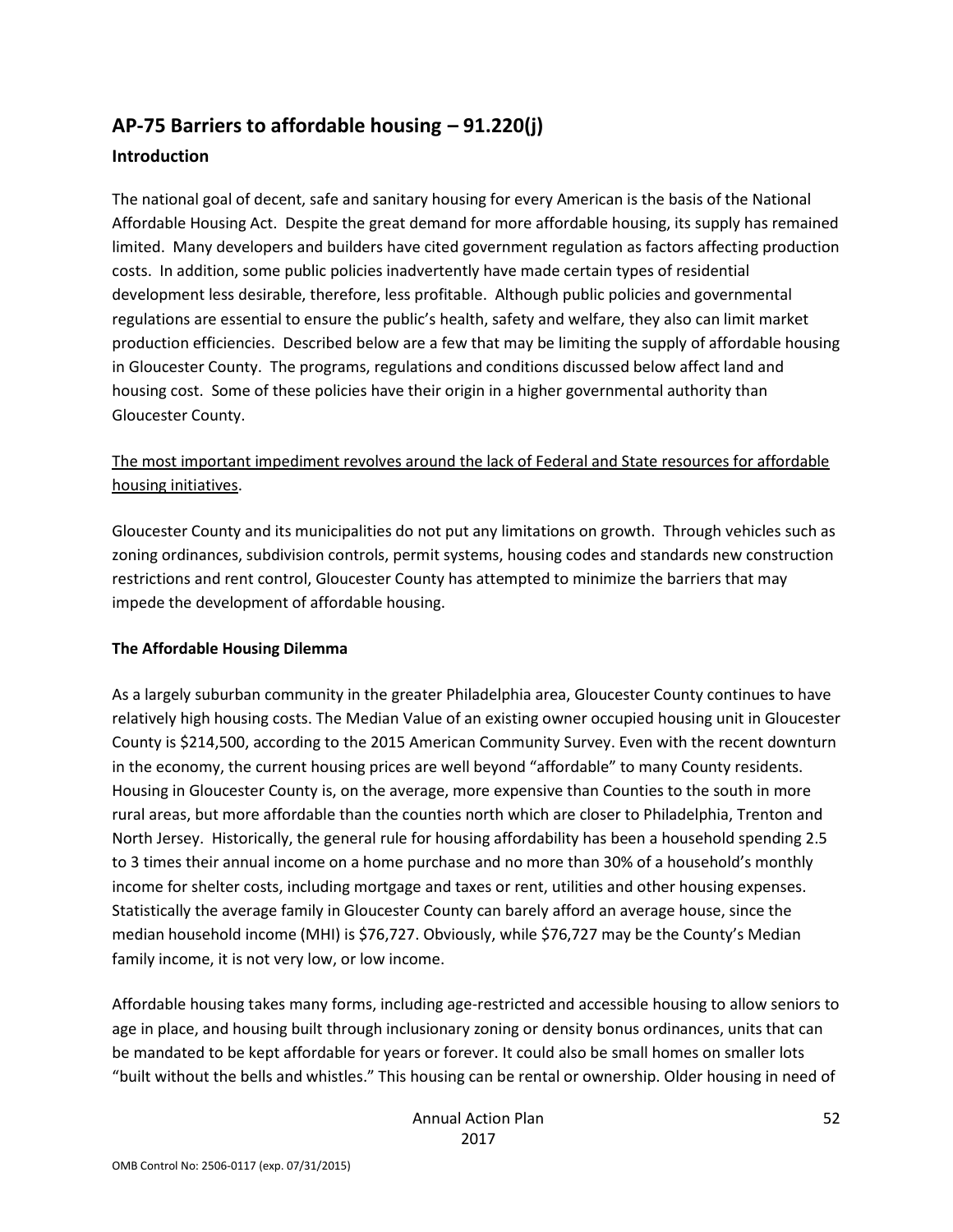rehabilitation would also be considered affordable except that lower income home buyers have no liquid assets to make needed repairs upon purchase, even if they have adequate credit.

The recent policy of some funding sources to limit criminal background checks has presented a problem for some developers attempting to gain approvals for affordable housing projects. The practice limits a developer's ability to assure potential opponents that a project won't be a detriment to their community.

There are also some instances where push-back from NIMBY groups or elected officials can deter affordable housing development.

# **Actions it planned to remove or ameliorate the negative effects of public policies that serve as barriers to affordable housing such as land use controls, tax policies affecting land, zoning ordinances, building codes, fees and charges, growth limitations, and policies affecting the return on residential investment**

While it is beyond the ability of the County or any of its municipalities to control market forces and other factors, there are some steps that can be taken. The County will:

- Through the use of HOME funding, continue to assist affordable housing development. The County will also continue to provide technical assistance to non-profit organizations seeking state and federal funds for affordable housing development both rental and homeownership.
- Continue the homebuyers program to help families afford home ownership.
- Work with municipalities to assess zoning, design guidelines and local government standards to ensure that these elements of the construction process do not hinder the creation of affordable housing.
- Review building fee ordinances if requested by municipalities and recommend modifications as necessary; investigate possibility of non-profit organizations having fees waived.
- Continue to seek supplementary funding and opportunities to leverage limited resources.

# **Discussion**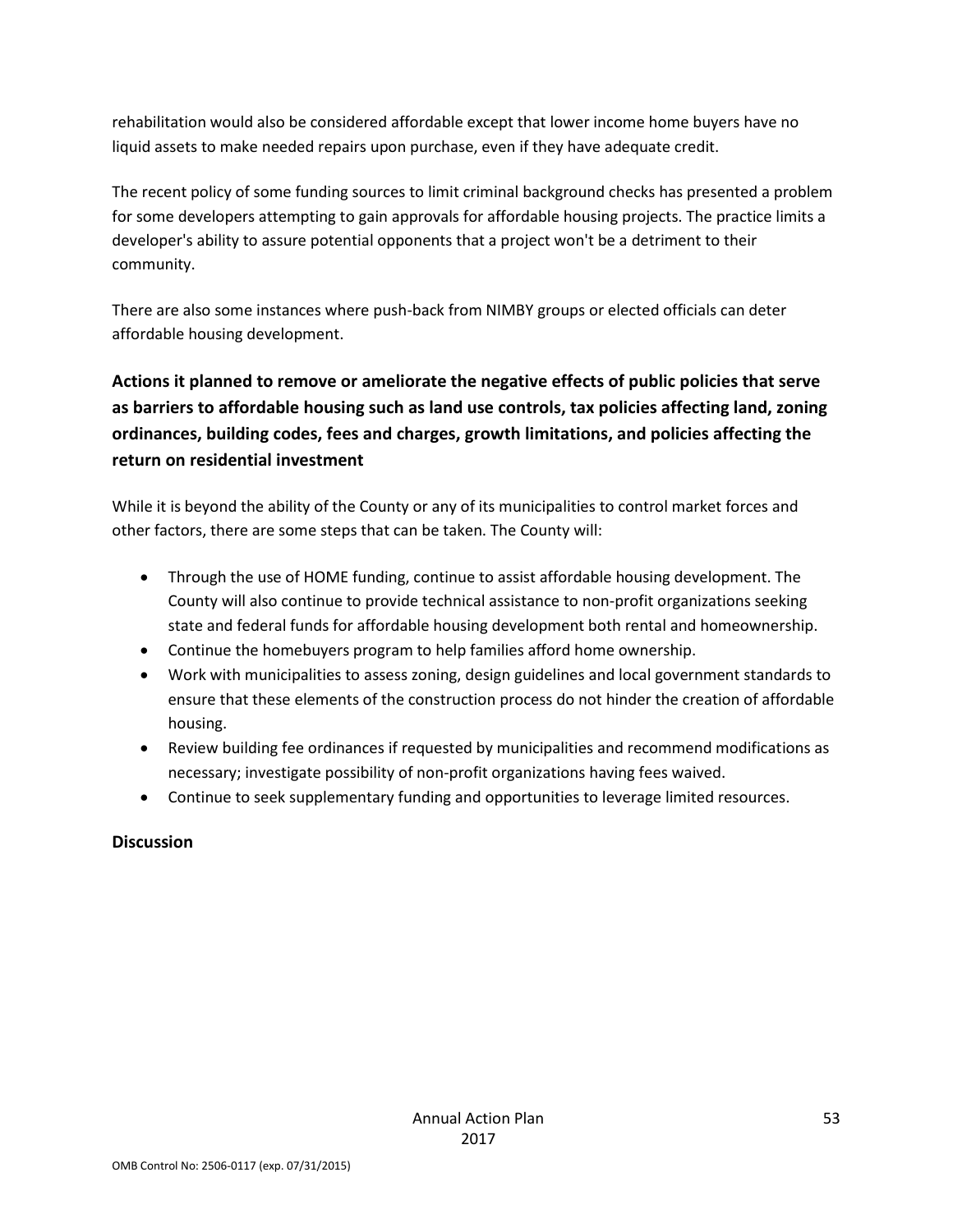# **AP-85 Other Actions – 91.220(k)**

#### **Introduction**

Whether fostering partnerships among Gloucester County's various agencies and organizations or looking to continue to develop the County's own staff or keeping on top of the latest tools to combat lead-based paint poisoning and the cycle of poverty, the County's Department of Public Works, Division on Planning will continue going beyond minimum requirements and basic expectations for one simple reason – so many of our County's most vulnerable residents deserve no less.

#### **Actions planned to address obstacles to meeting underserved needs**

Continued vigilance for opportunities to link, leverage and otherwise expand resources for the County and its many partners.

#### **Actions planned to foster and maintain affordable housing**

The County is funding several activities that foster and maintain affordable housing: Owner-occupied rehab, a Tenant Based Rental Assistance program and construction of new homebuyer units.

#### **Actions planned to reduce lead-based paint hazards**

Lead hazards are addressed during housing rehabilitation efforts. All homes that receive rehabilitation assistance are tested for the presence of lead-based paint. When evidence of paint is found, surfaces are removed or the material is encapsulated to prevent exposure. In the homebuyers program, when defective painted surfaces are found, the surface must be tested for lead-based paint as well and treated by a qualified trained contractor.

The County's Lead-Based Hazard reduction strategy, administered by the Department of Health, involves the administration of the Lead Intervention for Children at Risk Program (LICAR) which supports the abatement or reduction of lead-based paint hazards in low-income housing.

The Department of Health provides administrative and program delivery staff responsible for marketing the LICAR program; conducting application intake, review, and approval; completing environmental reviews; completing housing inspections and when funding is available preparing work write-ups and cost estimates for lead hazard control work; preparing contractor bid packages and supervising advertisement for bids and selection of contractors; managing temporary resident relocation while lead hazard control work is being completed and monitoring work in progress through to completion.

Lead-based paint poses a particular hazard to children under the age of six, and is the focus of efforts by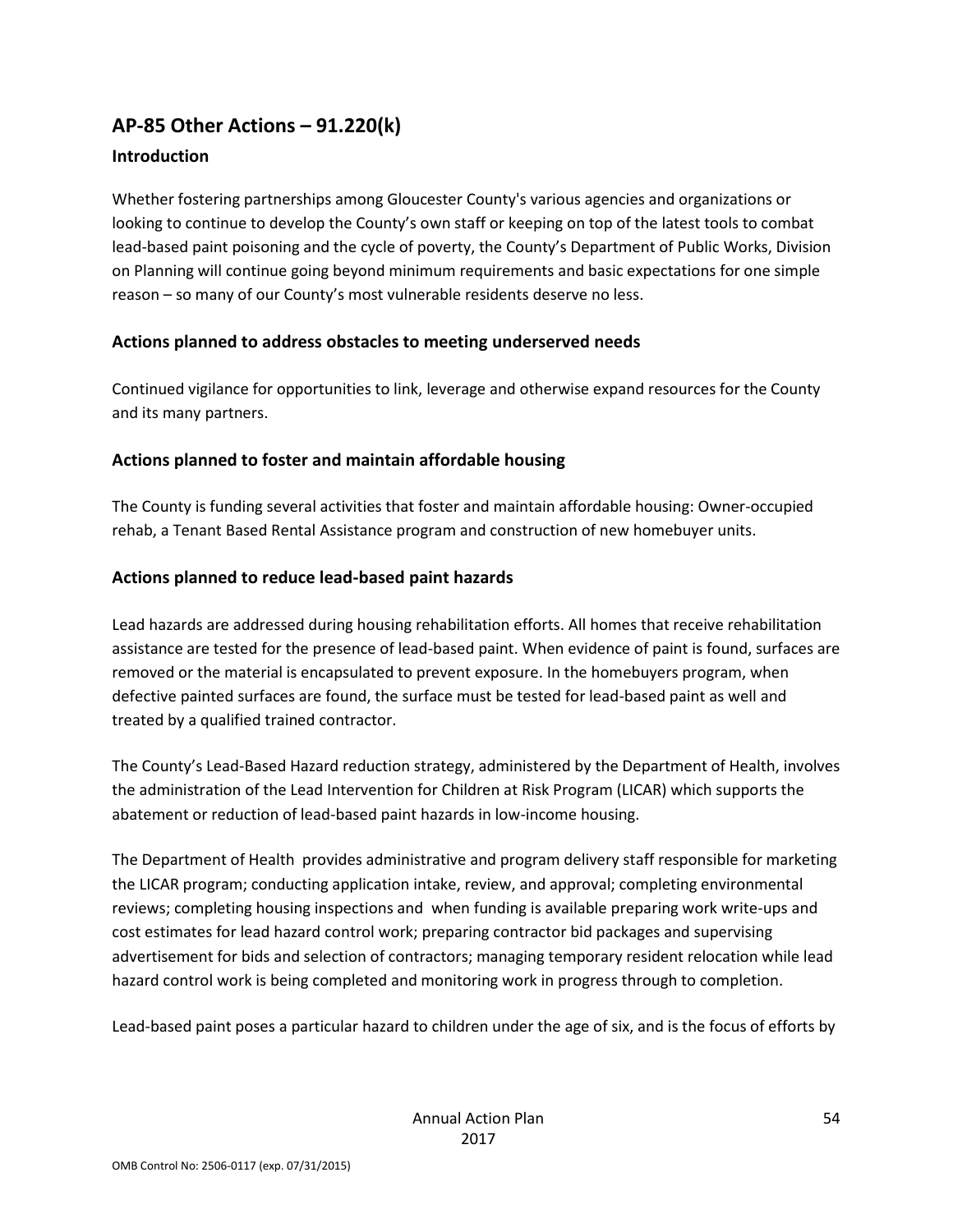HUD to raise awareness of the problem and mitigate or eliminate the hazard.

#### **Actions planned to reduce the number of poverty-level families**

The County's anti-poverty strategy is linked to the Economic Programs that have been implemented and operated for almost a decade. The objective of poverty reduction requires programming for job readiness areas, including job training and placement, supportive public services, education and basic skills development. The overriding principle however is to create new jobs and opportunities for households with incomes below the poverty level. It is only through comprehensive, coordinated strategies that nurture skills and provide opportunities to gain and retain employment and thus improve the quality of life, that people can improve their situation.

Numerous programs currently exist in the County to help address the problems of poverty. These include:

- Board of Social Services programs that provide single mothers with children the opportunity to receive welfare benefits, such as TANF, in coordination with job training.
- programs administered by the Dept. of Economic Development, such as the federal Workforce Investment Act program, offer job training, job search assistance and job placement services to low income households. All persons receiving welfare assistance from the Board of Social Services are referred to the Department of Economic Development, WIA Division, for job training and employment services.
- within the Department of Public Works, the Division of Planning and the Division of WIA work closely together to create job opportunities through economic development projects and initiatives carried out under the CDBG Program.
- the Boards of Education throughout the county offer help obtaining high school diplomas or the GED certificate. The County facilitates and supports programs to coordinate training programs provided by public institutions with the needs of employers.
- The Vo-tech school, the community college and Continuing Education Programs provide training and educational opportunities.
- day care funding throughout the County
- long-term employment opportunities for severely disabled adults, and
- life skills development programs.

All projects to be funded with CDBG funding are encouraged to follow the language of Section 3 requirements to recruit needed employees from very low income neighborhoods and where possible from the pool of WIA Program graduates. This coordinated effort will create additional employment opportunities for low-income residents. All economic development activities/projects that create jobs will also be coordinated with the WIA and the FDP Programs. Only viable employment opportunities can assist low-income households achieve financial self-sufficiency, which is important in alleviating the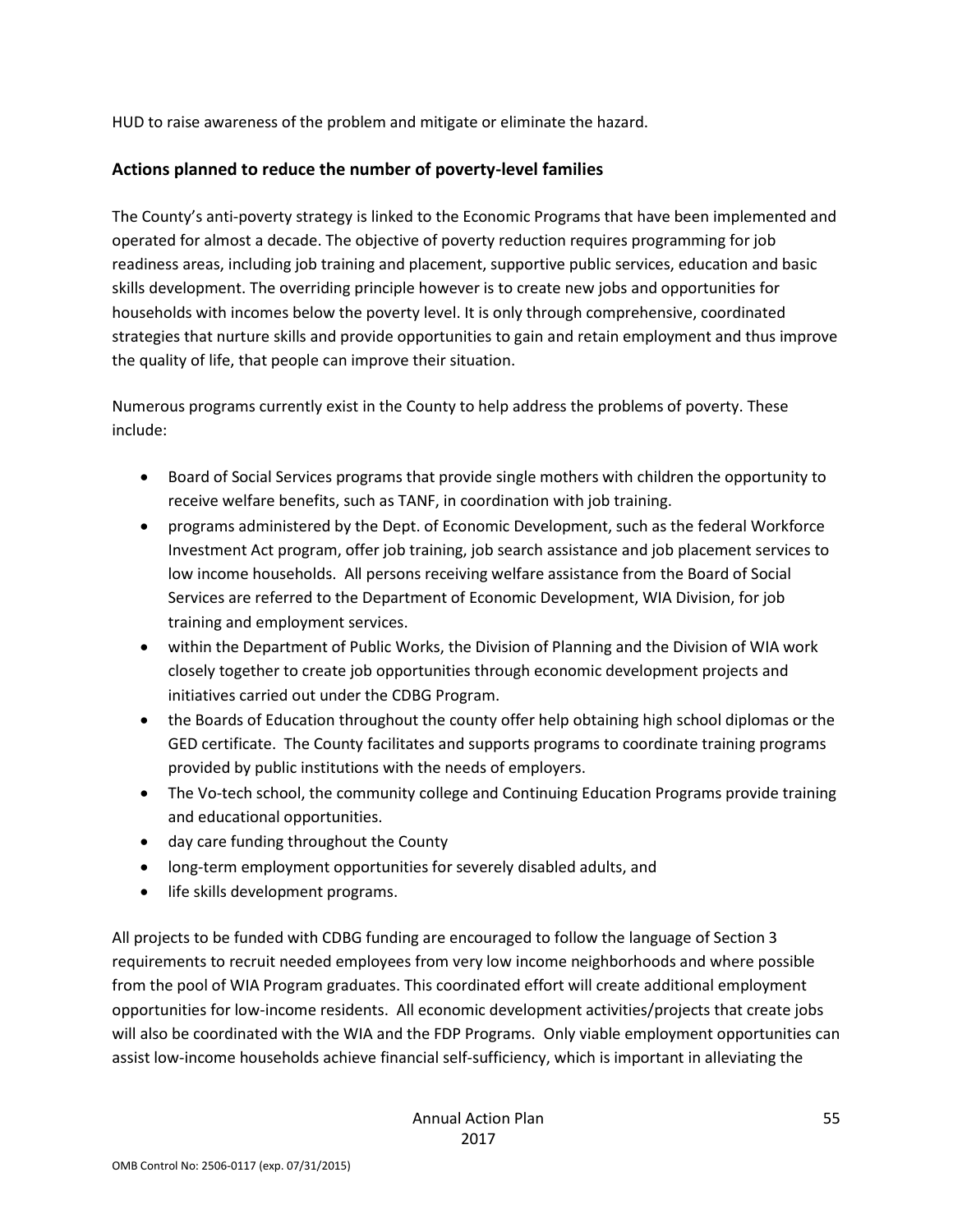problems of poverty and its vicious cycle.

Employment programs reach only a part of the poverty population. Many of the people living in poverty are not employable and thus the County works cooperatively with numerous public, social, and civic service organizations to develop and implement direct assistance and service delivery programs to improve the quality of life of these persons. The first step of providing health and social services is necessary to enable an unemployed person to become employable.

The County has been providing financial assistance through direct grants as well as technical and advisory assistance to non-profits and community agencies that administer a wide variety of programs for lower income residents. These programs have an immediate impact on primary needs of the lowincome population and the causes of poverty. CDBG provides the core funding for critical basic needs including youth and senior services and housing.

#### **Actions planned to develop institutional structure**

Continued participation in regional and state networking and information opportunities. Also continued familiarity with the service providers in Gloucester County and in neighboring and nearby counties.

# **Actions planned to enhance coordination between public and private housing and social service agencies**

As a common partner with so many of the public and private housing and social service providers, the Gloucester County Department of Public Works, Division of Planning has been a natural conduit for communication and interaction among these entities. The CD Program will continue to serve in that capacity while respecting the autonomy and uniqueness of each partner.

#### **Discussion**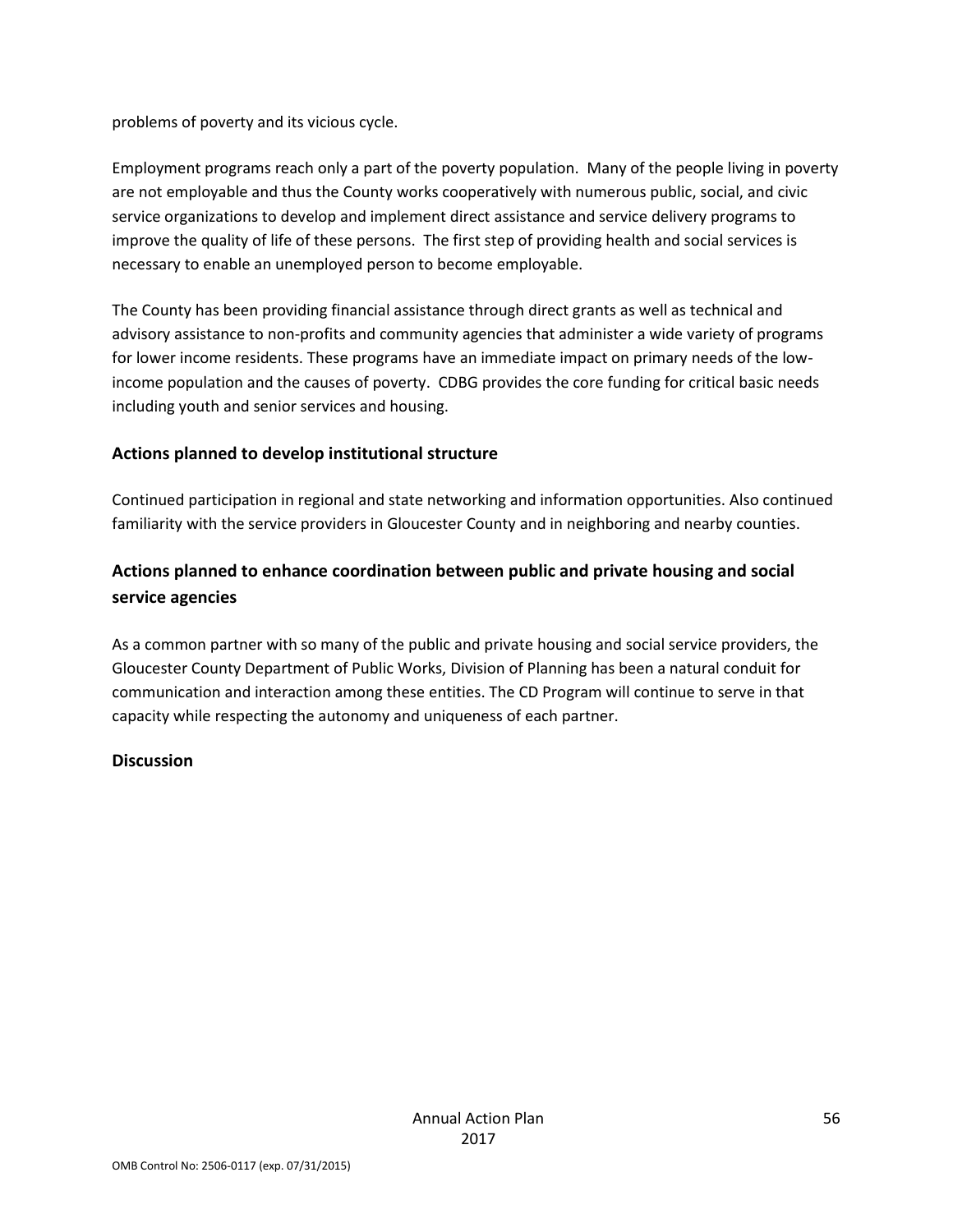# **Program Specific Requirements**

# **AP-90 Program Specific Requirements – 91.220(l)(1,2,4)**

#### **Introduction**

Gloucester County has identified all CDBG and HOME activities to be undertaken in FY 2017 in the Projects Table, including administrative, project delivery, public services, reconstruction of public facilities and infrastructure, rental assistance facilities and service providers and affordable housing, both rehabilitation and new construction.

### **Community Development Block Grant Program (CDBG) Reference 24 CFR 91.220(l)(1)**

Projects planned with all CDBG funds expected to be available during the year are identified in the Projects Table. The following identifies program income that is available for use that is included in projects to be carried out.

| 1. The total amount of program income that will have been received before the start of the next   |   |
|---------------------------------------------------------------------------------------------------|---|
| program year and that has not yet been reprogrammed                                               | ∩ |
| 2. The amount of proceeds from section 108 loan guarantees that will be used during the year to   |   |
| address the priority needs and specific objectives identified in the grantee's strategic plan.    | 0 |
| 3. The amount of surplus funds from urban renewal settlements                                     | 0 |
| 4. The amount of any grant funds returned to the line of credit for which the planned use has not |   |
| been included in a prior statement or plan                                                        | 0 |
| 5. The amount of income from float-funded activities                                              | 0 |
| <b>Total Program Income:</b>                                                                      | 0 |

#### **Other CDBG Requirements**

| 1. The amount of urgent need activities                                            | $\Omega$ |
|------------------------------------------------------------------------------------|----------|
| 2. The estimated percentage of CDBG funds that will be used for activities that    |          |
| benefit persons of low and moderate income. Overall Benefit - A consecutive period |          |
| of one, two or three years may be used to determine that a minimum overall         |          |
| benefit of 70% of CDBG funds is used to benefit persons of low and moderate        |          |
| income. Specify the years covered that include this Annual Action Plan.            | 100.00%  |

#### **HOME Investment Partnership Program (HOME) Reference 24 CFR 91.220(l)(2)**

1. A description of other forms of investment being used beyond those identified in Section 92.205 is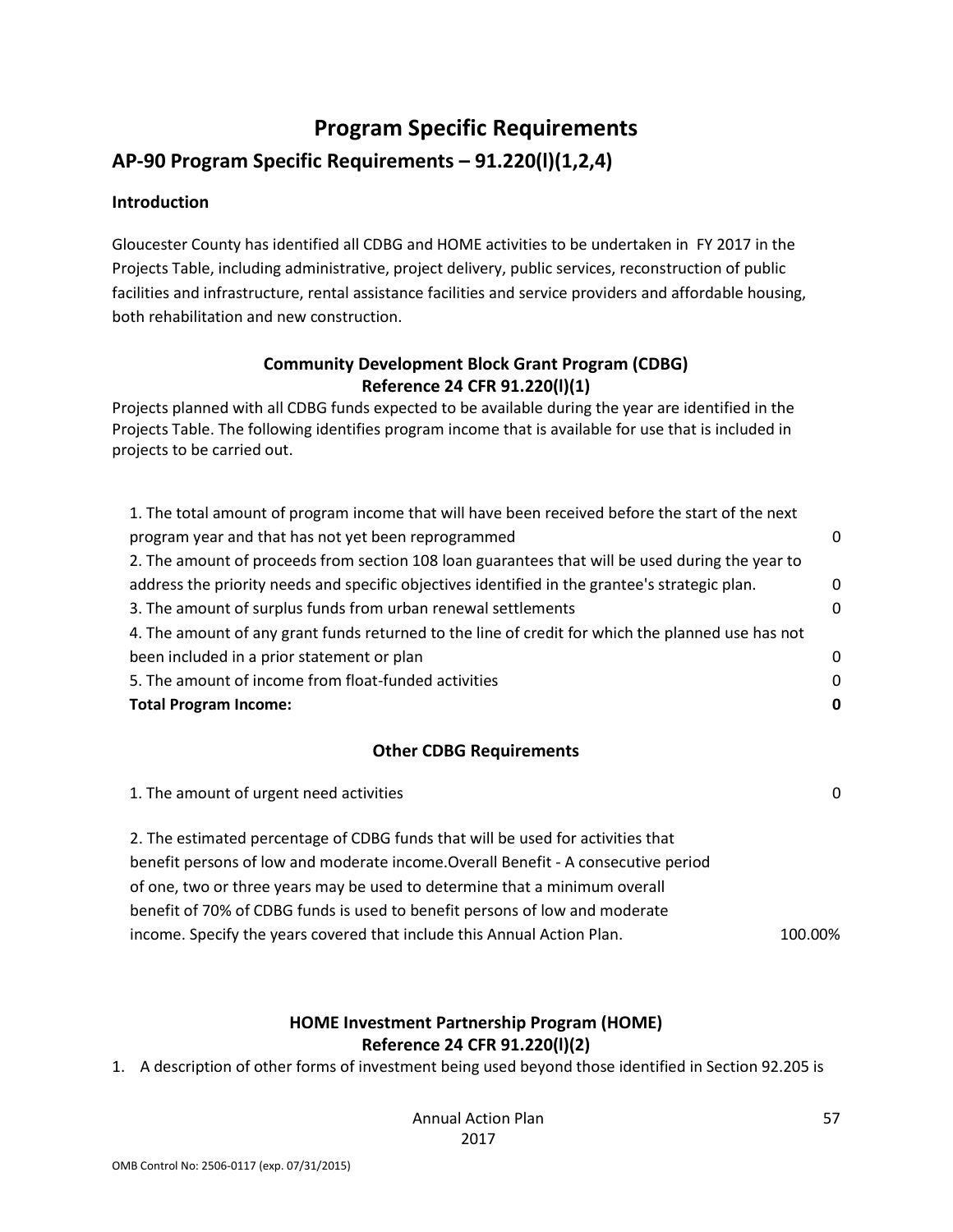as follows:

Gloucester County will not provide forms of assistance that are inconsistent with 24CFR 92.205 as detailed in 92.205(b) *Forms of assistance (1) and (2).*

2. A description of the guidelines that will be used for resale or recapture of HOME funds when used for homebuyer activities as required in 92.254, is as follows:

Gloucester County uses HOME funds for two types of homebuyer activities. They are

1) homebuyer purchase assistance, which provides loans to help with down payments and closing costs, and

2) direct buyer subsidy for houses constructed or rehabbed, in whole or in part, with HOME funds, generally built or rehabbed by the County's non-profit partners, both CHDO and non-CHDO alike.

Gloucester County has chosen to use the **Recapture** option for all programs. The HOME program's investment, and thus the period of affordability, is ensured in all cases by a mortgage and note payable to the County should the property be sold during the period of affordability.

Repayments are in the amount of the direct subsidy, subject to availability of net proceeds. For the homebuyer down payment assistance program, all HOME funds are considered the direct subsidy. In the construction/rehab sale properties, the direct subsidy is the amount of HOME funds used to reduce or help reduce the sales price from market value to an amount affordable to the buyer.

In the event that net proceeds – defined as sales price less other debt on the property – is insufficient to repay the entire direct subsidy, the recaptured amount shall be determined by the following formula: HOME direct subsidy/Total project cost x net proceeds = Recapture amount.

3. A description of the guidelines for resale or recapture that ensures the affordability of units acquired with HOME funds? See 24 CFR 92.254(a)(4) are as follows:

The HOME program's investment, and thus the period of affordability, is ensured in all cases by a mortgage and note payable to Gloucester County should the property be sold during the period of affordability.

4. Plans for using HOME funds to refinance existing debt secured by multifamily housing that is